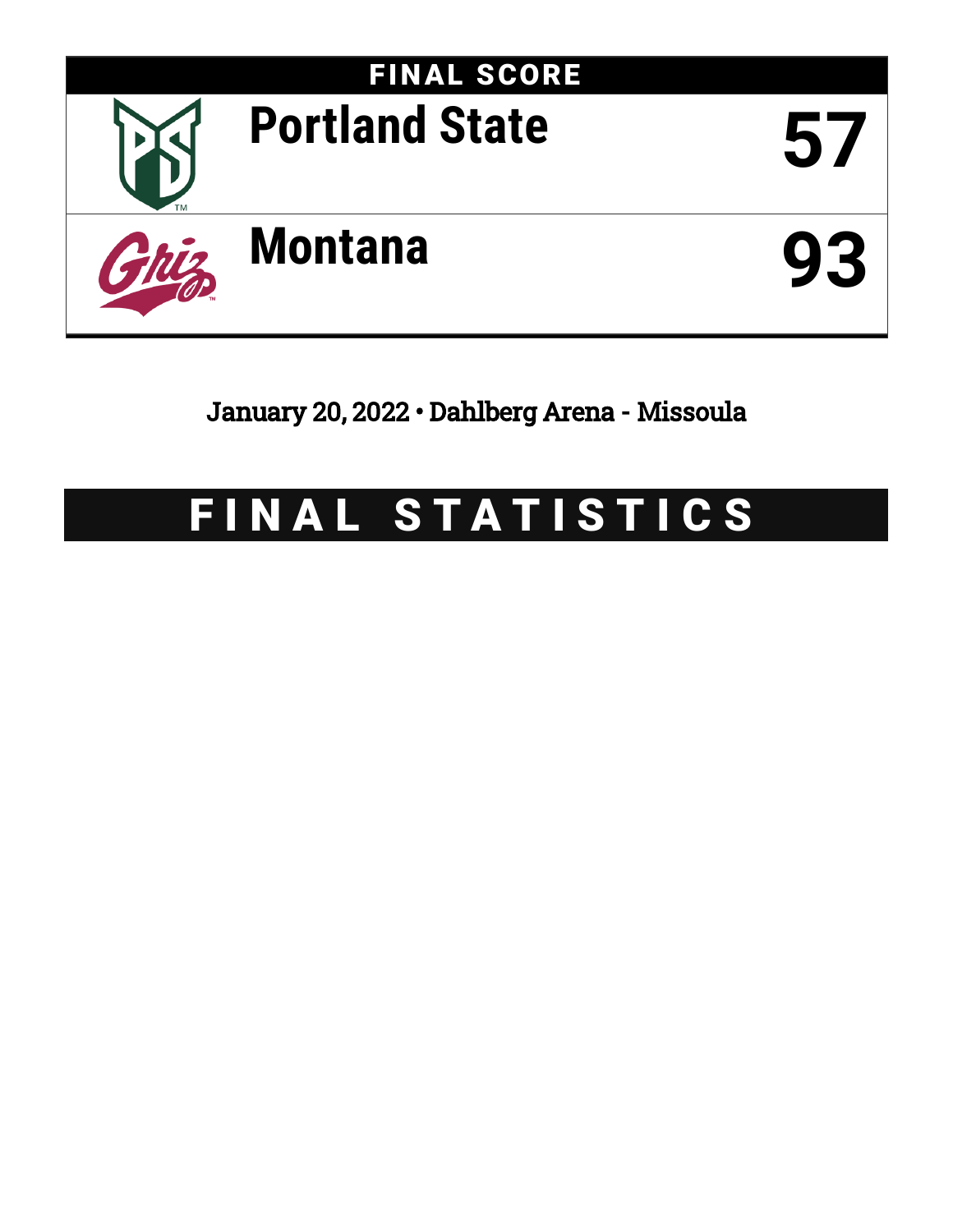#### **Official Box Score Portland State vs Montana Game Totals -- Final Statistics January 20, 2022 at Dahlberg Arena - Missoula**



## **Portland State 57**

| No. | Player                | S  | Pts      | FG       | 3FG      | FT      | 0R             | <b>DR</b> | TR             | PF           | A | TO | <b>B</b> lk    | Stl          | Min  | $+/-$ |
|-----|-----------------------|----|----------|----------|----------|---------|----------------|-----------|----------------|--------------|---|----|----------------|--------------|------|-------|
| 01  | FITZGERALD, ALAYA     | F. | 12       | 4-8      | $0 - 1$  | $4 - 4$ | 0              | 3         | 3              | 3            |   | 0  |                | 1            | 34   | $-25$ |
| 05  | DHALIWAL, SAVANNAH    | F. | 11       | $5 - 11$ | $1 - 3$  | $0 - 0$ | $\overline{2}$ | 3         | 5              |              |   | 1  | $\Omega$       |              | 23   | $-19$ |
| 12  | MORALES, ESMERALDA    | G  | 11       | $3 - 13$ | $3 - 10$ | $2 - 3$ | 1              | 2         | 3              |              |   | 3  | 0              | 0            | 33   | -35   |
| 22  | OGELE, RHEMA          | С  | 4        | $2 - 3$  | $0 - 0$  | $0 - 0$ | 1              | 1         | $\overline{2}$ | 3            | 0 | 0  | $\mathbf{0}$   | 0            | 11   | $-12$ |
| 23  | LEWIS, JADA           | G  | 3        | $1 - 7$  | $1 - 7$  | $0-0$   |                | 1         | $\overline{2}$ | 4            |   | 2  | $\Omega$       | 0            | 12   | $-12$ |
| 00  | KILTY, JENNA          | G  | 6        | $2 - 3$  | $2 - 3$  | $0 - 0$ | 0              | 0         | 0              |              |   | 0  | $\Omega$       | 0            | 9    | $-7$  |
| 02  | 'UHILA, MIA           | G  | 2        | $1 - 4$  | $0 - 1$  | $0-0$   | 0              | 0         | 0              |              | 0 | 4  | 0              | 0            | 23   | $-20$ |
| 04  | <b>KELTY, REILLY</b>  | С  | 6        | $3 - 4$  | $0 - 0$  | $0 - 0$ |                | 3         | 4              |              | 0 | 1  |                | $\Omega$     | 19   | $-22$ |
| 10  | CANZOBRE, MARINA      | F  | 0        | $0 - 1$  | $0 - 0$  | $0-0$   | 0              | 0         | 0              | 2            |   |    | 0              | 0            | 9    | $-2$  |
| 11  | <b>UGARTE, ITZIAR</b> | G  | $\Omega$ | $0 - 2$  | $0 - 2$  | $0 - 0$ | $\mathbf{1}$   | $\Omega$  | 1              | $\Omega$     | 0 |    | 0              | $\mathbf{0}$ | 9    | -9    |
| 20  | <b>BAIRD, MORGAN</b>  | F  | 2        | $0 - 2$  | $0 - 2$  | $2 - 2$ | 0              | 4         | 4              | 1            | 0 | 0  | 0              | 1            | 17   | -17   |
|     | <b>TEAM</b>           |    |          |          |          |         |                | 1         | $\overline{2}$ | $\mathbf{0}$ |   | 0  |                |              |      |       |
|     | <b>TOTALS</b>         |    |          | 57 21-58 | $7 - 29$ | $8-9$   | 8              | 18        | 26             | 18           | 6 | 13 | $\overline{2}$ | 3            | -200 |       |

| <b>Shooting By Period</b> |           |       |          |       |         |       | Deadball Rebounds: 1,0          |
|---------------------------|-----------|-------|----------|-------|---------|-------|---------------------------------|
| Period                    | FG        | FG%   | 3FG      | 3FG%  | FТ      | FT%   | Last FG: 4th-03:21              |
| 1st Qtr                   | $6 - 15$  | 40%   | $2-6$    | 33%   | $2 - 3$ | 67%   | Biggest Run: 7-0                |
| 2nd Qtr                   | $6 - 14$  | 43%   | $2-6$    | 33%   | $0 - 0$ | $0\%$ | Largest lead: By 2 at 1st-09:41 |
| 3rd Qtr                   | $4 - 15$  | 27%   | 1-6      | 17%   | $4 - 4$ | 100%  | Technical Fouls: None.          |
| 4th Qtr                   | $5 - 14$  | 36%   | $2 - 11$ | 18%   | $2 - 2$ | 100%  |                                 |
| 1st Half                  | $12 - 29$ | 41%   | $4 - 12$ | 33%   | $2 - 3$ | 67%   |                                 |
| 2nd Half                  | $9 - 29$  | 31%   | $3 - 17$ | 18%   | $6 - 6$ | 100%  |                                 |
| Game                      | $21 - 58$ | 36.2% | 7-29     | 24.1% | $8-9$   | 88.9% |                                 |

#### **Montana 93**

| No. | Player                 | S | Pts | FG       | 3FG       | <b>FT</b> | 0 <sub>R</sub> | DR | TR | PF             | A            | TO | Blk          | Stl | Min        | $+/-$        |
|-----|------------------------|---|-----|----------|-----------|-----------|----------------|----|----|----------------|--------------|----|--------------|-----|------------|--------------|
| 00  | FATKIN, SAMMY          | G | 16  | $7 - 10$ | $1 - 2$   | $1 - 3$   | 3              | 4  |    | 2              |              |    | 0            | 2   | 22         | 30           |
| 02  | STILES, SOPHIA         | G | 6   | $3-6$    | $0 - 2$   | $0 - 0$   | $\mathbf 1$    | 3  | 4  | 0              | 5            | 0  | $\mathbf{0}$ | 0   | 22         | 17           |
| 10  | HUARD, HALEY           | G | 18  | $6-9$    | $6-9$     | $0 - 0$   | 0              |    | 1  | 0              | 0            | 0  | 0            | 0   | 29         | 27           |
| 11  | ANDERSON, ABBY         | F | 14  | $4 - 7$  | $0 - 0$   | $6-6$     | 4              | 6  | 10 | $\overline{2}$ | 2            | 2  | 3            | 0   | 22         | 21           |
| 20  | <b>GFELLER, CARMEN</b> | F | 12  | $3 - 8$  | $2 - 4$   | $4 - 4$   | 1              | 5  | 6  | 2              | 0            | 3  |              | 0   | 23         | 21           |
| 01  | MORRIS-NELSON, NYAH    | G | 6   | $2-6$    | $2 - 6$   | $0 - 0$   | 0              | 3  | 3  | 2              | 1            | 0  | $\mathbf{0}$ | 0   | 19         | 19           |
| 03  | POLYMENI, LAMPRINI     | G | 0   | $0-0$    | $0 - 0$   | $0-0$     | $\Omega$       | 0  | 0  | 0              | 0            | 0  | 0            | 0   | 5          | $-1$         |
| 05  | TSINEKE, KATERINA      | G | 4   | $1 - 3$  | $1 - 2$   | $1 - 2$   | $\Omega$       | 0  | 0  |                | $\mathbf{0}$ |    | 0            | 0   | 13         | 11           |
| 12  | <b>KELLER, KYNDALL</b> | G | 4   | $2 - 5$  | $0 - 2$   | $0 - 0$   | $\Omega$       |    |    |                | 3            | 0  | 0            | 0   | 14         | 15           |
| 13  | <b>FROHLICH, KYLIE</b> | F | 4   | $2-6$    | $0 - 0$   | $0 - 0$   | 3              | 2  | 5  |                | 3            | 0  | $\mathbf{0}$ | 3   | 14         | 18           |
| 24  | KIEFER, LISA           | F | 0   | $0 - 1$  | $0 - 0$   | $0 - 0$   | $\Omega$       | 1  | 1  | 0              | 0            | 0  | 0            | 0   | 3          | 2            |
| 40  | <b>BARTSCH, DANI</b>   | F | 9   | $2 - 4$  | $0 - 2$   | $5-6$     | 5              | 2  | 7  | 0              | 2            | 2  | $\Omega$     | 0   | 14         | $\mathbf{0}$ |
|     | <b>TEAM</b>            |   |     |          |           |           | $\Omega$       | 1  | 1  | $\Omega$       |              | 0  |              |     |            |              |
|     | <b>TOTALS</b>          |   |     | 93 32-65 | $12 - 29$ | $17 - 21$ | 17             | 29 | 46 | 11             | 17           | 9  | 4            | 5   | <b>200</b> |              |

| <b>Shooting By Period</b> |           |       |           |       |          |       |
|---------------------------|-----------|-------|-----------|-------|----------|-------|
| Period                    | FG        | FG%   | 3FG       | 3FG%  | FT       | FT%   |
| 1st Qtr                   | $5 - 11$  | 45%   | $2 - 6$   | 33%   | $9 - 12$ | 75%   |
| 2nd Qtr                   | $9 - 19$  | 47%   | $4 - 9$   | 44%   | $0 - 0$  | $0\%$ |
| 3rd Qtr                   | $9 - 18$  | 50%   | $4 - 8$   | 50%   | $5-6$    | 83%   |
| 4th Qtr                   | $9 - 17$  | 53%   | $2 - 6$   | 33%   | $3 - 3$  | 100%  |
| 1st Half                  | $14 - 30$ | 47%   | $6 - 15$  | 40%   | $9 - 12$ | 75%   |
| 2nd Half                  | 18-35     | 51%   | $6 - 14$  | 43%   | $8-9$    | 89%   |
| Game                      | $32 - 65$ | 49.2% | $12 - 29$ | 41.4% | 17-21    | 81.0% |

*Deadball Rebounds:* 2,0 *Last FG:* 4th-01:57 *Biggest Run:* 13-0 *Largest lead:* By 37 at 4th-03:36 *Technical Fouls:* None.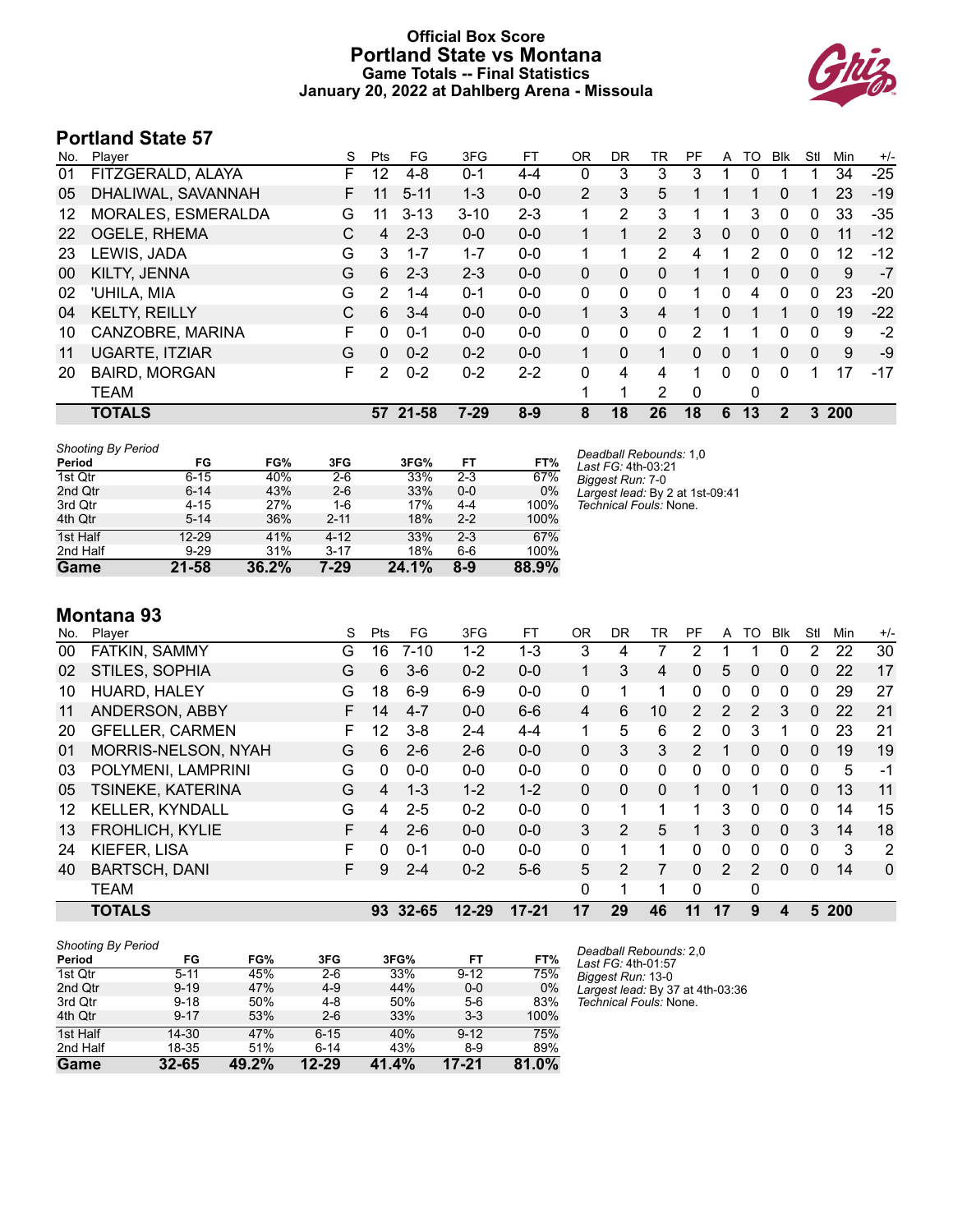| Game Notes:                                                                | <b>Score</b>                             |    |                 |    |     | 1st 2nd 3rd 4th TOT | <b>Points</b>     |
|----------------------------------------------------------------------------|------------------------------------------|----|-----------------|----|-----|---------------------|-------------------|
| Officials: Karen Lasuik, Michael Thorner, Michal Watts<br>Attendance: 2288 | PSU                                      | 16 | 14              | 13 | 14  | 57                  | In the Paint      |
|                                                                            | <b>MON</b>                               | 21 | 22 27           |    | -23 | 93                  | Off Turns         |
| Start Time: 09:02 PM ET                                                    |                                          |    |                 |    |     |                     | 2nd Chance        |
| End Time: 10:51 PM ET<br>Game Duration: 1:48                               | PSU led for 0:13. MON led for 38:35.     |    |                 |    |     |                     | <b>Fast Break</b> |
| Conference Game;                                                           | Game was tied for 1:12.<br>Times tied: 2 |    | Lead Changes: 1 |    |     |                     | Bench             |

| <b>Points</b>     | <b>PSU</b>     | <b>MON</b>     |
|-------------------|----------------|----------------|
| In the Paint      | 24             | 36             |
| Off Turns         | 3              | 20             |
| 2nd Chance        | 2              | 21             |
| <b>Fast Break</b> | 2              | 10             |
| Bench             | 16             | 27             |
| Per Poss          | 0.877<br>25/65 | 1.453<br>40/64 |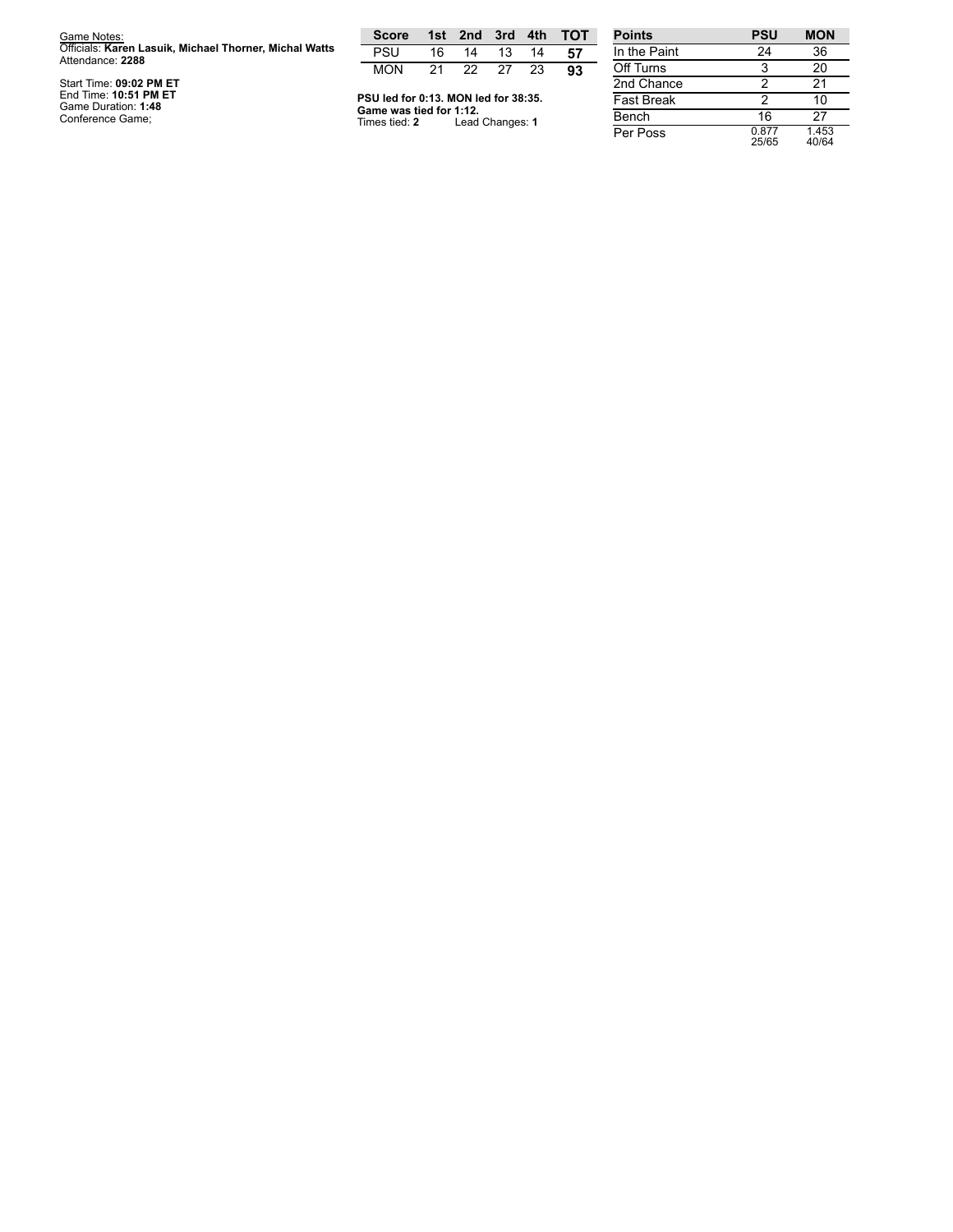#### **Official Box Score Portland State vs Montana First Half Statistics Only January 20, 2022 at Dahlberg Arena - Missoula**



## **Portland State 30**

| No. | Plaver                | S | <b>Pts</b> | <b>FG</b> | 3FG      | FT.     | <b>OR</b>    | <b>DR</b> | <b>TR</b>      | PF | A            | <b>TO</b>    | <b>Blk</b>   | Stl          | <b>Min</b>  | $+/-$        |
|-----|-----------------------|---|------------|-----------|----------|---------|--------------|-----------|----------------|----|--------------|--------------|--------------|--------------|-------------|--------------|
| 00  | KILTY, JENNA          | G | 0          | $0-0$     | $0 - 0$  | $0-0$   | 0            | 0         | 0              |    |              | 0            | 0            | 0            |             | 0            |
| 01  | FITZGERALD, ALAYA     | F | 2          | $1 - 3$   | $0 - 0$  | $0 - 0$ | 0            | 2         | 2              | 1  | 0            | 0            |              |              | 19          | $-11$        |
| 02  | 'UHILA, MIA           | G | 2          | $1 - 2$   | $0 - 0$  | $0 - 0$ | 0            | 0         | 0              | 0  | 0            | 2            | 0            | 0            | 12          | -9           |
| 04  | <b>KELTY, REILLY</b>  | C | 6          | $3 - 3$   | $0 - 0$  | $0 - 0$ |              | 2         | 3              | 0  | 0            | 0            |              | 0            | 12          | $-5$         |
| 05  | DHALIWAL, SAVANNAH    | F | 5          | $2 - 6$   | $1 - 3$  | $0 - 0$ |              | 2         | 3              |    |              |              | 0            | 1            | 14          | -6           |
| 10  | CANZOBRE, MARINA      | F | $\Omega$   | $0 - 1$   | $0 - 0$  | $0 - 0$ | $\Omega$     | $\Omega$  | $\Omega$       |    | 0            |              | $\Omega$     | $\mathbf{0}$ | 4           | $-3$         |
| 11  | <b>UGARTE, ITZIAR</b> | G | 0          | $0 - 0$   | $0 - 0$  | $0 - 0$ | 0            | 0         | 0              | 0  | 0            | 0            | $\mathbf 0$  | 0            | $\mathbf 0$ | $\mathbf{0}$ |
| 12  | MORALES, ESMERALDA    | G | 11         | $3 - 7$   | $3 - 5$  | $2 - 3$ | $\mathbf{1}$ | 2         | 3              |    |              |              | $\mathbf{0}$ | $\mathbf{0}$ | 20          | $-13$        |
| 20  | <b>BAIRD, MORGAN</b>  | F | 0          | $0 - 1$   | $0 - 1$  | $0 - 0$ | $\Omega$     | 1         |                | 0  | 0            | $\Omega$     | $\Omega$     | 0            | 6           | $-7$         |
| 22  | OGELE, RHEMA          | C | 4          | $2 - 3$   | $0 - 0$  | $0 - 0$ |              | 1         | $\overline{2}$ | 2  | $\Omega$     | $\mathbf{0}$ | $\mathbf{0}$ | $\mathbf{0}$ | 4           | $-5$         |
| 23  | LEWIS, JADA           | G | 0          | $0 - 3$   | $0 - 3$  | $0 - 0$ | 0            | 0         | 0              | 3  | 1            | 2            | $\Omega$     | $\Omega$     | 8           | -6           |
|     | <b>TEAM</b>           |   | 0          | $0 - 0$   | $0 - 0$  | $0 - 0$ | 0            | 1         |                | 0  | $\mathbf{0}$ | 0            | $\Omega$     | 0            | $\mathbf 0$ |              |
|     | <b>TOTALS</b>         |   |            | 30 12-29  | $4 - 12$ | $2 - 3$ | 4            | 11        | 15             | 9  | 4            |              | 2            | $\mathbf 2$  | 100         |              |

| <b>Shooting By Period</b><br>Period | FG        | FG%   | 3FG     | 3FG%  | FT      | FT%   |
|-------------------------------------|-----------|-------|---------|-------|---------|-------|
| 1st Qtr                             | $6 - 15$  | 40%   | $2-6$   | 33%   | $2-3$   | 67%   |
| 2nd Qtr                             | $6-14$    | 43%   | $2 - 6$ | 33%   | $0 - 0$ | $0\%$ |
| 1st Half                            | $12 - 29$ | 41%   | 4-12    | 33%   | $2-3$   | 67%   |
| Game                                | 21-58     | 36.2% | 7-29    | 24.1% | 8-9     | 88.9% |

*Deadball Rebounds:* 1,0 *Last FG Half:* PSU 2nd-01:33

## **Montana 43**

| No.     | Player                 | S  | <b>Pts</b> | <b>FG</b> | 3FG      | <b>FT</b> | <b>OR</b>    | <b>DR</b> | TR           | PF             | A            | TO | <b>B</b> lk  | Stl          | Min            | $+/-$          |
|---------|------------------------|----|------------|-----------|----------|-----------|--------------|-----------|--------------|----------------|--------------|----|--------------|--------------|----------------|----------------|
| 00      | FATKIN, SAMMY          | G  | 5          | $2 - 3$   | $1 - 2$  | $0 - 2$   |              | 2         | 3            | 2              | 0            |    | 0            | 2            | 12             | 13             |
| 01      | MORRIS-NELSON, NYAH    | G  | 0          | $0 - 2$   | $0 - 2$  | $0 - 0$   | 0            | 0         | 0            | 0              | 0            | 0  | $\mathbf{0}$ | 0            | 10             | $\overline{2}$ |
| 02      | STILES, SOPHIA         | G  | 4          | $2 - 5$   | $0 - 2$  | $0 - 0$   | 1            | 2         | 3            | 0              | 3            | 0  | 0            | 0            | 16             | 8              |
| 03      | POLYMENI, LAMPRINI     | G  | 0          | $0 - 0$   | $0 - 0$  | $0 - 0$   | 0            | 0         | $\mathbf{0}$ | 0              | 0            | 0  | $\mathbf{0}$ | 0            | 0              | $\mathbf 0$    |
| 05      | TSINEKE, KATERINA      | G  | 0          | $0 - 0$   | $0 - 0$  | $0 - 0$   | 0            | $\Omega$  | $\Omega$     |                | 0            | 0  | $\Omega$     | $\Omega$     | $\overline{4}$ | $-4$           |
| 10      | HUARD, HALEY           | G  | 9          | $3 - 3$   | $3 - 3$  | $0 - 0$   | $\mathbf{0}$ |           |              | 0              | 0            | 0  | $\mathbf{0}$ | $\Omega$     | 16             | 17             |
| 11      | ANDERSON, ABBY         | F  | 8          | $2 - 3$   | $0 - 0$  | $4 - 4$   | 2            | 5         |              |                | 2            | 1  | 2            | $\Omega$     | 14             | 11             |
| $12 \,$ | <b>KELLER, KYNDALL</b> | G  | 0          | $0 - 2$   | $0 - 1$  | $0 - 0$   | $\mathbf{0}$ | 0         | $\mathbf{0}$ | 0              |              | 0  | $\mathbf{0}$ | 0            | 2              | 3              |
| 13      | <b>FROHLICH, KYLIE</b> | F  | 2          | $1 - 3$   | $0 - 0$  | $0 - 0$   | 2            | 0         | 2            | 0              | 3            | 0  | $\Omega$     | $\Omega$     | 7              | 4              |
| 20      | <b>GFELLER, CARMEN</b> | F. | 12         | $3 - 7$   | $2 - 4$  | $4 - 4$   |              | 3         | 4            | $\overline{2}$ | $\mathbf{0}$ | 3  |              | $\Omega$     | 15             | 17             |
| 24      | KIEFER, LISA           | F  | 0          | $0 - 0$   | $0 - 0$  | $0 - 0$   | 0            | $\Omega$  | $\Omega$     | $\Omega$       | 0            | 0  | $\Omega$     | $\Omega$     | $\Omega$       | $\Omega$       |
| 40      | <b>BARTSCH, DANI</b>   | F  | 3          | $1 - 2$   | $0 - 1$  | $1 - 2$   | $\Omega$     | $\Omega$  | $\mathbf{0}$ | $\Omega$       | $\Omega$     | 0  | $\Omega$     | $\Omega$     | $\overline{4}$ | $-6$           |
|         | <b>TEAM</b>            |    | 0          | $0 - 0$   | $0 - 0$  | $0 - 0$   | 0            | $\Omega$  | $\Omega$     | 0              | 0            | 0  | $\Omega$     | $\Omega$     | 0              |                |
|         | <b>TOTALS</b>          |    | 43         | 14-30     | $6 - 15$ | $9 - 12$  | 7            | 13        | 20           | 6              | 9            | 5  | 3            | $\mathbf{2}$ | 100            |                |

| Shooting By Period |           |       |           |       |          |       |
|--------------------|-----------|-------|-----------|-------|----------|-------|
| Period             | FG        | FG%   | 3FG       | 3FG%  | FT       | FT%   |
| 1st Otr            | $5 - 11$  | 45%   | 2-6       | 33%   | $9 - 12$ | 75%   |
| 2nd Otr            | $9 - 19$  | 47%   | $4 - 9$   | 44%   | $0 - 0$  | $0\%$ |
| 1st Half           | $14 - 30$ | 47%   | 6-15      | 40%   | $9 - 12$ | 75%   |
| Game               | 32-65     | 49 2% | $12 - 29$ | 41.4% | 17-21    | 81.0% |

*Deadball Rebounds:* 2,0 *Last FG Half:* MON 2nd-00:01

| Game Notes:                                                                | <b>Score</b> | 1st | 2nd | 3rd | 4th | <b>- тот</b> | <b>Points from (This Period)</b> | <b>PSU MON</b> |  |
|----------------------------------------------------------------------------|--------------|-----|-----|-----|-----|--------------|----------------------------------|----------------|--|
| Officials: Karen Lasuik, Michael Thorner, Michal Watts<br>Attendance: 2288 | PSU          | 16  |     | 13  | 14  | -57          | In the Paint                     |                |  |
|                                                                            | <b>MON</b>   | 21  | つつ  | 27  | 23  | 93           | Off Turns                        |                |  |
| Start Time: 09:02 PM ET                                                    |              |     |     |     |     |              | 2nd Chance                       |                |  |
| End Time: 10:51 PM ET<br>Game Duration: 1:48                               |              |     |     |     |     |              | <b>Fast Break</b>                |                |  |
| Conference Game;                                                           |              |     |     |     |     |              | Bench                            |                |  |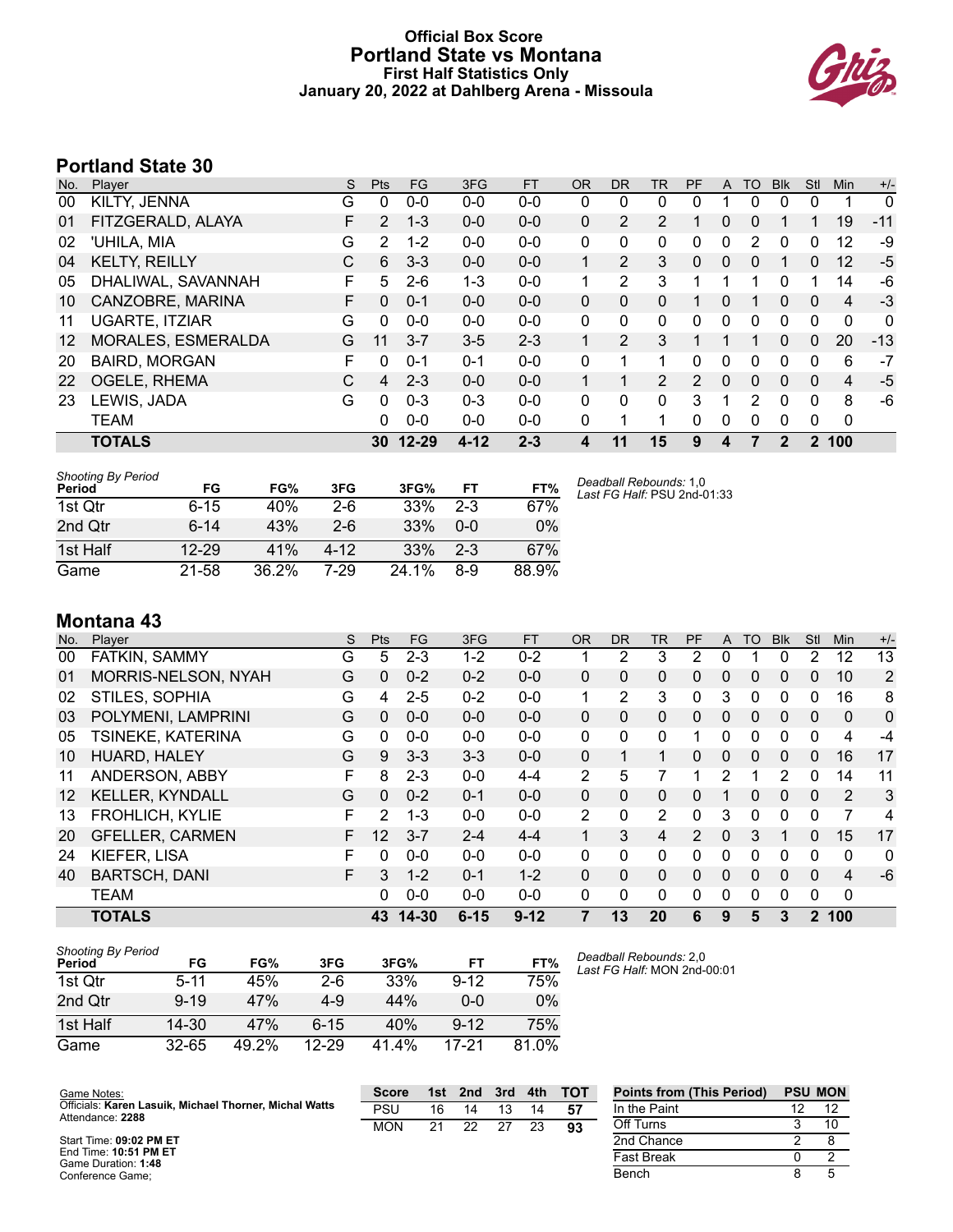#### **Official Box Score Portland State vs Montana First Quarter Statistics Only January 20, 2022 at Dahlberg Arena - Missoula**



## **Portland State 16**

| No. | Plaver                | S. | <b>Pts</b>    | <b>FG</b> | 3FG     | <b>FT</b> | <b>OR</b>    | <b>DR</b>    | TR             | PF       | A            | TO       | <b>BIK</b> | Stl          | Min            | $+/-$ |
|-----|-----------------------|----|---------------|-----------|---------|-----------|--------------|--------------|----------------|----------|--------------|----------|------------|--------------|----------------|-------|
| 01  | FITZGERALD, ALAYA     | F  | 2             | 1-3       | $0 - 0$ | $0 - 0$   | 0            | 0            | 0              |          | 0            | 0        |            | 0            | 9              | $-3$  |
| 05  | DHALIWAL, SAVANNAH    | F. | 3             | $1 - 3$   | $1-2$   | $0 - 0$   | 1            | 2            | 3              |          | $\Omega$     |          | 0          |              | 8              | $-3$  |
| 12  | MORALES, ESMERALDA    | G  | 5             | $1 - 2$   | 1-1     | $2 - 3$   |              | 0            | 1              | 0        | 0            | 0        | 0          | 0            | 10             | -5    |
| 22  | OGELE, RHEMA          | C  | 4             | $2 - 3$   | $0 - 0$ | $0 - 0$   | 1            |              | 2              | 2        | $\Omega$     | 0        | 0          | $\mathbf{0}$ | $\overline{4}$ | $-5$  |
| 23  | LEWIS, JADA           | G  | $\Omega$      | $0 - 3$   | $0 - 3$ | $0 - 0$   | $\mathbf{0}$ | 0            | 0              | 3        |              | 2        | 0          | $\Omega$     | 8              | -6    |
| 00  | KILTY, JENNA          | G  | $\mathbf{0}$  | $0 - 0$   | $0 - 0$ | $0 - 0$   | 0            | $\mathbf{0}$ | 0              | 0        |              | 0        | 0          | $\mathbf{0}$ | 1              | 0     |
| 02  | 'UHILA, MIA           | G  | 0             | $0 - 0$   | $0 - 0$ | $0 - 0$   | 0            | 0            | 0              | 0        | $\Omega$     |          | 0          | $\Omega$     | 2              | -1    |
| 04  | <b>KELTY, REILLY</b>  | C  | $\mathcal{P}$ | $1 - 1$   | $0 - 0$ | $0 - 0$   | 1            | 1            | $\overline{2}$ | $\Omega$ | $\Omega$     | 0        | 0          | $\Omega$     | 6              | 0     |
| 10  | CANZOBRE, MARINA      | F  | 0             | $0 - 0$   | $0 - 0$ | $0-0$     | 0            | $\mathbf{0}$ | 0              | 0        | $\Omega$     | 0        | 0          | $\Omega$     | 0              | 0     |
| 11  | <b>UGARTE, ITZIAR</b> | G  | 0             | $0 - 0$   | $0 - 0$ | $0 - 0$   | $\Omega$     | $\Omega$     | 0              | $\Omega$ | $\Omega$     | $\Omega$ | $\Omega$   | $\Omega$     | $\mathbf{0}$   | 0     |
| 20  | <b>BAIRD, MORGAN</b>  | F  | 0             | $0 - 0$   | $0 - 0$ | $0 - 0$   | $\Omega$     | 1            | 1              | 0        | $\Omega$     | 0        | 0          | $\Omega$     | 2              | $-2$  |
|     | TEAM                  |    |               |           |         |           | $\Omega$     | $\mathbf{0}$ | 0              | 0        |              | 0        |            |              |                |       |
|     | <b>TOTALS</b>         |    | 16            | $6 - 15$  | $2 - 6$ | $2 - 3$   | 4            | 5            | 9              |          | $\mathbf{2}$ | 4        |            |              | 50             |       |

| <b>Shooting By Period</b><br>Period | FG        | FG%   | 3FG      | 3FG%  | FT      | FT%   | Deadball Rebounds: 1,0 |
|-------------------------------------|-----------|-------|----------|-------|---------|-------|------------------------|
| 1st Qtr                             | $6 - 15$  | 40%   | $2-6$    | 33%   | $2 - 3$ | 67%   |                        |
| 2nd Qtr                             | $6 - 14$  | 43%   | $2-6$    | 33%   | $0 - 0$ | 0%    |                        |
| 1st Half                            | $6 - 15$  | 40%   | $2-6$    | 33%   | $2 - 3$ | 67%   |                        |
| 1st Half                            | $12 - 29$ | 41%   | $4 - 12$ | 33%   | $2 - 3$ | 67%   |                        |
| Game                                | 21-58     | 36.2% | 7-29     | 24.1% | $8-9$   | 88.9% |                        |

## **Montana 21**

| No. | Player                 | S | <b>Pts</b> | FG       | 3FG     | <b>FT</b> | <b>OR</b> | <b>DR</b> | TR             | <b>PF</b> | A | TO          | <b>B</b> lk | <b>Stl</b>   | Min          | $+/-$    |
|-----|------------------------|---|------------|----------|---------|-----------|-----------|-----------|----------------|-----------|---|-------------|-------------|--------------|--------------|----------|
| 00  | FATKIN, SAMMY          | G | 2          | $1 - 2$  | 0-1     | $0 - 2$   |           | 0         |                |           | 0 | 0           | 0           | 2            | 8            | 11       |
| 02  | STILES, SOPHIA         | G | $\Omega$   | $0 - 1$  | $0 - 0$ | $0 - 0$   | 0         | 2         | $\overline{2}$ | 0         | 2 | 0           | 0           | 0            | 8            | 3        |
| 10  | HUARD, HALEY           | G | 3          | 1-1      | 1-1     | $0-0$     | 0         | 0         | 0              | 0         | 0 | 0           | 0           | 0            | 6            | 9        |
| 11  | ANDERSON, ABBY         | F | 6          | $1 - 1$  | $0 - 0$ | $4 - 4$   |           | 2         | 3              | 0         |   |             | 2           | 0            | 8            | 5        |
| 20  | <b>GFELLER, CARMEN</b> | F |            | $1 - 3$  | $1 - 2$ | $4 - 4$   |           | 1         | 2              | 0         | 0 |             | 0           | 0            | 8            | 11       |
| 01  | MORRIS-NELSON, NYAH    | G | $\Omega$   | $0 - 1$  | $0 - 1$ | $0 - 0$   | 0         | 0         | $\Omega$       | 0         | 0 | 0           | 0           | 0            | 4            | $-4$     |
| 03  | POLYMENI, LAMPRINI     | G | 0          | $0 - 0$  | $0 - 0$ | $0-0$     | 0         | 0         | 0              | 0         | 0 | $\Omega$    | 0           | 0            | 0            | 0        |
| 05  | TSINEKE, KATERINA      | G | $\Omega$   | $0 - 0$  | $0 - 0$ | $0 - 0$   | 0         | 0         | $\Omega$       |           | 0 | 0           | $\Omega$    | 0            | 4            | $-4$     |
| 12  | <b>KELLER, KYNDALL</b> | G | 0          | $0 - 0$  | $0 - 0$ | $0-0$     | 0         | 0         | 0              | 0         | 0 | 0           | 0           | 0            | 0            | 0        |
| 13  | <b>FROHLICH, KYLIE</b> | F | $\Omega$   | $0 - 0$  | $0 - 0$ | $0 - 0$   | 0         | 0         | $\Omega$       | 0         | 0 | 0           | $\Omega$    | 0            | $\Omega$     | $\Omega$ |
| 24  | KIEFER, LISA           | F | 0          | $0 - 0$  | $0 - 0$ | $0-0$     | 0         | 0         | 0              | 0         | 0 | $\Omega$    | 0           | 0            | $\mathbf{0}$ | 0        |
| 40  | <b>BARTSCH, DANI</b>   | F | 3          | $1 - 2$  | $0 - 1$ | $1 - 2$   | 0         | 0         | $\Omega$       | 0         | 0 | 0           | $\Omega$    | 0            | 4            | $-6$     |
|     | <b>TEAM</b>            |   |            |          |         |           | 0         | 0         | 0              | 0         |   | 0           |             |              |              |          |
|     | <b>TOTALS</b>          |   | 21         | $5 - 11$ | $2 - 6$ | $9 - 12$  | 3         | 5         | 8              | 2         | 3 | $\mathbf 2$ | 2           | $\mathbf{2}$ | 50           |          |

| <b>Shooting By Period</b> |           |       |           |       |          |       |
|---------------------------|-----------|-------|-----------|-------|----------|-------|
| Period                    | FG        | FG%   | 3FG       | 3FG%  | FТ       | FT%   |
| 1st Otr                   | $5 - 11$  | 45%   | $2-6$     | 33%   | $9 - 12$ | 75%   |
| 2nd Qtr                   | $9 - 19$  | 47%   | $4 - 9$   | 44%   | $0 - 0$  | $0\%$ |
| 1st Half                  | $5 - 11$  | 45%   | $2-6$     | 33%   | $9 - 12$ | 75%   |
| 1st Half                  | $14 - 30$ | 47%   | 6-15      | 40%   | $9 - 12$ | 75%   |
| Game                      | $32 - 65$ | 49.2% | $12 - 29$ | 41.4% | 17-21    | 81.0% |

*Deadball Rebounds:* 2,0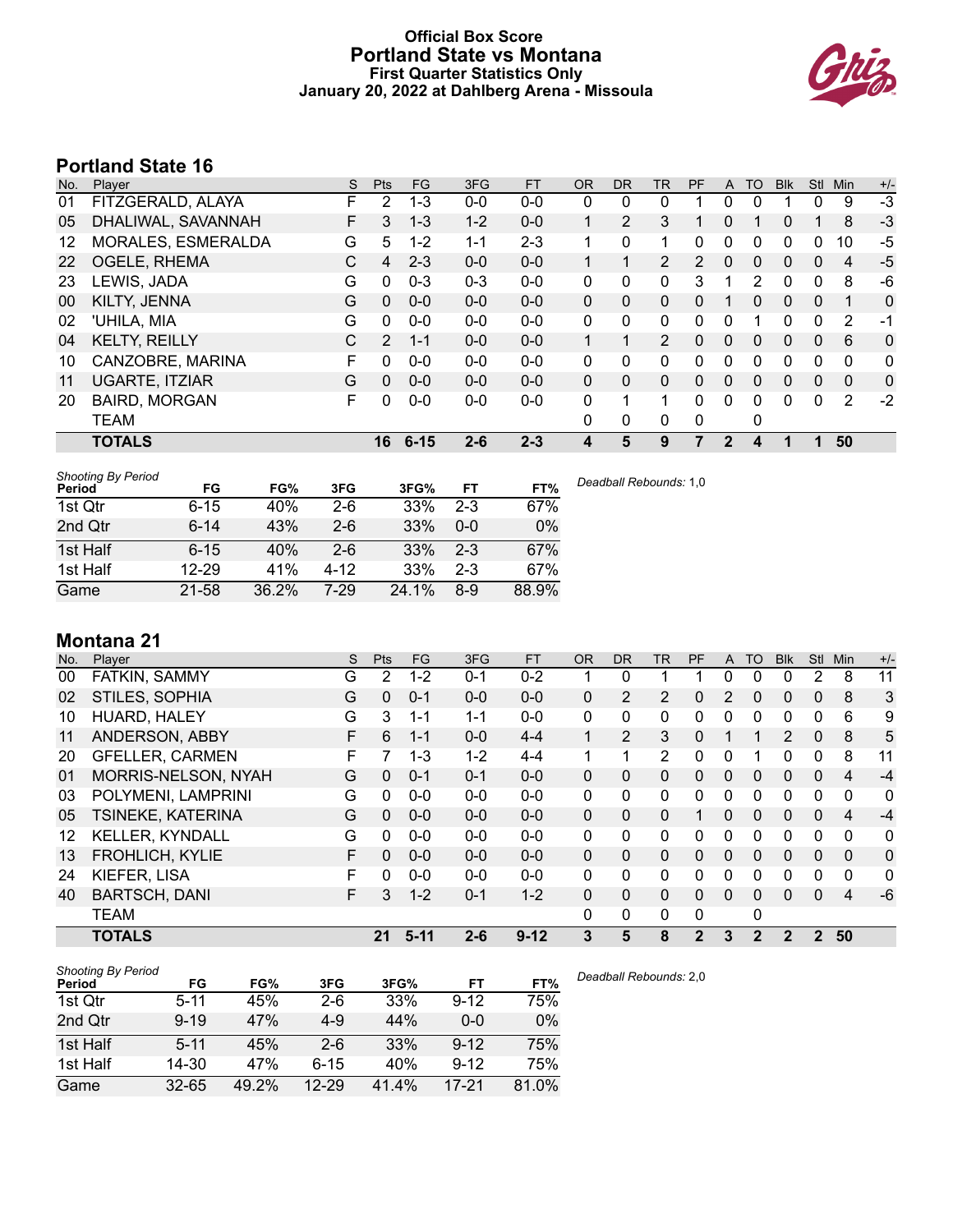| Game Notes:                                                                | <b>Score</b> |    | 1st 2nd | 3rd | 4th | <b>TOT</b> | <b>Points</b> |
|----------------------------------------------------------------------------|--------------|----|---------|-----|-----|------------|---------------|
| Officials: Karen Lasuik, Michael Thorner, Michal Watts<br>Attendance: 2288 | PSU          | 16 | 14      | 13  | 14  | 57         | In the $P$    |
|                                                                            | <b>MON</b>   | 21 | 22      | -27 | 23  | 93         | Off Turn      |
| Start Time: 09:02 PM ET                                                    |              |    |         |     |     |            | 2nd Cha       |
| End Time: 10:51 PM ET                                                      |              |    |         |     |     |            | Fast Bre      |
| Game Duration: 1:48                                                        |              |    |         |     |     |            |               |
| Conference Game;                                                           |              |    |         |     |     |            | Bench         |

| <b>Points (This Period)</b> | PSU           | <b>MON</b>     |
|-----------------------------|---------------|----------------|
| In the Paint                | 6             |                |
| Off Turns                   | З             |                |
| 2nd Chance                  | 2             |                |
| <b>Fast Break</b>           | n             | 2              |
| Bench                       | 2             | з              |
| Per Poss                    | 1.000<br>7/16 | 1.400<br>10/15 |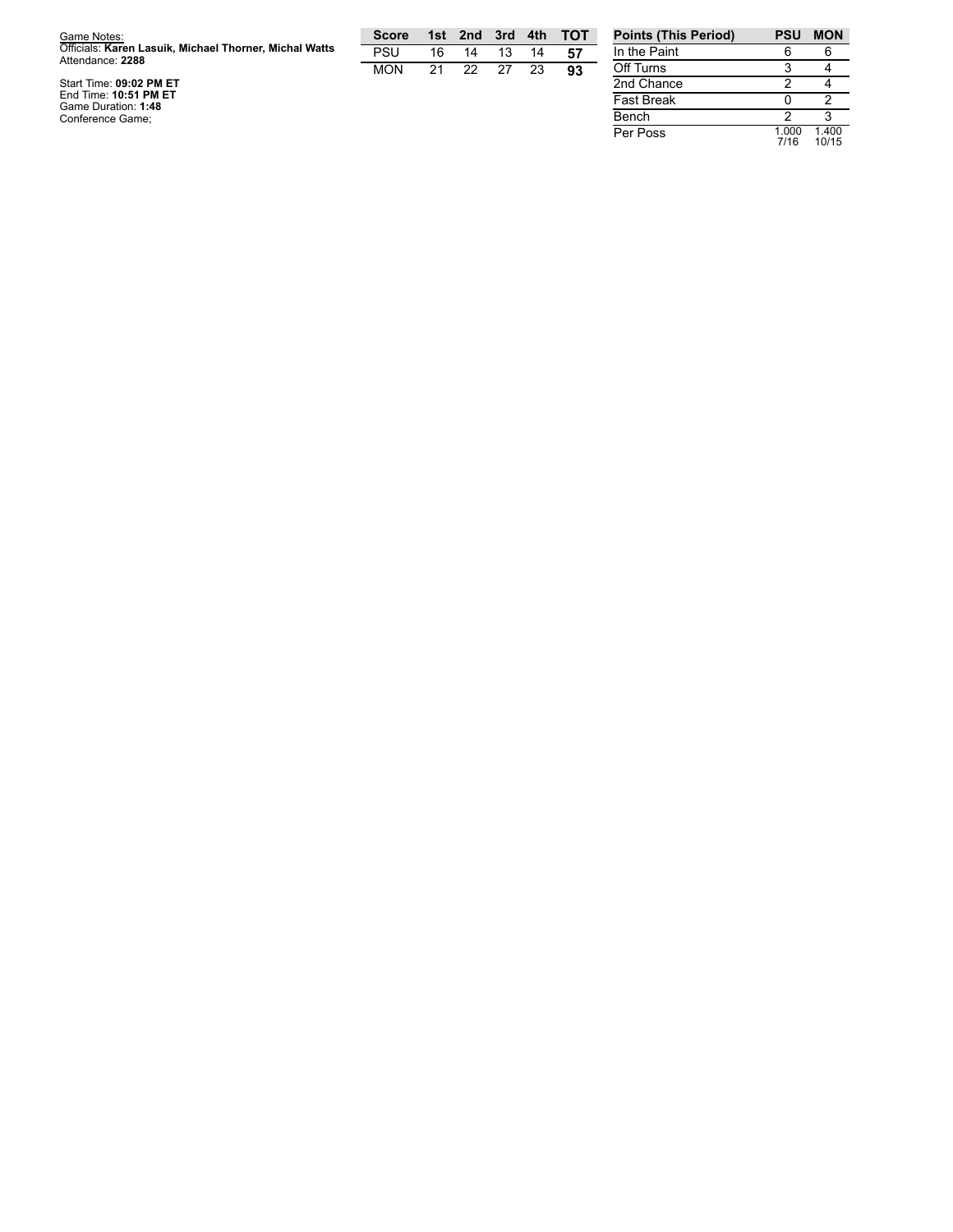#### **Official Play-By-Play Portland State vs Montana First Quarter January 20, 2022 at Dahlberg Arena - Missoula**



#### **Period 1**

<mark>Starters:</mark><br>Portland State: 1 FITZGERALD,ALAYA (F); 5 DHALIWAL,SAVANNAH (F); 12 MORALES,ESMERALDA (G); 22 OGELE,RHEMA (C); 23 LEWIS,JADA (G);<br>**Montana**: 00 FATKIN,SAMMY (G); 2 STILES,SOPHIA (G); 10 HUARD,HALEY (G); 11 AND

| Time           | <b>VISITORS: Portland State</b>                                     | <b>Score</b> | <b>Margin</b>  | <b>HOME: Montana</b>                 |
|----------------|---------------------------------------------------------------------|--------------|----------------|--------------------------------------|
| 09:41          | GOOD! LAYUP by OGELE, RHEMA                                         | $0 - 2$      | V <sub>2</sub> |                                      |
| 09:28          | FOUL (PERSONAL) by DHALIWAL, SAVANNAH                               |              |                |                                      |
| 09:28          |                                                                     | $1 - 2$      | V <sub>1</sub> | GOOD! FT by GFELLER, CARMEN          |
| 09:28          |                                                                     | $2 - 2$      | $\mathsf{T}$   | GOOD! FT by GFELLER, CARMEN          |
| 09:11          | MISSED JUMPER by OGELE, RHEMA                                       |              |                |                                      |
| 09:06          |                                                                     |              |                | REBOUND (DEF) by STILES, SOPHIA      |
| 08:55          |                                                                     | $5-2$        | H <sub>3</sub> | GOOD! 3PTR by HUARD, HALEY           |
| 08:55          |                                                                     |              |                | ASSIST by ANDERSON, ABBY             |
| 08:29          | MISSED 3PTR by LEWIS, JADA                                          |              |                |                                      |
| 08:26          |                                                                     |              |                | REBOUND (DEF) by STILES, SOPHIA      |
| 08:16          | FOUL (PERSONAL) by FITZGERALD, ALAYA                                |              |                |                                      |
| 08:16          |                                                                     | $6 - 2$      | H4             | GOOD! FT by GFELLER, CARMEN          |
| 08:16          |                                                                     | $7 - 2$      | H <sub>5</sub> | GOOD! FT by GFELLER, CARMEN          |
| 08:00          | GOOD! 3PTR by DHALIWAL, SAVANNAH                                    | $7-5$        | H <sub>2</sub> |                                      |
| 08:00<br>07:41 | ASSIST by LEWIS, JADA<br>FOUL (PERSONAL) by OGELE, RHEMA            |              |                |                                      |
| 07:40          |                                                                     |              |                | MISSED JUMPER by GFELLER, CARMEN     |
| 07:40          | BLOCK by FITZGERALD, ALAYA                                          |              |                |                                      |
| 07:34          | REBOUND (DEF) by OGELE, RHEMA                                       |              |                |                                      |
| 07:14          | MISSED 3PTR by LEWIS, JADA                                          |              |                |                                      |
| 07:10          | REBOUND (OFF) by MORALES, ESMERALDA                                 |              |                |                                      |
| 07:08          | MISSED LAYUP by MORALES, ESMERALDA                                  |              |                |                                      |
| 07:08          |                                                                     |              |                | BLOCK by ANDERSON, ABBY              |
| 07:02          | REBOUND (OFF) by OGELE, RHEMA                                       |              |                |                                      |
| 07:00          | GOOD! LAYUP by OGELE, RHEMA                                         | $7 - 7$      | $\mathsf T$    |                                      |
| 06:40          |                                                                     | $10-7$       | $H_3$          | GOOD! 3PTR by GFELLER, CARMEN        |
| 06:40          |                                                                     |              |                | ASSIST by STILES, SOPHIA             |
| 06:30          | TURNOVER (BADPASS) by DHALIWAL, SAVANNAH                            |              |                |                                      |
| 06:30          |                                                                     |              |                | STEAL by FATKIN, SAMMY               |
| 06:23          |                                                                     | $12 - 7$     | H <sub>5</sub> | GOOD! LAYUP by FATKIN, SAMMY [FB]    |
| 06:23          |                                                                     |              |                | ASSIST by STILES, SOPHIA             |
| 06:14          | MISSED JUMPER by DHALIWAL, SAVANNAH                                 |              |                |                                      |
| 06:11          |                                                                     |              |                | REBOUND (DEF) by ANDERSON, ABBY      |
| 06:04          | FOUL (PERSONAL) by OGELE, RHEMA                                     |              |                |                                      |
| 06:04          | SUB OUT: OGELE, RHEMA                                               |              |                |                                      |
| 06:04          | SUB IN: KELTY, REILLY                                               |              |                |                                      |
| 06:04          |                                                                     | $13 - 7$     | H <sub>6</sub> | GOOD! FT by ANDERSON, ABBY           |
| 06:04          |                                                                     | $14 - 7$     | H 7            | GOOD! FT by ANDERSON, ABBY           |
| 05:56<br>05:53 | MISSED LAYUP by FITZGERALD, ALAYA<br>REBOUND (OFF) by KELTY, REILLY |              |                |                                      |
| 05:53          |                                                                     |              |                | FOUL (PERSONAL) by FATKIN, SAMMY     |
| 05:52          | MISSED 3PTR by LEWIS, JADA                                          |              |                |                                      |
| 05:49          | REBOUND (OFF) by DHALIWAL, SAVANNAH                                 |              |                |                                      |
| 05:42          | MISSED LAYUP by FITZGERALD, ALAYA                                   |              |                |                                      |
| 05:42          |                                                                     |              |                | BLOCK by ANDERSON, ABBY              |
| 05:32          |                                                                     |              |                | REBOUND (DEF) by GFELLER, CARMEN     |
| 05:28          |                                                                     | $16 - 7$     | H9             | GOOD! JUMPER by ANDERSON, ABBY       |
| 05:12          | TURNOVER (BADPASS) by LEWIS, JADA                                   |              |                |                                      |
| 05:12          |                                                                     |              |                | STEAL by FATKIN, SAMMY               |
| 04:54          |                                                                     |              |                | TURNOVER (BADPASS) by ANDERSON, ABBY |
| 04:54          | STEAL by DHALIWAL, SAVANNAH                                         |              |                |                                      |
| 04:38          | MISSED 3PTR by DHALIWAL, SAVANNAH                                   |              |                |                                      |
| 04:35          |                                                                     |              |                | REBOUND (DEF) by ANDERSON, ABBY      |
| 04:19          |                                                                     |              |                | MISSED 3PTR by GFELLER, CARMEN       |
| 04:19          |                                                                     |              |                | REBOUND (OFF) by ANDERSON, ABBY      |
| 04:19          | FOUL (PERSONAL) by LEWIS, JADA                                      |              |                |                                      |
| 04:18          |                                                                     |              |                |                                      |
| 04:18          |                                                                     |              |                | SUB OUT: STILES, SOPHIA              |
| 04:18          |                                                                     |              |                | SUB OUT: HUARD, HALEY                |
| 04:18          |                                                                     |              |                | SUB IN: MORRIS-NELSON, NYAH          |
| 04:18          |                                                                     |              |                | SUB IN: TSINEKE, KATERINA            |
| 04:18          | SUB OUT: FITZGERALD, ALAYA                                          |              |                |                                      |
| 04:18          | SUB OUT: DHALIWAL, SAVANNAH                                         |              |                |                                      |
| 04:18          | SUB IN: 'UHILA, MIA                                                 |              |                |                                      |
| 04:18          | SUB IN: BAIRD, MORGAN                                               |              |                |                                      |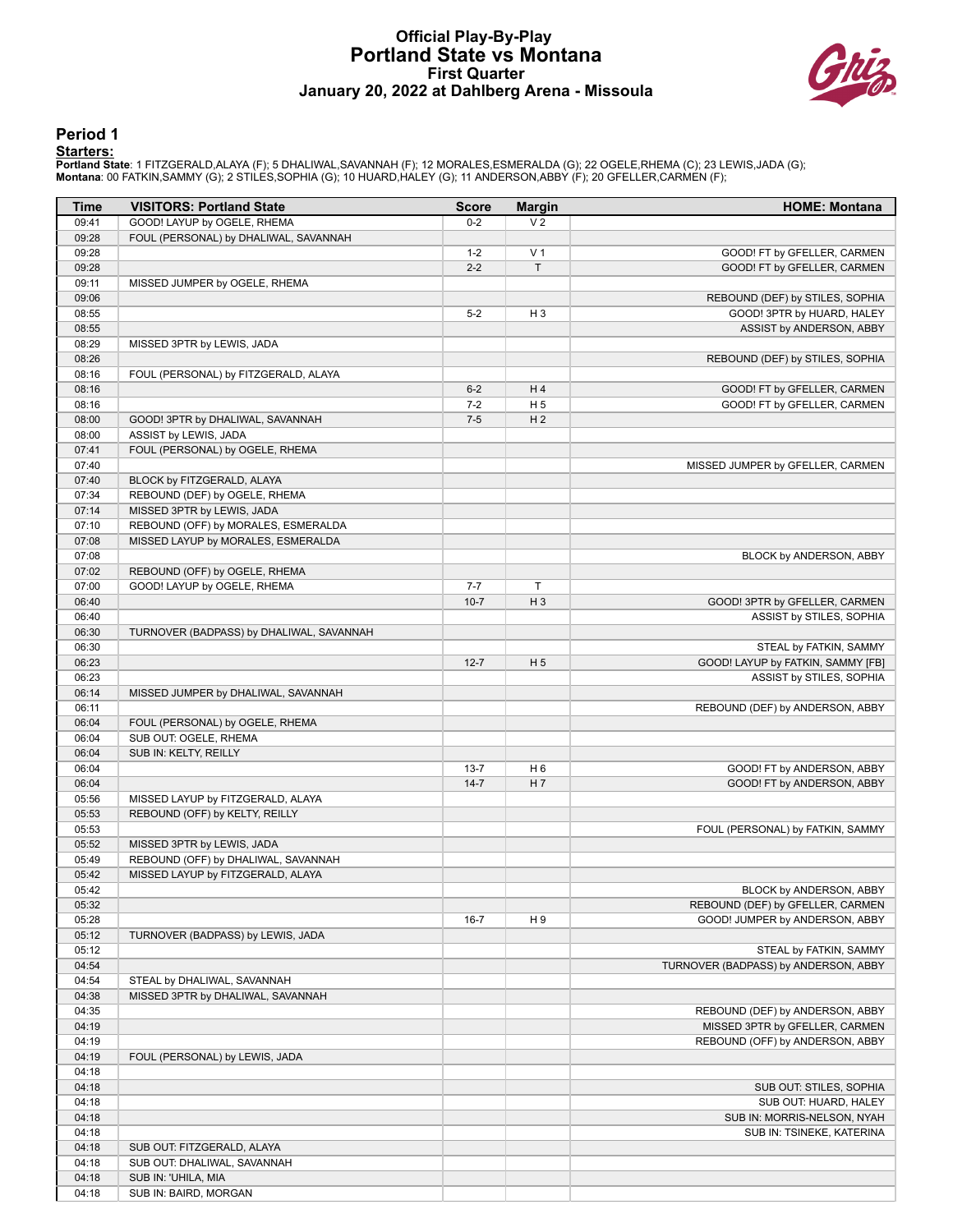| Time  | <b>VISITORS: Portland State</b>         | <b>Score</b> | <b>Margin</b>  | <b>HOME: Montana</b>                 |
|-------|-----------------------------------------|--------------|----------------|--------------------------------------|
| 04:18 |                                         | $17 - 7$     | H 10           | GOOD! FT by ANDERSON, ABBY           |
| 04:18 |                                         | $18 - 7$     | H 11           | GOOD! FT by ANDERSON, ABBY           |
| 04:01 |                                         |              |                | SUB OUT: ANDERSON, ABBY              |
| 04:01 |                                         |              |                | SUB IN: BARTSCH, DANI                |
| 03:49 | TURNOVER (OTHER) by LEWIS, JADA         |              |                |                                      |
| 03:30 |                                         |              |                | MISSED 3PTR by MORRIS-NELSON, NYAH   |
| 03:28 |                                         |              |                | REBOUND (OFF) by FATKIN, SAMMY       |
| 03:27 | FOUL (PERSONAL) by LEWIS, JADA          |              |                |                                      |
| 03:27 | SUB OUT: LEWIS, JADA                    |              |                |                                      |
| 03:27 | SUB IN: FITZGERALD, ALAYA               |              |                |                                      |
| 03:27 |                                         |              |                | MISSED FT by FATKIN, SAMMY           |
| 03:27 |                                         |              |                | REBOUND (OFF) by TEAM                |
| 03:27 |                                         |              |                | MISSED FT by FATKIN, SAMMY           |
| 03:27 | REBOUND (DEF) by BAIRD, MORGAN          |              |                |                                      |
| 03:20 | TURNOVER (BADPASS) by 'UHILA, MIA       |              |                |                                      |
| 03:20 | SUB OUT: 'UHILA, MIA                    |              |                |                                      |
| 03:20 | SUB IN: KILTY, JENNA                    |              |                |                                      |
| 03:04 |                                         |              |                | MISSED 3PTR by FATKIN, SAMMY         |
| 03:00 |                                         |              |                | REBOUND (OFF) by GFELLER, CARMEN     |
| 02:57 |                                         | $20 - 7$     | H 13           | GOOD! LAYUP by BARTSCH, DANI         |
| 02:29 | GOOD! JUMPER by KELTY, REILLY           | $20-9$       | H 11           |                                      |
| 02:29 | ASSIST by KILTY, JENNA                  |              |                |                                      |
| 02:01 |                                         |              |                | TURNOVER (3SEC) by GFELLER, CARMEN   |
| 02:01 |                                         |              |                | SUB OUT: FATKIN, SAMMY               |
| 02:01 |                                         |              |                | SUB OUT: GFELLER, CARMEN             |
| 02:01 |                                         |              |                | SUB IN: STILES, SOPHIA               |
| 02:01 |                                         |              |                | SUB IN: ANDERSON, ABBY               |
| 02:01 | SUB OUT: KILTY, JENNA                   |              |                |                                      |
| 02:01 | SUB OUT: BAIRD, MORGAN                  |              |                |                                      |
| 02:01 | SUB IN: DHALIWAL, SAVANNAH              |              |                |                                      |
| 02:01 | SUB IN: LEWIS, JADA                     |              |                |                                      |
| 01:50 | GOOD! 3PTR by MORALES, ESMERALDA        | $20 - 12$    | H 8            |                                      |
| 01:30 |                                         |              |                | MISSED JUMPER by STILES, SOPHIA      |
| 01:27 | REBOUND (DEF) by KELTY, REILLY          |              |                |                                      |
| 01:05 | GOOD! JUMPER by FITZGERALD, ALAYA [PNT] | $20 - 14$    | H <sub>6</sub> |                                      |
| 00:44 | FOUL (PERSONAL) by LEWIS, JADA          |              |                |                                      |
| 00:44 | SUB OUT: LEWIS, JADA                    |              |                |                                      |
| 00:44 | SUB IN: 'UHILA, MIA                     |              |                |                                      |
| 00:44 |                                         | $21 - 14$    | H 7            | GOOD! FT by BARTSCH, DANI            |
| 00:44 |                                         |              |                | MISSED FT by BARTSCH, DANI           |
| 00:44 | REBOUND (DEF) by DHALIWAL, SAVANNAH     |              |                |                                      |
| 00:44 |                                         |              |                | FOUL (PERSONAL) by TSINEKE, KATERINA |
| 00:44 | MISSED FT by MORALES, ESMERALDA         |              |                |                                      |
| 00:44 | REBOUND (OFF) by TEAM                   |              |                |                                      |
| 00:44 | GOOD! FT by MORALES, ESMERALDA          | $21 - 15$    | H <sub>6</sub> |                                      |
| 00:44 | GOOD! FT by MORALES, ESMERALDA          | $21 - 16$    | H <sub>5</sub> |                                      |
| 00:26 |                                         |              |                | MISSED 3PTR by BARTSCH, DANI         |
| 00:23 | REBOUND (DEF) by DHALIWAL, SAVANNAH     |              |                |                                      |

## **Portland State 16, Montana 21**

| <b>Points (This Period)</b> | <b>PSU</b>    | <b>MON</b>     |
|-----------------------------|---------------|----------------|
| In the Paint                | 6             |                |
| Off Turns                   |               |                |
| 2nd Chance                  |               |                |
| Fast Break                  |               |                |
| Bench                       |               |                |
| Per Poss                    | 1.000<br>7/16 | 1.400<br>10/15 |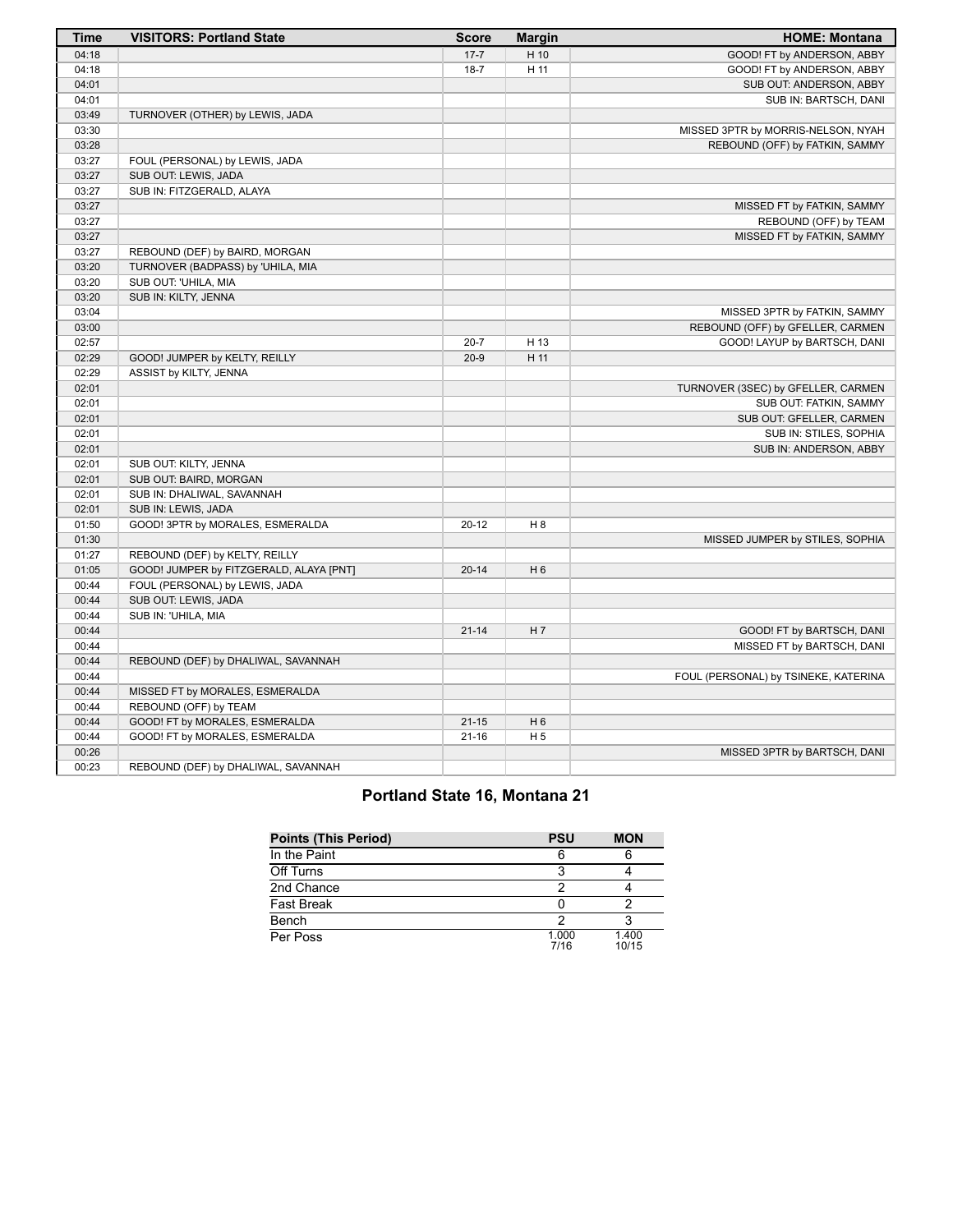#### **Official Box Score Portland State vs Montana Second Quarter Statistics Only January 20, 2022 at Dahlberg Arena - Missoula**



## **Portland State 14**

| No. | Plaver                | S  | <b>Pts</b>     | <b>FG</b> | 3FG     | <b>FT</b> | <b>OR</b> | <b>DR</b>    | TR | PF             | A            | TO       | <b>BIK</b> | <b>Stl</b>   | Min          | $+/-$       |
|-----|-----------------------|----|----------------|-----------|---------|-----------|-----------|--------------|----|----------------|--------------|----------|------------|--------------|--------------|-------------|
| 01  | FITZGERALD, ALAYA     | F  | 0              | $0 - 0$   | $0-0$   | $0 - 0$   | 0         | 2            | 2  | 0              | 0            | 0        | 0          |              | 10           | -8          |
| 05  | DHALIWAL, SAVANNAH    | F. | $\overline{2}$ | $1 - 3$   | $0 - 1$ | $0 - 0$   | 0         | $\mathbf{0}$ | 0  | 0              |              | 0        | 0          | $\mathbf{0}$ | 6            | $-3$        |
| 12  | MORALES, ESMERALDA    | G  | 6              | $2 - 5$   | $2 - 4$ | $0 - 0$   | 0         | 2            | 2  |                |              |          | 0          | 0            | 10           | -8          |
| 22  | OGELE, RHEMA          | C  | 0              | $0 - 0$   | $0 - 0$ | $0 - 0$   | $\Omega$  | $\Omega$     | 0  | 0              | $\Omega$     | 0        | 0          | $\Omega$     | $\mathbf{0}$ | 0           |
| 23  | LEWIS, JADA           | G  | $\Omega$       | $0 - 0$   | $0 - 0$ | $0 - 0$   | $\Omega$  | 0            | 0  | 0              | $\Omega$     | 0        | 0          | $\Omega$     | $\Omega$     | 0           |
| 00  | KILTY, JENNA          | G  | $\Omega$       | $0 - 0$   | $0 - 0$ | $0 - 0$   | 0         | $\mathbf{0}$ | 0  | 0              | $\mathbf{0}$ | 0        | 0          | $\mathbf{0}$ | $\Omega$     | $\mathbf 0$ |
| 02  | 'UHILA, MIA           | G  | 2              | $1 - 2$   | $0 - 0$ | $0 - 0$   | 0         | 0            | 0  | 0              | $\Omega$     |          | 0          | 0            | 10           | -8          |
| 04  | <b>KELTY, REILLY</b>  | C  | 4              | $2 - 2$   | $0 - 0$ | $0 - 0$   | 0         |              | 1  | $\Omega$       | $\Omega$     | $\Omega$ | 1          | $\Omega$     | 6            | $-5$        |
| 10  | CANZOBRE, MARINA      | F  | 0              | $0 - 1$   | $0 - 0$ | $0 - 0$   | 0         | 0            | 0  |                | 0            |          | 0          | $\Omega$     | 4            | $-3$        |
| 11  | <b>UGARTE, ITZIAR</b> | G  | 0              | $0 - 0$   | $0 - 0$ | $0 - 0$   | $\Omega$  | $\Omega$     | 0  | 0              | $\Omega$     | $\Omega$ | 0          | $\Omega$     | $\Omega$     | 0           |
| 20  | <b>BAIRD, MORGAN</b>  | F  | 0              | $0 - 1$   | $0 - 1$ | $0 - 0$   | $\Omega$  | $\Omega$     | 0  | 0              | $\Omega$     | 0        | 0          | $\Omega$     | 4            | $-5$        |
|     | TEAM                  |    |                |           |         |           | $\Omega$  |              | 1  | 0              |              | 0        |            |              |              |             |
|     | <b>TOTALS</b>         |    | 14             | $6 - 14$  | $2 - 6$ | $0 - 0$   | 0         | 6            | 6  | $\overline{2}$ | $\mathbf{2}$ | 3        |            |              | 50           |             |

| <b>Shooting By Period</b><br>Period | FG       | FG%   | 3FG      | 3FG%  | FT      | FT%   | Deadball Rebounds: 1,0 |
|-------------------------------------|----------|-------|----------|-------|---------|-------|------------------------|
| 3rd Qtr                             | $4 - 15$ | 27%   | 1-6      | 17%   | 4-4     | 100%  |                        |
| 4th Qtr                             | $5 - 14$ | 36%   | $2 - 11$ | 18%   | $2 - 2$ | 100%  |                        |
| 2nd Half                            | $6 - 14$ | 43%   | $2-6$    | 33%   | $0 - 0$ | 0%    |                        |
| 2nd Half                            | $9 - 29$ | 31%   | $3 - 17$ | 18%   | $6 - 6$ | 100%  |                        |
| Game                                | 21-58    | 36.2% | 7-29     | 24.1% | $8-9$   | 88.9% |                        |

## **Montana 22**

| No. | Player                 | S | <b>Pts</b>     | FG.      | 3FG     | <b>FT</b> | <b>OR</b>      | <b>DR</b> | TR             | PF | A        | TO       | <b>Blk</b> | <b>Stl</b> | Min          | $+/-$       |
|-----|------------------------|---|----------------|----------|---------|-----------|----------------|-----------|----------------|----|----------|----------|------------|------------|--------------|-------------|
| 00  | FATKIN, SAMMY          | G | 3              | 1-1      | $1 - 1$ | $0-0$     | 0              | 2         | 2              |    | 0        |          | 0          | 0          | 4            | 2           |
| 02  | STILES, SOPHIA         | G | 4              | $2 - 4$  | $0 - 2$ | $0 - 0$   |                | 0         | 1              | 0  |          | 0        | 0          | 0          | 8            | 5           |
| 10  | HUARD, HALEY           | G | 6              | $2 - 2$  | $2 - 2$ | $0 - 0$   | 0              |           | 1              | 0  | 0        | 0        | 0          | 0          | 10           | 8           |
| 11  | ANDERSON, ABBY         | F | 2              | $1 - 2$  | $0 - 0$ | $0 - 0$   |                | 3         | 4              |    |          | 0        | 0          | 0          | 6            | 6           |
| 20  | <b>GFELLER, CARMEN</b> | F | 5              | $2 - 4$  | $1 - 2$ | $0-0$     | 0              | 2         | 2              | 2  | 0        | 2        |            | 0          | 7            | 6           |
| 01  | MORRIS-NELSON, NYAH    | G | $\Omega$       | $0 - 1$  | $0 - 1$ | $0 - 0$   | 0              | 0         | 0              | 0  | 0        | 0        | 0          | 0          | 6            | 6           |
| 03  | POLYMENI, LAMPRINI     | G | 0              | $0 - 0$  | $0 - 0$ | $0-0$     | $\Omega$       | 0         | 0              | 0  | 0        | $\Omega$ | 0          | 0          | $\mathbf 0$  | 0           |
| 05  | TSINEKE, KATERINA      | G | $\Omega$       | $0 - 0$  | $0 - 0$ | $0 - 0$   | 0              | 0         | 0              | 0  | 0        | 0        | $\Omega$   | 0          | $\mathbf{0}$ | 0           |
| 12  | <b>KELLER, KYNDALL</b> | G | 0              | $0 - 2$  | $0 - 1$ | $0-0$     | 0              | 0         | 0              | 0  |          | 0        | 0          | 0          | 2            | 3           |
| 13  | <b>FROHLICH, KYLIE</b> | F | $\overline{2}$ | $1 - 3$  | $0 - 0$ | $0 - 0$   | $\overline{2}$ | 0         | $\overline{2}$ | 0  | 3        | 0        | $\Omega$   | 0          | 7            | 4           |
| 24  | KIEFER, LISA           | F | 0              | $0 - 0$  | $0 - 0$ | $0-0$     | 0              | 0         | 0              | 0  | 0        | 0        | 0          | 0          | 0            | 0           |
| 40  | <b>BARTSCH, DANI</b>   | F | 0              | $0 - 0$  | $0 - 0$ | $0 - 0$   | 0              | 0         | 0              | 0  | $\Omega$ | 0        | $\Omega$   | 0          | $\mathbf{0}$ | $\mathbf 0$ |
|     | <b>TEAM</b>            |   |                |          |         |           | 0              | 0         | 0              | 0  |          | 0        |            |            |              |             |
|     | <b>TOTALS</b>          |   | $22 \,$        | $9 - 19$ | $4 - 9$ | $0 - 0$   | 4              | 8         | 12             | 4  | 6        | 3        |            | 0          | 50           |             |

| <b>Shooting By Period</b> |           |       |           |       |         |       |
|---------------------------|-----------|-------|-----------|-------|---------|-------|
| Period                    | FG        | FG%   | 3FG       | 3FG%  | FT      | FT%   |
| 3rd Qtr                   | $9 - 18$  | 50%   | 4-8       | 50%   | $5-6$   | 83%   |
| 4th Qtr                   | $9 - 17$  | 53%   | $2 - 6$   | 33%   | $3 - 3$ | 100%  |
| 2nd Half                  | $9 - 19$  | 47%   | $4-9$     | 44%   | $0 - 0$ | $0\%$ |
| 2nd Half                  | 18-35     | 51%   | $6 - 14$  | 43%   | 8-9     | 89%   |
| Game                      | $32 - 65$ | 49.2% | $12 - 29$ | 41.4% | 17-21   | 81.0% |

*Deadball Rebounds:* 2,0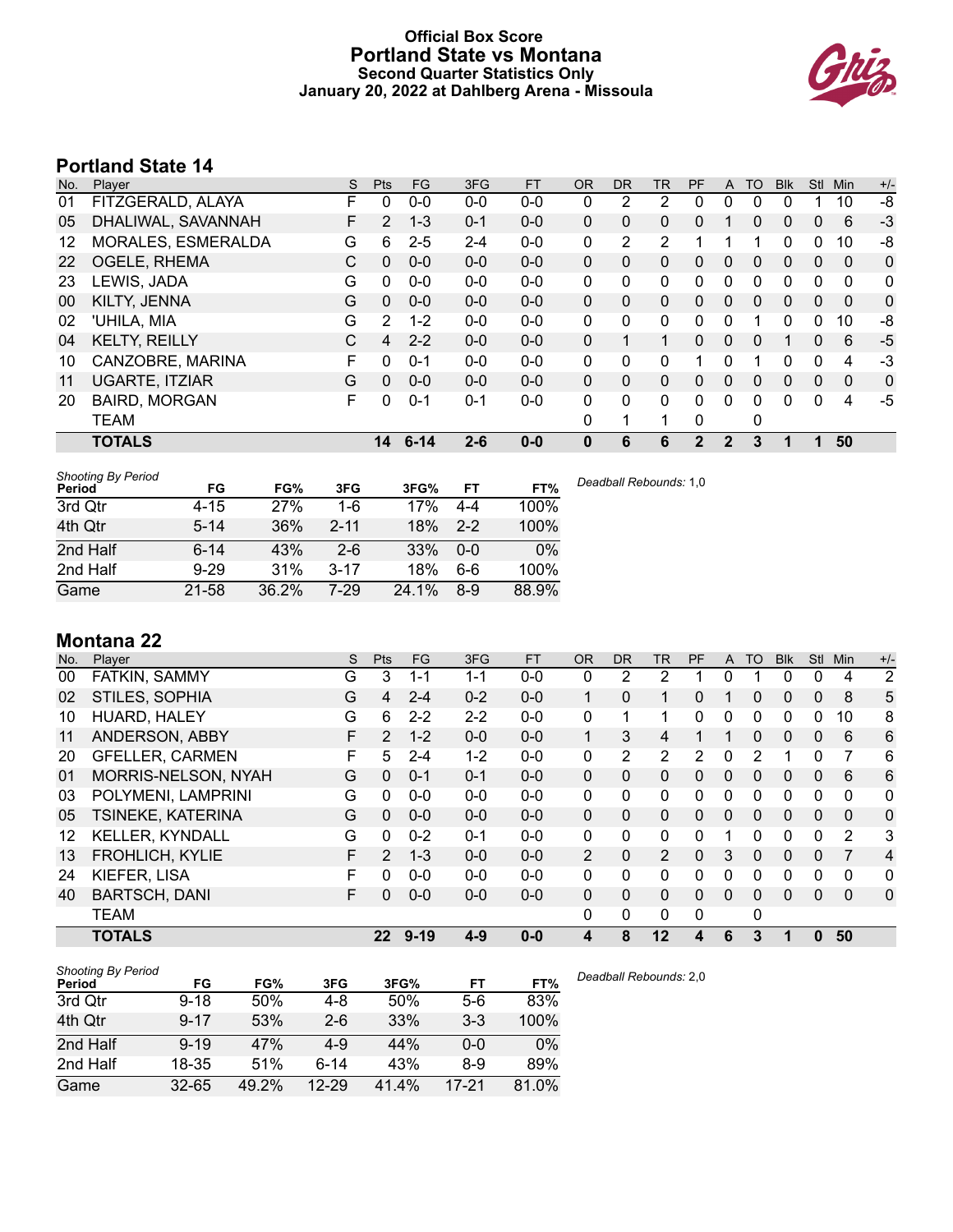| Game Notes:                                                                | <b>Score</b> |    | 1st 2nd 3rd |    | 4th | тот | Points (        |
|----------------------------------------------------------------------------|--------------|----|-------------|----|-----|-----|-----------------|
| Officials: Karen Lasuik, Michael Thorner, Michal Watts<br>Attendance: 2288 | PSU          | 16 | 14          | 13 | 14  | 57  | In the $Pi$     |
|                                                                            | <b>MON</b>   | 21 | 22          | 27 | 23  | 93  | Off Turn        |
| Start Time: 09:02 PM ET                                                    |              |    |             |    |     |     | 2nd Cha         |
| End Time: 10:51 PM ET<br>Game Duration: 1:48                               |              |    |             |    |     |     | <b>Fast Bre</b> |
| Conference Game;                                                           |              |    |             |    |     |     | Bench           |

| <b>Points (This Period)</b> | PSU           | <b>MON</b>    |
|-----------------------------|---------------|---------------|
| In the Paint                | հ             | հ             |
| Off Turns                   |               | 6             |
| 2nd Chance                  |               |               |
| <b>Fast Break</b>           |               | ი             |
| Bench                       | ี             | 2             |
| Per Poss                    | 0.824<br>6/17 | 1.222<br>9/18 |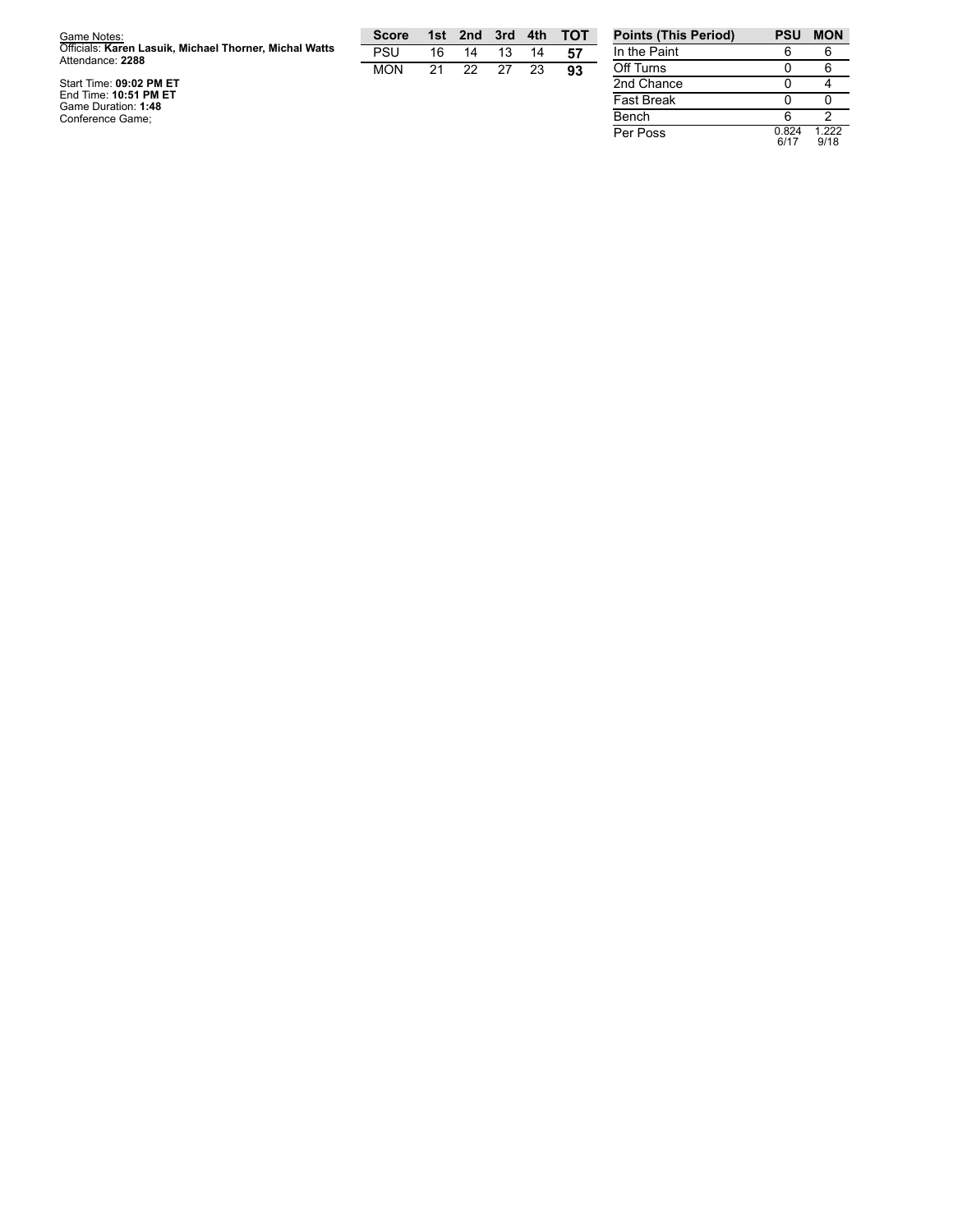#### **Official Play-By-Play Portland State vs Montana Second Quarter January 20, 2022 at Dahlberg Arena - Missoula**



#### **Period 2**

#### **Starters:**

**Portland State**: 1 FITZGERALD,ALAYA (F); 5 DHALIWAL,SAVANNAH (F); 12 MORALES,ESMERALDA (G); 22 OGELE,RHEMA (C); 23 LEWIS,JADA (G);<br>**Montana**: 00 FATKIN,SAMMY (G); 2 STILES,SOPHIA (G); 10 HUARD,HALEY (G); 11 ANDERSON,ABBY

| Time           | <b>VISITORS: Portland State</b>                                 | <b>Score</b> | <b>Margin</b>  | <b>HOME: Montana</b>                                          |
|----------------|-----------------------------------------------------------------|--------------|----------------|---------------------------------------------------------------|
| 10:00          |                                                                 |              |                | SUB OUT: MORRIS-NELSON, NYAH                                  |
| 10:00          |                                                                 |              |                | SUB OUT: TSINEKE, KATERINA                                    |
| 10:00          |                                                                 |              |                | SUB OUT: ANDERSON, ABBY                                       |
| 10:00          |                                                                 |              |                | SUB OUT: BARTSCH, DANI                                        |
| 10:00          |                                                                 |              |                | SUB IN: FATKIN, SAMMY                                         |
| 10:00<br>10:00 |                                                                 |              |                | SUB IN: HUARD, HALEY                                          |
| 10:00          |                                                                 |              |                | SUB IN: FROHLICH, KYLIE<br>SUB IN: GFELLER, CARMEN            |
| 09:56          |                                                                 | 23-16        | H 7            | GOOD! LAYUP by GFELLER, CARMEN                                |
| 09:56          |                                                                 |              |                | ASSIST by FROHLICH, KYLIE                                     |
| 09:29          | MISSED JUMPER by 'UHILA, MIA                                    |              |                |                                                               |
| 09:26          |                                                                 |              |                | REBOUND (DEF) by GFELLER, CARMEN                              |
| 09:15          |                                                                 |              |                | MISSED LAYUP by FROHLICH, KYLIE                               |
| 09:15          | BLOCK by KELTY, REILLY                                          |              |                |                                                               |
| 09:10          | REBOUND (DEF) by MORALES, ESMERALDA                             |              |                |                                                               |
| 09:09          | TURNOVER (BADPASS) by MORALES, ESMERALDA                        |              |                |                                                               |
| 08:58          |                                                                 | $26-16$      | H 10           | GOOD! 3PTR by FATKIN, SAMMY                                   |
| 08:58          |                                                                 |              |                | ASSIST by FROHLICH, KYLIE                                     |
| 08:26          | GOOD! 3PTR by MORALES, ESMERALDA                                | $26-19$      | H <sub>7</sub> |                                                               |
| 08:26          | ASSIST by DHALIWAL, SAVANNAH                                    |              |                |                                                               |
| 08:10          | FOUL (PERSONAL) by MORALES, ESMERALDA                           |              |                |                                                               |
| 08:07<br>08:07 |                                                                 |              |                | TURNOVER (LOSTBALL) by GFELLER, CARMEN                        |
| 08:01          | STEAL by FITZGERALD, ALAYA<br>MISSED 3PTR by MORALES, ESMERALDA |              |                |                                                               |
| 07:57          |                                                                 |              |                | REBOUND (DEF) by FATKIN, SAMMY                                |
| 07:53          |                                                                 |              |                | MISSED 3PTR by STILES, SOPHIA                                 |
| 07:50          | REBOUND (DEF) by KELTY, REILLY                                  |              |                |                                                               |
| 07:36          | GOOD! JUMPER by KELTY, REILLY                                   | $26 - 21$    | H <sub>5</sub> |                                                               |
| 07:36          | ASSIST by MORALES, ESMERALDA                                    |              |                |                                                               |
| 07:21          |                                                                 |              |                | MISSED 3PTR by GFELLER, CARMEN                                |
| 07:18          |                                                                 |              |                | REBOUND (OFF) by STILES, SOPHIA                               |
| 07:16          |                                                                 | $28 - 21$    | H 7            | GOOD! JUMPER by STILES, SOPHIA [PNT]                          |
| 07:01          | GOOD! 3PTR by MORALES, ESMERALDA                                | 28-24        | H4             |                                                               |
| 06:48          |                                                                 | $31 - 24$    | H 7            | GOOD! 3PTR by HUARD, HALEY                                    |
| 06:48          |                                                                 |              |                | ASSIST by STILES, SOPHIA                                      |
| 06:26          | GOOD! JUMPER by KELTY, REILLY [PNT]                             | $31 - 26$    | H <sub>5</sub> |                                                               |
| 06:12          |                                                                 | 33-26        | H 7            | GOOD! JUMPER by STILES, SOPHIA                                |
| 05:48<br>05:44 | MISSED 3PTR by DHALIWAL, SAVANNAH                               |              |                |                                                               |
| 05:42          |                                                                 |              |                | REBOUND (DEF) by FATKIN, SAMMY<br>FOUL (OFF) by FATKIN, SAMMY |
| 05:42          |                                                                 |              |                | TURNOVER (OFFENSIVE) by FATKIN, SAMMY                         |
| 05:42          |                                                                 |              |                | SUB OUT: FATKIN, SAMMY                                        |
| 05:42          |                                                                 |              |                | SUB OUT: FROHLICH, KYLIE                                      |
| 05:42          |                                                                 |              |                | SUB IN: MORRIS-NELSON, NYAH                                   |
| 05:42          |                                                                 |              |                | SUB IN: ANDERSON, ABBY                                        |
| 05:42          | SUB OUT: KELTY, REILLY                                          |              |                |                                                               |
| 05:42          | SUB IN: CANZOBRE, MARINA                                        |              |                |                                                               |
| 05:12          | MISSED LAYUP by DHALIWAL, SAVANNAH                              |              |                |                                                               |
| 05:12          |                                                                 |              |                | BLOCK by GFELLER, CARMEN                                      |
| 05:12          |                                                                 |              |                | REBOUND (DEF) by GFELLER, CARMEN                              |
| 04:58          |                                                                 | 36-26        | H 10           | GOOD! 3PTR by HUARD, HALEY                                    |
| 04:58          |                                                                 |              |                | ASSIST by ANDERSON, ABBY                                      |
| 04:34          | GOOD! JUMPER by DHALIWAL, SAVANNAH [PNT]                        | 36-28        | H <sub>8</sub> |                                                               |
| 04:19          |                                                                 |              |                | FOUL (OFF) by GFELLER, CARMEN                                 |
| 04:19<br>04:19 |                                                                 |              |                | TURNOVER (OFFENSIVE) by GFELLER, CARMEN                       |
| 04:19          | SUB OUT: DHALIWAL, SAVANNAH                                     |              |                |                                                               |
| 04:19          | SUB IN: BAIRD, MORGAN                                           |              |                |                                                               |
| 04:01          | MISSED LAYUP by CANZOBRE, MARINA                                |              |                |                                                               |
| 03:57          |                                                                 |              |                | REBOUND (DEF) by ANDERSON, ABBY                               |
| 03:49          |                                                                 |              |                | MISSED 3PTR by STILES, SOPHIA                                 |
| 03:46          | REBOUND (DEF) by TEAM                                           |              |                |                                                               |
| 03:35          | FOUL (OFF) by CANZOBRE, MARINA                                  |              |                |                                                               |
| 03:35          | TURNOVER (OFFENSIVE) by CANZOBRE, MARINA                        |              |                |                                                               |
| 03:16          |                                                                 |              |                | MISSED JUMPER by GFELLER, CARMEN                              |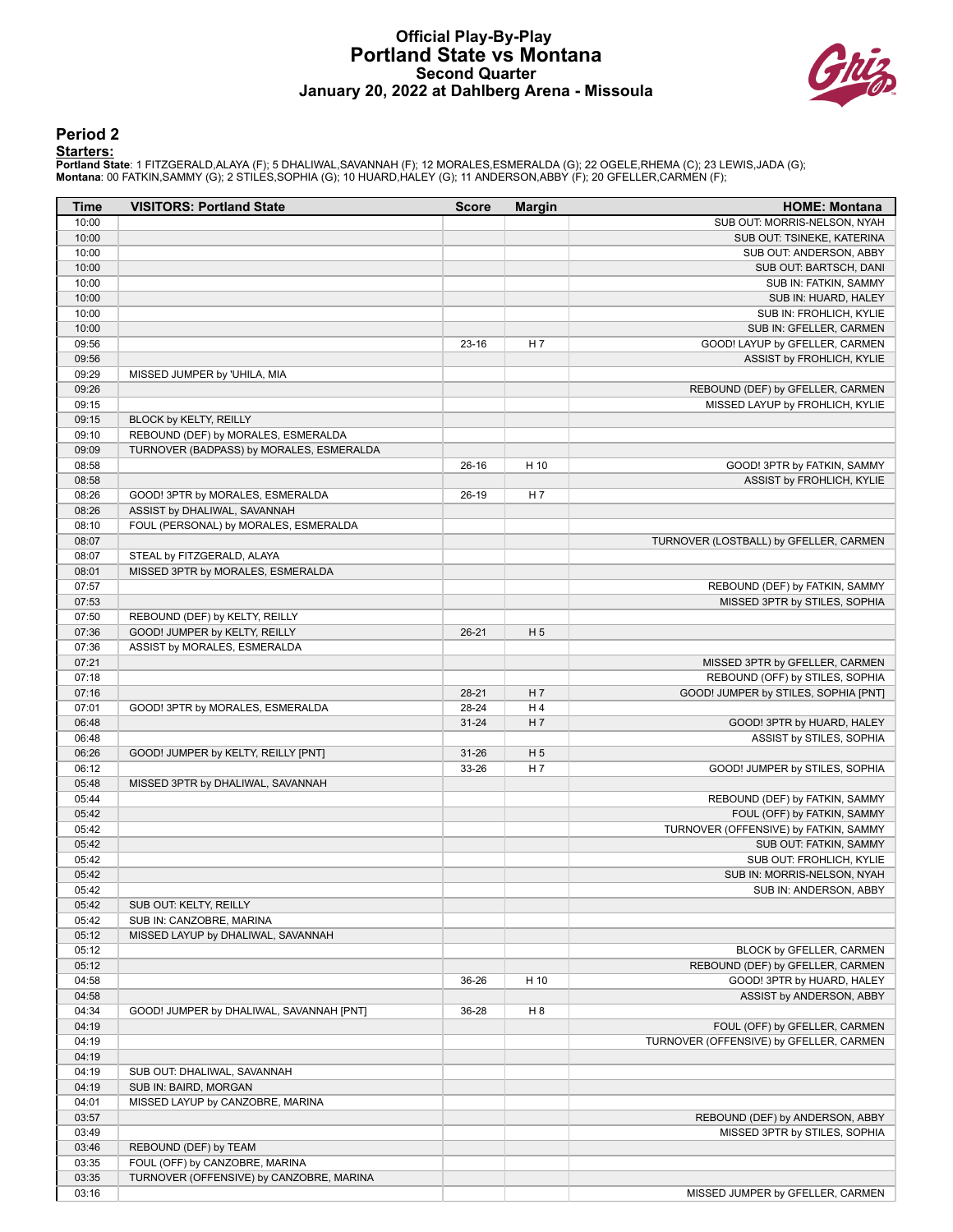| <b>Time</b> | <b>VISITORS: Portland State</b>     | <b>Score</b> | <b>Margin</b> | <b>HOME: Montana</b>                 |
|-------------|-------------------------------------|--------------|---------------|--------------------------------------|
| 03:12       | REBOUND (DEF) by MORALES, ESMERALDA |              |               |                                      |
| 03:11       |                                     |              |               | FOUL (PERSONAL) by GFELLER, CARMEN   |
| 03:11       |                                     |              |               | SUB OUT: GFELLER, CARMEN             |
| 03:11       |                                     |              |               | SUB IN: FROHLICH, KYLIE              |
| 03:07       | MISSED 3PTR by MORALES, ESMERALDA   |              |               |                                      |
| 03:03       |                                     |              |               | REBOUND (DEF) by ANDERSON, ABBY      |
| 02:37       |                                     | 38-28        | H 10          | GOOD! JUMPER by ANDERSON, ABBY       |
| 02:37       |                                     |              |               | ASSIST by FROHLICH, KYLIE            |
| 02:11       | MISSED JUMPER by MORALES, ESMERALDA |              |               |                                      |
| 02:08       |                                     |              |               | REBOUND (DEF) by HUARD, HALEY        |
| 01:56       |                                     |              |               | MISSED LAYUP by ANDERSON, ABBY       |
| 01:53       |                                     |              |               | REBOUND (OFF) by FROHLICH, KYLIE     |
| 01:44       |                                     |              |               | MISSED JUMPER by FROHLICH, KYLIE     |
| 01:44       | REBOUND (DEF) by FITZGERALD, ALAYA  |              |               |                                      |
| 01:44       |                                     |              |               | FOUL (PERSONAL) by ANDERSON, ABBY    |
| 01:44       | SUB OUT: CANZOBRE, MARINA           |              |               |                                      |
| 01:44       | SUB IN: KELTY, REILLY               |              |               |                                      |
| 01:44       | TIMEOUT 30SEC                       |              |               |                                      |
| 01:44       |                                     |              |               | SUB OUT: STILES, SOPHIA              |
| 01:44       |                                     |              |               | SUB IN: KELLER, KYNDALL              |
| 01:33       | GOOD! LAYUP by 'UHILA, MIA          | 38-30        | H 8           |                                      |
| 01:25       |                                     |              |               | MISSED JUMPER by KELLER, KYNDALL     |
| 01:25       |                                     |              |               | REBOUND (OFF) by ANDERSON, ABBY      |
| 01:20       |                                     |              |               | MISSED 3PTR by MORRIS-NELSON, NYAH   |
| 01:16       | REBOUND (DEF) by FITZGERALD, ALAYA  |              |               |                                      |
| 00:59       | MISSED 3PTR by BAIRD, MORGAN        |              |               |                                      |
| 00:55       |                                     |              |               | REBOUND (DEF) by ANDERSON, ABBY      |
| 00:49       |                                     |              |               | MISSED 3PTR by KELLER, KYNDALL       |
| 00:45       |                                     |              |               | REBOUND (OFF) by FROHLICH, KYLIE     |
| 00:43       |                                     | 40-30        | H 10          | GOOD! LAYUP by FROHLICH, KYLIE [PNT] |
| 00:12       | TURNOVER (BADPASS) by 'UHILA, MIA   |              |               |                                      |
| 00:12       |                                     |              |               | SUB OUT: FROHLICH, KYLIE             |
| 00:12       |                                     |              |               | SUB IN: GFELLER, CARMEN              |
| 00:01       |                                     | 43-30        | H 13          | GOOD! 3PTR by GFELLER, CARMEN        |
| 00:01       |                                     |              |               | ASSIST by KELLER, KYNDALL            |

## **Portland State 30, Montana 43**

| <b>Points (This Period)</b> | <b>PSU</b>    | <b>MON</b>    |
|-----------------------------|---------------|---------------|
| In the Paint                |               |               |
| Off Turns                   |               |               |
| 2nd Chance                  |               |               |
| <b>Fast Break</b>           |               |               |
| Bench                       |               |               |
| Per Poss                    | 0.824<br>6/17 | 1.222<br>9/18 |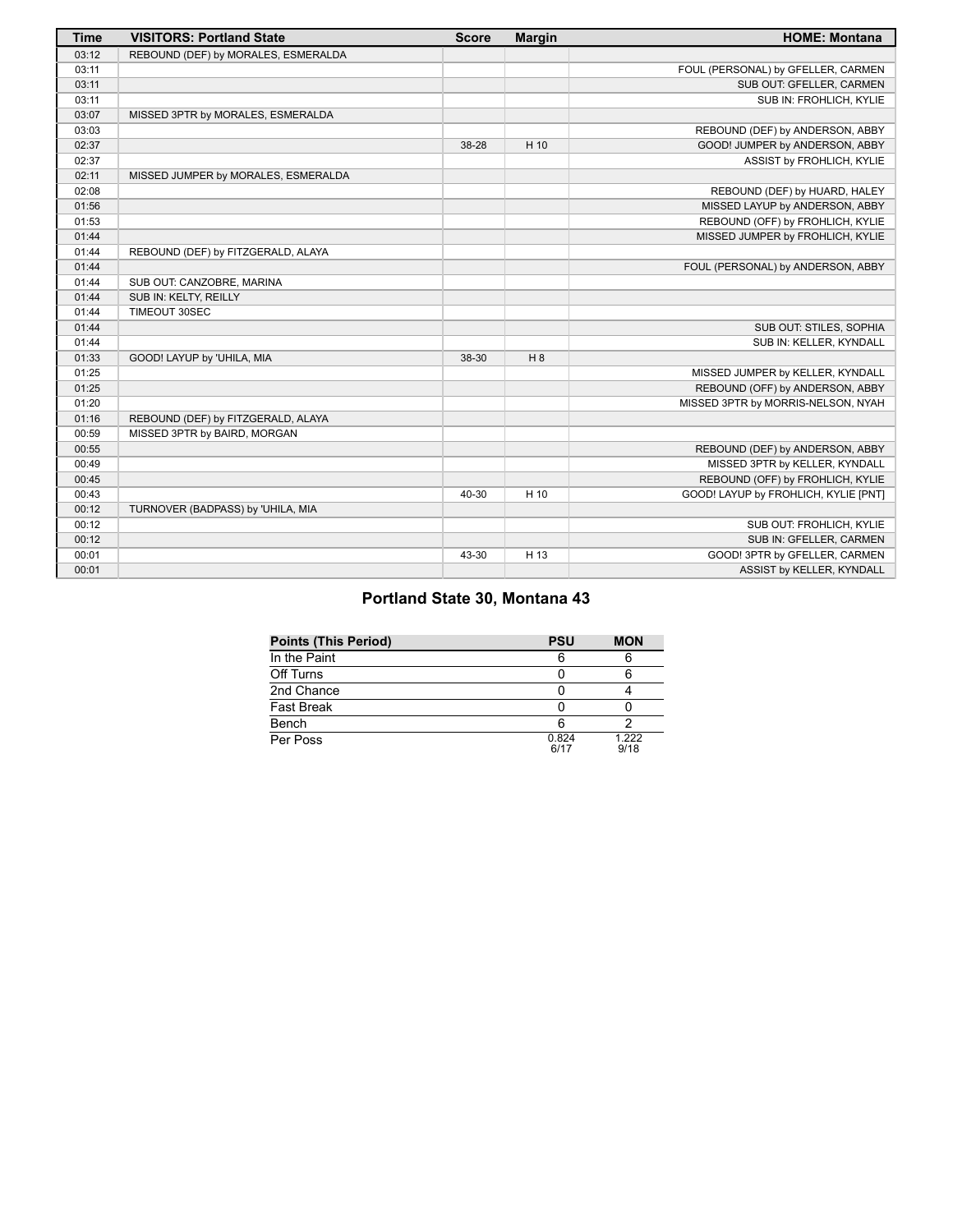#### **Official Box Score Portland State vs Montana Second Half Statistics Only January 20, 2022 at Dahlberg Arena - Missoula**



## **Portland State 27**

| No. | Plaver                | S  | <b>Pts</b>   | <b>FG</b> | 3FG      | <b>FT</b> | <b>OR</b> | <b>DR</b> | TR             | PF             | $\mathsf{A}$ | TO       | <b>Blk</b> | Stl          | <b>Min</b> | $+/-$ |
|-----|-----------------------|----|--------------|-----------|----------|-----------|-----------|-----------|----------------|----------------|--------------|----------|------------|--------------|------------|-------|
| 00  | KILTY, JENNA          | G  | 6            | $2 - 3$   | $2 - 3$  | $0-0$     | 0         | 0         | 0              |                | 0            | 0        | $\Omega$   | 0            | 8          | $-7$  |
| 01  | FITZGERALD, ALAYA     | F. | 10           | $3 - 5$   | $0 - 1$  | $4 - 4$   | 0         | 1         | 1              | $\overline{2}$ |              | 0        | $\Omega$   | 0            | 14         | $-14$ |
| 02  | 'UHILA, MIA           | G  | 0            | $0 - 2$   | $0 - 1$  | $0 - 0$   | 0         | 0         | 0              |                | 0            | 2        | $\Omega$   | 0            | 11         | $-11$ |
| 04  | <b>KELTY, REILLY</b>  | C  | $\Omega$     | $0 - 1$   | $0 - 0$  | $0 - 0$   | 0         | 1         |                | 1              | 0            |          | $\Omega$   | 0            | 7          | $-17$ |
| 05  | DHALIWAL, SAVANNAH    | F. | 6            | $3 - 5$   | $0 - 0$  | $0 - 0$   | 1         | 1         | $\overline{2}$ | 0              | 0            | 0        | $\Omega$   | 0            | 10         | -13   |
| 10  | CANZOBRE, MARINA      | F. | $\mathbf{0}$ | $0 - 0$   | $0 - 0$  | $0 - 0$   | 0         | 0         | 0              |                |              | 0        | $\Omega$   | 0            | 5          | 1     |
| 11  | <b>UGARTE, ITZIAR</b> | G  | 0            | $0 - 2$   | $0 - 2$  | $0 - 0$   | 1         | $\Omega$  | 1              | $\Omega$       | 0            |          | 0          | 0            | 9          | -9    |
| 12  | MORALES, ESMERALDA    | G  | $\Omega$     | $0 - 6$   | $0 - 5$  | $0 - 0$   | 0         | 0         | 0              | 0              | 0            | 2        | $\Omega$   | $\mathbf{0}$ | 14         | $-22$ |
| 20  | <b>BAIRD, MORGAN</b>  | F  | 2            | $0 - 1$   | $0 - 1$  | $2 - 2$   | 0         | 3         | 3              |                | 0            | 0        | 0          | 1            | 10         | -10   |
| 22  | OGELE, RHEMA          | С  | $\Omega$     | $0 - 0$   | $0 - 0$  | $0 - 0$   | 0         | $\Omega$  | 0              |                | $\Omega$     | $\Omega$ | $\Omega$   | 0            | 8          | $-7$  |
| 23  | LEWIS, JADA           | G  | 3            | $1 - 4$   | $1 - 4$  | $0 - 0$   | 1         | 1         | 2              | 1              | 0            | $\Omega$ | $\Omega$   | $\Omega$     | 5          | -6    |
|     | <b>TEAM</b>           |    | 0            | $0 - 0$   | $0 - 0$  | $0 - 0$   |           | 0         |                | 0              | 0            | $\Omega$ | $\Omega$   | 0            | 0          |       |
|     | <b>TOTALS</b>         |    | 27           | $9 - 29$  | $3 - 17$ | $6-6$     | 4         |           | 11             | 9              | $\mathbf{2}$ | 6        | 0          | 1            | 100        |       |

| <b>Shooting By Period</b><br>Period | FG       | FG%   | 3FG      | 3FG%  | FT      | FT%   |
|-------------------------------------|----------|-------|----------|-------|---------|-------|
| 3rd Qtr                             | $4 - 15$ | 27%   | 1-6      | 17%   | 4-4     | 100%  |
| 4th Qtr                             | $5 - 14$ | 36%   | $2 - 11$ | 18%   | $2 - 2$ | 100%  |
| 2nd Half                            | $9 - 29$ | 31%   | $3 - 17$ | 18%   | 6-6     | 100%  |
| Game                                | 21-58    | 36.2% | 7-29     | 24.1% | 8-9     | 88.9% |

*Deadball Rebounds:* 1,0 *Last FG Half:* PSU 4th-03:21

## **Montana 50**

| No. | Player                 | S | <b>Pts</b> | <b>FG</b> | 3FG      | <b>FT</b> | <b>OR</b> | <b>DR</b> | <b>TR</b> | PF             | A        | TO | <b>B</b> lk  | Stl      | Min | $+/-$          |
|-----|------------------------|---|------------|-----------|----------|-----------|-----------|-----------|-----------|----------------|----------|----|--------------|----------|-----|----------------|
| 00  | FATKIN, SAMMY          | G | 11         | $5 - 7$   | $0 - 0$  | 1-1       | 2         | 2         | 4         | 0              |          | 0  | 0            | 0        | 10  | 17             |
| 01  | MORRIS-NELSON, NYAH    | G | 6          | $2 - 4$   | $2 - 4$  | $0 - 0$   | $\Omega$  | 3         | 3         | $\overline{2}$ | 1        | 0  | $\Omega$     | 0        | 10  | 17             |
| 02  | STILES, SOPHIA         | G | 2          | 1-1       | $0 - 0$  | $0 - 0$   | 0         |           | 1         | 0              | 2        | 0  | 0            | 0        | 6   | 9              |
| 03  | POLYMENI, LAMPRINI     | G | 0          | $0 - 0$   | $0 - 0$  | $0 - 0$   | $\Omega$  | $\Omega$  | $\Omega$  | 0              | 0        | 0  | $\Omega$     | $\Omega$ | 5   | $-1$           |
| 05  | TSINEKE, KATERINA      | G | 4          | 1-3       | $1 - 2$  | $1 - 2$   | 0         | 0         | $\Omega$  | 0              | 0        |    | 0            | $\Omega$ | 9   | 15             |
| 10  | <b>HUARD, HALEY</b>    | G | 9          | $3-6$     | $3-6$    | $0 - 0$   | $\Omega$  | $\Omega$  | $\Omega$  | 0              | 0        | 0  | $\Omega$     | $\Omega$ | 13  | 10             |
| 11  | ANDERSON, ABBY         | F | 6          | $2 - 4$   | $0 - 0$  | $2 - 2$   | 2         |           | 3         |                | 0        | 1  |              | 0        | 8   | 10             |
| 12  | <b>KELLER, KYNDALL</b> | G | 4          | $2 - 3$   | $0 - 1$  | $0 - 0$   | 0         |           |           |                | 2        | 0  | $\mathbf{0}$ | $\Omega$ | 12  | 12             |
| 13  | <b>FROHLICH, KYLIE</b> | F | 2          | $1 - 3$   | $0 - 0$  | $0 - 0$   | 1         | 2         | 3         |                | 0        | 0  | 0            | 3        | 7   | 14             |
| 20  | <b>GFELLER, CARMEN</b> | F | 0          | $0 - 1$   | $0 - 0$  | $0 - 0$   | $\Omega$  | 2         | 2         | 0              | $\Omega$ | 0  | $\mathbf{0}$ | $\Omega$ | 8   | $\overline{4}$ |
| 24  | KIEFER, LISA           | F | 0          | $0 - 1$   | $0 - 0$  | $0 - 0$   | 0         |           | 1         | 0              | 0        | 0  | 0            | $\Omega$ | 3   | $\overline{2}$ |
| 40  | <b>BARTSCH, DANI</b>   | F | 6.         | $1 - 2$   | $0 - 1$  | $4 - 4$   | 5         | 2         |           | 0              | 2        | 2  | $\Omega$     | $\Omega$ | 10  | 6              |
|     | <b>TEAM</b>            |   | 0          | $0-0$     | $0 - 0$  | $0 - 0$   | $\Omega$  |           |           | 0              | $\Omega$ | 0  | 0            | $\Omega$ | 0   |                |
|     | <b>TOTALS</b>          |   | 50         | 18-35     | $6 - 14$ | $8-9$     | 10        | 16        | 26        | 5              | 8        | 4  |              | 3        | 100 |                |

| <b>Shooting By Period</b><br>Period | FG        | FG%   | 3FG       | 3FG%  | FT    | FT%   |
|-------------------------------------|-----------|-------|-----------|-------|-------|-------|
| 3rd Otr                             | $9 - 18$  | 50%   | 4-8       | 50%   | 5-6   | 83%   |
| 4th Otr                             | $9 - 17$  | 53%   | $2 - 6$   | 33%   | $3-3$ | 100%  |
| 2nd Half                            | $18 - 35$ | 51%   | $6-14$    | 43%   | $8-9$ | 89%   |
| Game                                | 32-65     | 49 2% | $12 - 29$ | 41.4% | 17-21 | 81.0% |

*Deadball Rebounds:* 2,0 *Last FG Half:* MON 4th-01:57

| Game Notes:                                                                | <b>Score</b> | 1st | 2nd | 3rd | 4th | <b>TOT</b> | <b>Points from (This Period)</b> | <b>PSU MON</b> |
|----------------------------------------------------------------------------|--------------|-----|-----|-----|-----|------------|----------------------------------|----------------|
| Officials: Karen Lasuik, Michael Thorner, Michal Watts<br>Attendance: 2288 | PSU          | 16  | 14  | 13  | 14  | -57        | In the Paint                     | 24             |
|                                                                            | <b>MON</b>   | 21  | າາ  | 27  | 23  | 93         | Off Turns                        |                |
| Start Time: 09:02 PM ET                                                    |              |     |     |     |     |            | 2nd Chance                       |                |
| End Time: 10:51 PM ET<br>Game Duration: 1:48                               |              |     |     |     |     |            | <b>Fast Break</b>                |                |
| Conference Game;                                                           |              |     |     |     |     |            | Bench                            | 22             |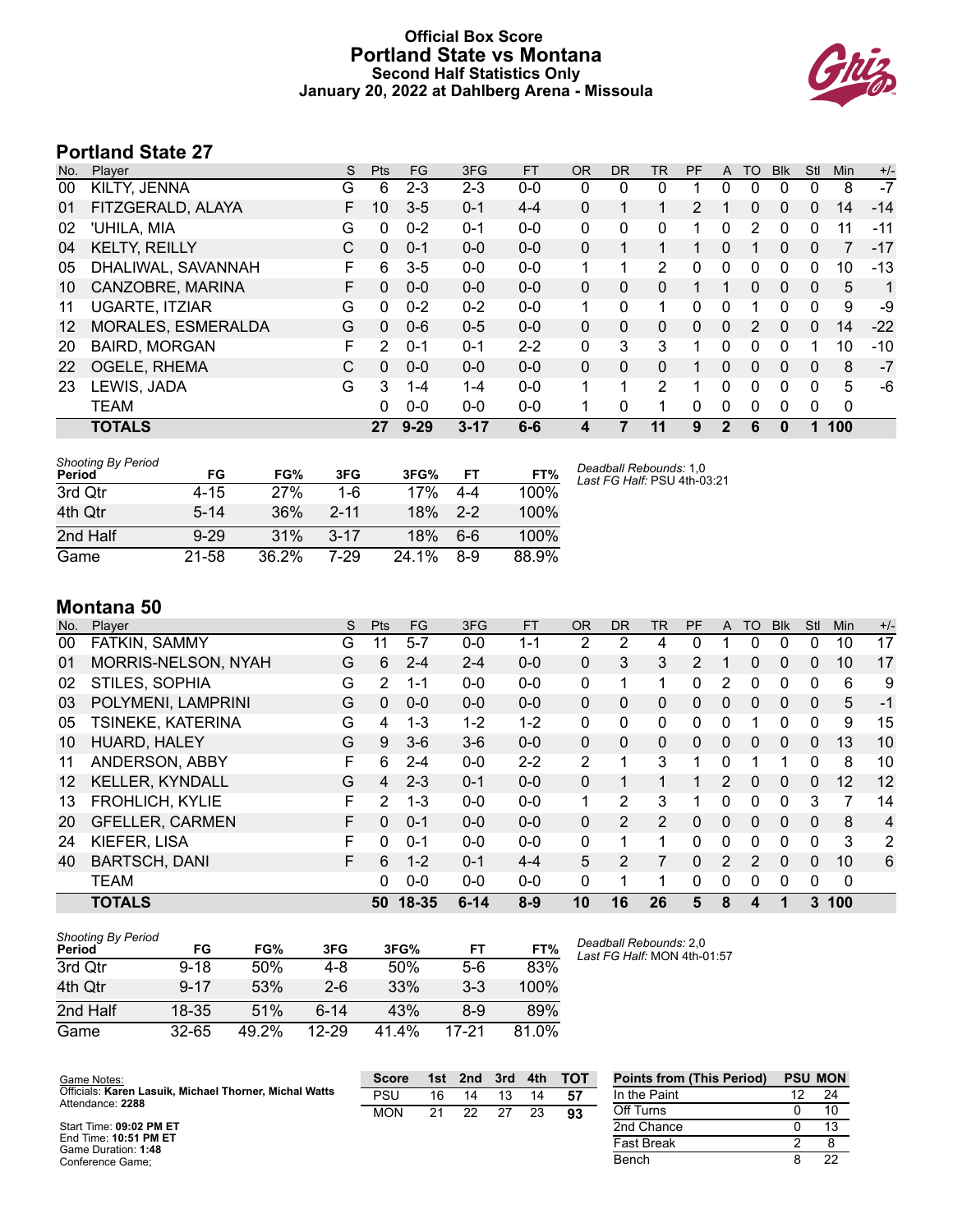#### **Official Box Score Portland State vs Montana Third Quarter Statistics Only January 20, 2022 at Dahlberg Arena - Missoula**



## **Portland State 27**

| No. | Plaver                | S | <b>Pts</b> | <b>FG</b> | 3FG     | <b>FT</b> | <b>OR</b>    | <b>DR</b>    | TR           | PF       | A        | TO       | <b>BIK</b> | <b>Stl</b>   | Min | $+/-$ |
|-----|-----------------------|---|------------|-----------|---------|-----------|--------------|--------------|--------------|----------|----------|----------|------------|--------------|-----|-------|
| 01  | FITZGERALD, ALAYA     | F | 4          | 1-3       | $0 - 1$ | $2 - 2$   | 0            | 0            | 0            | 2        |          | 0        | 0          | 0            | 7   | -9    |
| 05  | DHALIWAL, SAVANNAH    | F | 4          | $2 - 4$   | $0 - 0$ | $0 - 0$   | 1            |              | 2            | 0        | $\Omega$ | 0        | 0          | $\mathbf{0}$ | 7   | $-5$  |
| 12  | MORALES, ESMERALDA    | G | 0          | $0 - 3$   | $0 - 2$ | $0 - 0$   | 0            | $\mathbf{0}$ | 0            | 0        | 0        |          | 0          | $\mathbf 0$  | 9   | $-12$ |
| 22  | OGELE, RHEMA          | C | $\Omega$   | $0 - 0$   | $0 - 0$ | $0 - 0$   | $\Omega$     | $\Omega$     | 0            | $\Omega$ | $\Omega$ | $\Omega$ | 0          | $\mathbf{0}$ | 5   | 0     |
| 23  | LEWIS, JADA           | G | 3          | $1 - 3$   | $1 - 3$ | $0 - 0$   | 1            | 1            | 2            | 1        | $\Omega$ | 0        | 0          | $\Omega$     | 4   | $-2$  |
| 00  | KILTY, JENNA          | G | $\Omega$   | $0 - 0$   | $0 - 0$ | $0 - 0$   | $\Omega$     | 0            | 0            |          | $\Omega$ | 0        | 0          | $\mathbf{0}$ | 1   | $-5$  |
| 02  | 'UHILA, MIA           | G | 0          | $0 - 1$   | $0 - 0$ | $0 - 0$   | 0            | $\mathbf{0}$ | 0            | 0        | $\Omega$ | 2        | 0          | $\mathbf 0$  | 4   | -9    |
| 04  | <b>KELTY, REILLY</b>  | C | $\Omega$   | $0 - 1$   | $0 - 0$ | $0 - 0$   | $\Omega$     |              | 1            |          | 0        |          | 0          | $\Omega$     | 5   | $-14$ |
| 10  | CANZOBRE, MARINA      | F | $\Omega$   | $0 - 0$   | $0 - 0$ | $0 - 0$   | $\mathbf{0}$ | $\Omega$     | 0            | 0        | $\Omega$ | 0        | 0          | $\Omega$     | 0   | 0     |
| 11  | <b>UGARTE, ITZIAR</b> | G | $\Omega$   | $0 - 0$   | $0 - 0$ | $0 - 0$   | $\mathbf{1}$ | $\mathbf{0}$ | $\mathbf{1}$ | $\Omega$ | $\Omega$ | 1        | 0          | $\Omega$     | 6   | $-5$  |
| 20  | <b>BAIRD, MORGAN</b>  | F | 2          | $0 - 0$   | $0 - 0$ | $2 - 2$   | 0            | $\Omega$     | 0            | 1        | $\Omega$ | 0        | 0          |              | 3   | -9    |
|     | <b>TEAM</b>           |   |            |           |         |           |              | 0            | 1            | 0        |          | 0        |            |              |     |       |
|     | <b>TOTALS</b>         |   | 13         | $4 - 15$  | $1 - 6$ | $4 - 4$   | 4            | 3            | 7            | 6        |          | 5        | 0          |              | 50  |       |

| <b>Shooting By Period</b><br>Period | FG    | FG%   | 3FG      | 3FG%  | <b>FT</b> | FT%   | Deadball Rebounds: 1,0 |
|-------------------------------------|-------|-------|----------|-------|-----------|-------|------------------------|
| 2nd Half                            | 0-0   | 0%    | 0-0      | 0%    | $0 - 0$   | 0%    |                        |
| Game                                | 21-58 | 36.2% | $7 - 29$ | 24.1% | $8-9$     | 88.9% |                        |

## **Montana 50**

| No. | Plaver                 | S  | Pts      | <b>FG</b> | 3FG     | <b>FT</b> | <b>OR</b>      | <b>DR</b>    | TR             | PF            | A             | TO           | <b>Blk</b> | Stl            | Min            | $+/-$          |
|-----|------------------------|----|----------|-----------|---------|-----------|----------------|--------------|----------------|---------------|---------------|--------------|------------|----------------|----------------|----------------|
| 00  | FATKIN, SAMMY          | G  | 4        | $2 - 4$   | $0 - 0$ | $0 - 0$   |                |              | $\overline{2}$ | 0             |               | 0            | 0          | 0              | 5              | 7              |
| 02  | STILES, SOPHIA         | G  | 2        | $1 - 1$   | $0 - 0$ | $0 - 0$   | 0              |              | 1.             | 0             | 2             | 0            | 0          | $\mathbf{0}$   | 6              | 9              |
| 10  | HUARD, HALEY           | G  | 9        | $3 - 4$   | $3 - 4$ | $0-0$     | 0              | 0            | 0              | 0             | 0             | 0            | 0          | 0              | 8              | 11             |
| 11  | ANDERSON, ABBY         | F  | 6        | $2 - 4$   | $0 - 0$ | $2 - 2$   | $\overline{2}$ | 1            | 3              |               | 0             |              |            | 0              | 8              | 10             |
| 20  | <b>GFELLER, CARMEN</b> | F  | 0        | $0 - 0$   | $0 - 0$ | $0-0$     | $\mathbf{0}$   |              | 1              | 0             | 0             | 0            | 0          | 0              | 5              | 7              |
| 01  | MORRIS-NELSON, NYAH    | G  | 3        | $1 - 2$   | $1 - 2$ | $0-0$     | 0              | 2            | 2              | $\mathcal{P}$ | $\Omega$      | $\Omega$     | 0          | $\mathbf{0}$   | 5              | 7              |
| 03  | POLYMENI, LAMPRINI     | G  | 0        | $0 - 0$   | $0 - 0$ | $0 - 0$   | $\Omega$       | 0            | $\mathbf{0}$   | 0             | 0             | $\Omega$     | $\Omega$   | $\Omega$       | $\Omega$       | $\mathbf{0}$   |
| 05  | TSINEKE, KATERINA      | G  |          | $0 - 2$   | $0 - 1$ | $1 - 2$   | $\Omega$       | $\Omega$     | $\mathbf{0}$   | 0             | $\mathbf{0}$  |              | 0          | $\mathbf{0}$   | $\overline{4}$ | 5              |
| 12  | <b>KELLER, KYNDALL</b> | G  | 0        | $0 - 0$   | $0 - 0$ | $0 - 0$   | 0              | $\Omega$     | 0              | 0             | 0             | 0            | 0          | 0              | 2              | 3              |
| 13  | <b>FROHLICH, KYLIE</b> | F. | $\Omega$ | $0 - 0$   | $0 - 0$ | $0 - 0$   | $\Omega$       | $\Omega$     | 0              |               | 0             | $\mathbf{0}$ | 0          | $\overline{2}$ | 2              | $\overline{4}$ |
| 24  | KIEFER, LISA           | F  | 0        | $0 - 0$   | $0 - 0$ | $0 - 0$   | 0              | 0            | $\mathbf{0}$   | 0             | 0             | 0            | 0          | 0              | $\mathbf 0$    | 0              |
| 40  | <b>BARTSCH, DANI</b>   | F. | 2        | $0 - 1$   | $0 - 1$ | $2 - 2$   | 3              | 1            | 4              | 0             | $\mathcal{P}$ | 1            | $\Omega$   | $\Omega$       | 5              | 7              |
|     | <b>TEAM</b>            |    |          |           |         |           | 0              | $\mathbf{0}$ | 0              | 0             |               | 0            |            |                |                |                |
|     | <b>TOTALS</b>          |    | 27       | $9 - 18$  | 4-8     | $5-6$     | 6              | 7            | 13             | 4             | 5             | 3            | 1          | 2              | 50             |                |

| <b>Shooting By Period</b><br>Period | FG        | FG%   | 3FG       | 3FG%  |       | FT%   | Dea |
|-------------------------------------|-----------|-------|-----------|-------|-------|-------|-----|
| 2nd Half                            | 0-0       | 2%    | 0-0       | 9%    | 0-0   | $0\%$ |     |
| Game                                | $32 - 65$ | 49.2% | $12 - 29$ | 41.4% | 17-21 | 81.0% |     |

*Deadball Rebounds:* 2,0

| Game Notes:                                                                | <b>Score</b> | 1st | 2nd | 3rd | 4th | <b>TOT</b> | <b>Points (This Period)</b> | <b>PSU</b>    | <b>MON</b>     |
|----------------------------------------------------------------------------|--------------|-----|-----|-----|-----|------------|-----------------------------|---------------|----------------|
| Officials: Karen Lasuik, Michael Thorner, Michal Watts<br>Attendance: 2288 | PSU          | 16  | 14  | 13  | 14  | 57         | In the Paint                |               | 10             |
|                                                                            | <b>MON</b>   | 21  | 22  | 27  | 23  | 93         | Off Turns                   |               |                |
| Start Time: 09:02 PM ET                                                    |              |     |     |     |     |            | 2nd Chance                  |               |                |
| End Time: 10:51 PM ET<br>Game Duration: 1:48                               |              |     |     |     |     |            | <b>Fast Break</b>           |               |                |
| Conference Game:                                                           |              |     |     |     |     |            | Bench                       |               |                |
|                                                                            |              |     |     |     |     |            | Per Poss                    | 0.722<br>6/18 | 1.588<br>12/17 |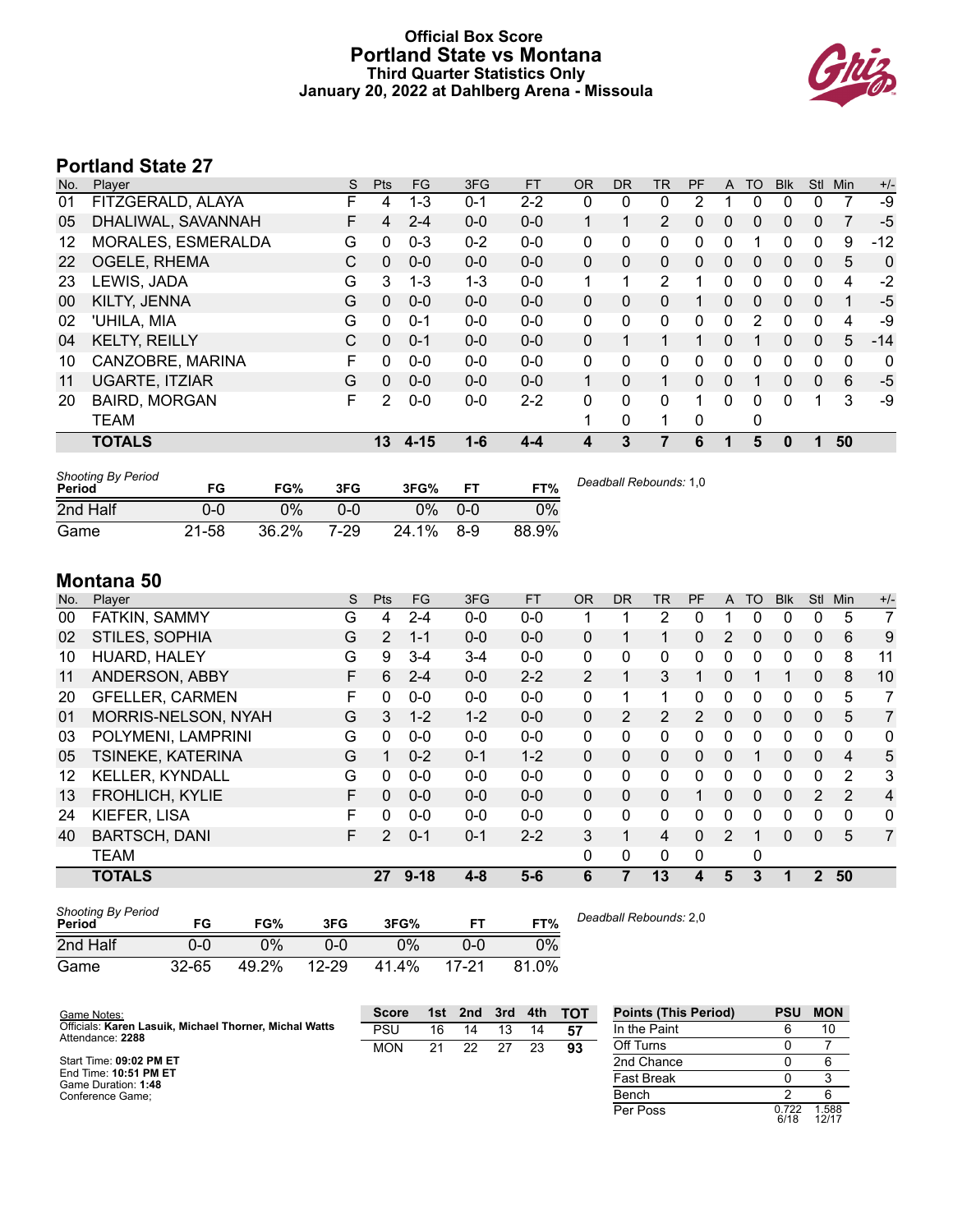#### **Official Play-By-Play Portland State vs Montana Third Quarter January 20, 2022 at Dahlberg Arena - Missoula**



#### **Period 3**

#### **Starters:**

**Portland State**: 1 FITZGERALD,ALAYA (F); 5 DHALIWAL,SAVANNAH (F); 12 MORALES,ESMERALDA (G); 22 OGELE,RHEMA (C); 23 LEWIS,JADA (G);<br>**Montana**: 00 FATKIN,SAMMY (G); 2 STILES,SOPHIA (G); 10 HUARD,HALEY (G); 11 ANDERSON,ABBY

| Time           | <b>VISITORS: Portland State</b>             | <b>Score</b> | <b>Margin</b> | <b>HOME: Montana</b>                   |
|----------------|---------------------------------------------|--------------|---------------|----------------------------------------|
| 10:00          |                                             |              |               | SUB OUT: MORRIS-NELSON, NYAH           |
| 10:00          |                                             |              |               | SUB OUT: KELLER, KYNDALL               |
| 10:00          |                                             |              |               | SUB IN: FATKIN, SAMMY                  |
| 10:00          |                                             |              |               | SUB IN: STILES, SOPHIA                 |
| 10:00          | SUB OUT: 'UHILA, MIA                        |              |               |                                        |
| 10:00          | SUB OUT: KELTY, REILLY                      |              |               |                                        |
| 10:00          | SUB OUT: BAIRD, MORGAN                      |              |               |                                        |
| 10:00          | SUB IN: DHALIWAL, SAVANNAH                  |              |               |                                        |
| 10:00          | SUB IN: OGELE, RHEMA                        |              |               |                                        |
| 10:00          | SUB IN: LEWIS, JADA                         |              |               |                                        |
| 09:38          | MISSED JUMPER by DHALIWAL, SAVANNAH         |              |               |                                        |
| 09:34          | REBOUND (OFF) by LEWIS, JADA                |              |               |                                        |
| 09:26          | MISSED 3PTR by MORALES, ESMERALDA           |              |               |                                        |
| 09:23          |                                             |              |               | REBOUND (DEF) by ANDERSON, ABBY        |
| 09:15          |                                             | 45-30        | H 15          | GOOD! LAYUP by FATKIN, SAMMY           |
| 09:15          |                                             |              |               | ASSIST by STILES, SOPHIA               |
| 08:41          | MISSED 3PTR by LEWIS, JADA                  |              |               |                                        |
| 08:37          |                                             |              |               | REBOUND (DEF) by FATKIN, SAMMY         |
| 08:32          |                                             | 48-30        | H 18          | GOOD! 3PTR by HUARD, HALEY             |
| 08:32          |                                             |              |               | ASSIST by FATKIN, SAMMY                |
| 08:09          | MISSED JUMPER by MORALES, ESMERALDA         |              |               |                                        |
| 08:06          |                                             |              |               | REBOUND (DEF) by STILES, SOPHIA        |
| 08:02          | FOUL (PERSONAL) by FITZGERALD, ALAYA        |              |               |                                        |
| 08:02          |                                             | 49-30        | H 19          | GOOD! FT by ANDERSON, ABBY [FB]        |
| 08:02          |                                             | 50-30        | H 20          | GOOD! FT by ANDERSON, ABBY [FB]        |
| 07:44          | GOOD! JUMPER by DHALIWAL, SAVANNAH [PNT]    | 50-32        | H 18          |                                        |
| 07:31          |                                             |              |               | MISSED LAYUP by FATKIN, SAMMY          |
| 07:27          | REBOUND (DEF) by LEWIS, JADA                |              |               |                                        |
| 07:22          | GOOD! 3PTR by LEWIS, JADA                   | 50-35        | H 15          |                                        |
| 07:22          | ASSIST by FITZGERALD, ALAYA                 |              |               |                                        |
| 07:05          | FOUL (PERSONAL) by FITZGERALD, ALAYA        |              |               |                                        |
| 07:05          | SUB OUT: FITZGERALD, ALAYA                  |              |               |                                        |
| 07:05<br>07:05 | SUB OUT: OGELE, RHEMA                       |              |               |                                        |
| 07:05          | SUB OUT: LEWIS, JADA                        |              |               |                                        |
| 07:05          | SUB IN: KILTY, JENNA<br>SUB IN: 'UHILA, MIA |              |               |                                        |
| 07:05          | SUB IN: KELTY, REILLY                       |              |               |                                        |
| 07:05          | FOUL (PERSONAL) by KILTY, JENNA             |              |               |                                        |
| 06:53          |                                             |              |               | MISSED JUMPER by FATKIN, SAMMY         |
| 06:46          |                                             |              |               | REBOUND (OFF) by FATKIN, SAMMY         |
| 06:44          |                                             | 52-35        | H 17          | GOOD! LAYUP by FATKIN, SAMMY [PNT]     |
| 06:28          | MISSED LAYUP by 'UHILA, MIA                 |              |               |                                        |
| 06:25          |                                             |              |               | REBOUND (DEF) by GFELLER, CARMEN       |
| 06:18          |                                             | 55-35        | H 20          | GOOD! 3PTR by HUARD, HALEY             |
| 06:18          |                                             |              |               | ASSIST by STILES, SOPHIA               |
| 06:15          | TIMEOUT 30SEC                               |              |               |                                        |
| 06:15          | SUB OUT: KILTY, JENNA                       |              |               |                                        |
| 06:15          | SUB IN: UGARTE, ITZIAR                      |              |               |                                        |
| 05:58          | TURNOVER (TRAVEL) by 'UHILA, MIA            |              |               |                                        |
| 05:46          |                                             |              |               | MISSED JUMPER by ANDERSON, ABBY        |
| 05:42          | REBOUND (DEF) by KELTY, REILLY              |              |               |                                        |
| 05:40          | TURNOVER (BADPASS) by MORALES, ESMERALDA    |              |               |                                        |
| 05:32          |                                             | 57-35        | H 22          | GOOD! JUMPER by STILES, SOPHIA [PNT]   |
| 05:19          | GOOD! JUMPER by DHALIWAL, SAVANNAH [PNT]    | 57-37        | H 20          |                                        |
| 05:09          |                                             |              |               | FOUL (OFF) by ANDERSON, ABBY           |
| 05:09          |                                             |              |               | TURNOVER (OFFENSIVE) by ANDERSON, ABBY |
| 05:09          | SUB OUT: 'UHILA, MIA                        |              |               |                                        |
| 05:09          | SUB IN: LEWIS, JADA                         |              |               |                                        |
| 04:58          | MISSED JUMPER by DHALIWAL, SAVANNAH         |              |               |                                        |
| 04:55          | REBOUND (OFF) by DHALIWAL, SAVANNAH         |              |               |                                        |
| 04:51          | MISSED LAYUP by KELTY, REILLY               |              |               |                                        |
| 04:51          |                                             |              |               | BLOCK by ANDERSON, ABBY                |
| 04:46          | REBOUND (OFF) by TEAM                       |              |               |                                        |
| 04:46          |                                             |              |               |                                        |
| 04:46          |                                             |              |               | SUB OUT: FATKIN, SAMMY                 |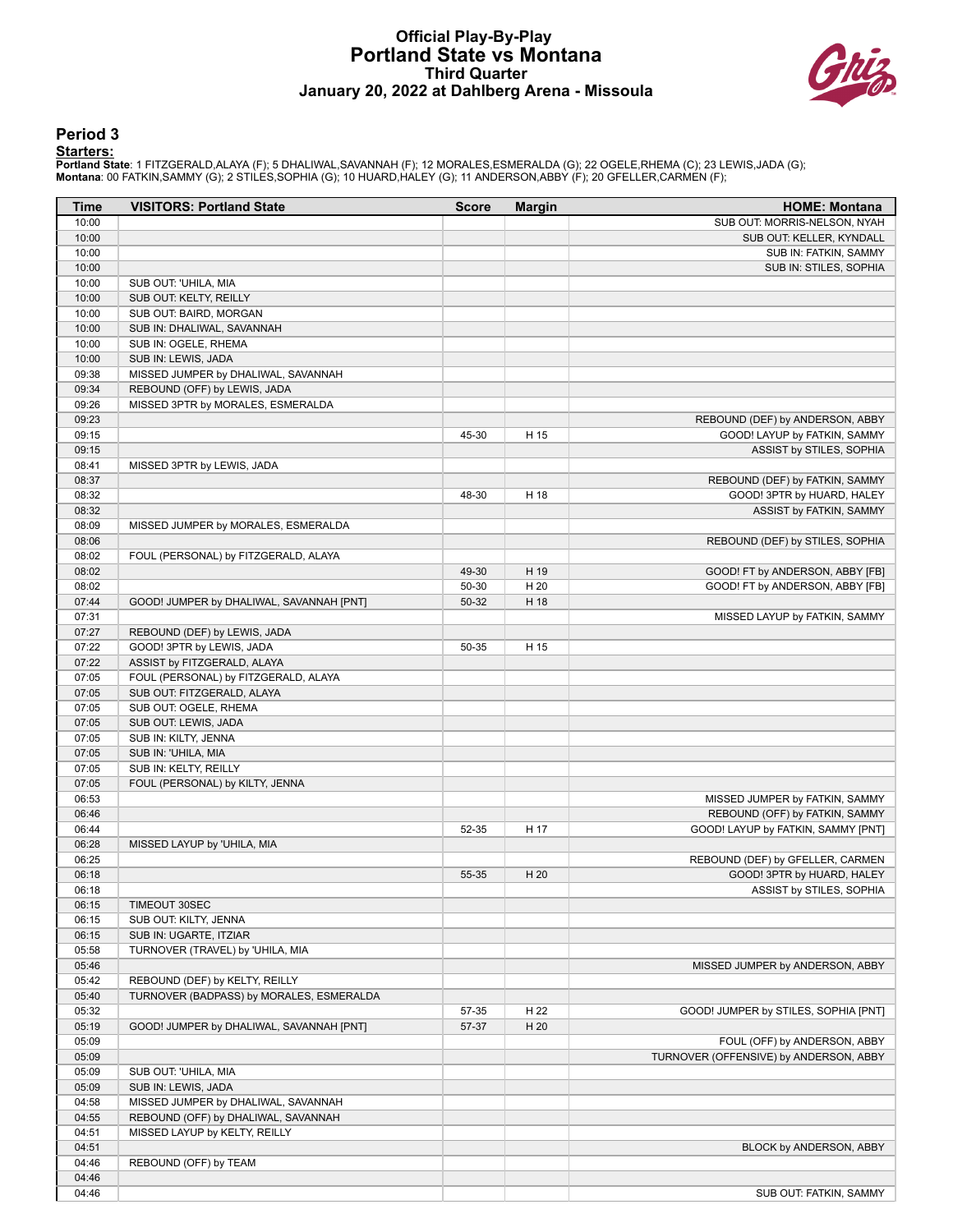| Time           | <b>VISITORS: Portland State</b>                    | <b>Score</b> | <b>Margin</b> | <b>HOME: Montana</b>                                                 |
|----------------|----------------------------------------------------|--------------|---------------|----------------------------------------------------------------------|
| 04:46          |                                                    |              |               | SUB OUT: GFELLER, CARMEN                                             |
| 04:46          |                                                    |              |               | SUB IN: MORRIS-NELSON, NYAH                                          |
| 04:46          |                                                    |              |               | SUB IN: BARTSCH, DANI                                                |
| 04:41          | MISSED 3PTR by LEWIS, JADA                         |              |               |                                                                      |
| 04:37          |                                                    |              |               | REBOUND (DEF) by MORRIS-NELSON, NYAH                                 |
| 04:33          |                                                    |              |               | MISSED 3PTR by HUARD, HALEY                                          |
| 04:30          |                                                    |              |               | REBOUND (OFF) by BARTSCH, DANI                                       |
| 04:30          | FOUL (PERSONAL) by LEWIS, JADA                     |              |               |                                                                      |
| 04:30<br>04:30 | SUB OUT: LEWIS, JADA                               |              |               |                                                                      |
| 04:30          | SUB IN: FITZGERALD, ALAYA                          |              |               | MISSED 3PTR by MORRIS-NELSON, NYAH                                   |
| 04:30          |                                                    |              |               | REBOUND (OFF) by ANDERSON, ABBY                                      |
| 04:30          |                                                    | 59-37        | H 22          | GOOD! LAYUP by ANDERSON, ABBY                                        |
| 04:09          |                                                    |              |               | FOUL (PERSONAL) by MORRIS-NELSON, NYAH                               |
| 04:09          |                                                    |              |               | SUB OUT: STILES, SOPHIA                                              |
| 04:09          |                                                    |              |               | SUB IN: TSINEKE, KATERINA                                            |
| 04:09          | SUB OUT: KELTY, REILLY                             |              |               |                                                                      |
| 04:09          | SUB IN: OGELE, RHEMA                               |              |               |                                                                      |
| 04:09          | GOOD! FT by FITZGERALD, ALAYA                      | 59-38        | H 21          |                                                                      |
| 04:09          | GOOD! FT by FITZGERALD, ALAYA                      | 59-39        | H 20          |                                                                      |
| 03:57          |                                                    |              |               | MISSED 3PTR by BARTSCH, DANI                                         |
| 03:54          | REBOUND (DEF) by DHALIWAL, SAVANNAH                |              |               |                                                                      |
| 03:44          |                                                    |              |               | FOUL (PERSONAL) by MORRIS-NELSON, NYAH                               |
| 03:41          | GOOD! LAYUP by FITZGERALD, ALAYA [PNT]             | 59-41        | H 18          |                                                                      |
| 03:21          |                                                    |              |               | MISSED 3PTR by TSINEKE, KATERINA                                     |
| 03:18          |                                                    |              |               | REBOUND (OFF) by BARTSCH, DANI                                       |
| 03:14          | SUB OUT: DHALIWAL, SAVANNAH                        |              |               |                                                                      |
| 03:14<br>03:09 | SUB IN: BAIRD, MORGAN                              |              |               |                                                                      |
| 03:06          |                                                    |              |               | MISSED LAYUP by TSINEKE, KATERINA<br>REBOUND (OFF) by ANDERSON, ABBY |
| 03:04          |                                                    |              |               | MISSED LAYUP by ANDERSON, ABBY                                       |
| 03:02          |                                                    |              |               | REBOUND (OFF) by BARTSCH, DANI                                       |
| 03:00          |                                                    | 61-41        | H 20          | GOOD! LAYUP by ANDERSON, ABBY                                        |
| 03:00          |                                                    |              |               | ASSIST by BARTSCH, DANI                                              |
| 02:37          | MISSED 3PTR by MORALES, ESMERALDA                  |              |               |                                                                      |
| 02:33          | REBOUND (OFF) by UGARTE, ITZIAR                    |              |               |                                                                      |
| 02:32          | TURNOVER (TRAVEL) by UGARTE, ITZIAR                |              |               |                                                                      |
| 02:32          | SUB OUT: OGELE, RHEMA                              |              |               |                                                                      |
| 02:32          | SUB IN: KELTY, REILLY                              |              |               |                                                                      |
| 02:15          |                                                    | 64-41        | H 23          | GOOD! 3PTR by HUARD, HALEY                                           |
| 02:02          | MISSED JUMPER by FITZGERALD, ALAYA                 |              |               |                                                                      |
| 01:57          |                                                    |              |               | REBOUND (DEF) by MORRIS-NELSON, NYAH                                 |
| 01:56          | FOUL (PERSONAL) by BAIRD, MORGAN                   |              |               |                                                                      |
| 01:56          |                                                    |              |               | SUB OUT: ANDERSON, ABBY                                              |
| 01:56<br>01:56 |                                                    |              |               | SUB IN: FROHLICH, KYLIE                                              |
| 01:56          | SUB OUT: MORALES, ESMERALDA<br>SUB IN: 'UHILA, MIA |              |               |                                                                      |
| 01:56          |                                                    |              |               | MISSED FT by TSINEKE, KATERINA                                       |
| 01:56          |                                                    |              |               | REBOUND (OFF) by TEAM                                                |
| 01:56          |                                                    | 65-41        | H 24          | GOOD! FT by TSINEKE, KATERINA [FB]                                   |
| 01:56          |                                                    |              |               | SUB OUT: HUARD, HALEY                                                |
| 01:56          |                                                    |              |               | SUB IN: KELLER, KYNDALL                                              |
| 01:44          |                                                    |              |               | FOUL (PERSONAL) by FROHLICH, KYLIE                                   |
| 01:44          | GOOD! FT by BAIRD, MORGAN                          | 65-42        | H 23          |                                                                      |
| 01:44          | GOOD! FT by BAIRD, MORGAN                          | 65-43        | H 22          |                                                                      |
| 01:31          |                                                    |              |               | TURNOVER (TRAVEL) by BARTSCH, DANI                                   |
| 01:18          | MISSED 3PTR by FITZGERALD, ALAYA                   |              |               |                                                                      |
| 01:15          |                                                    |              |               | REBOUND (DEF) by BARTSCH, DANI                                       |
| 01:01          |                                                    | 68-43        | H 25          | GOOD! 3PTR by MORRIS-NELSON, NYAH                                    |
| 01:01          |                                                    |              |               | ASSIST by BARTSCH, DANI                                              |
| 00:38          | TURNOVER (BADPASS) by KELTY, REILLY                |              |               |                                                                      |
| 00:38          |                                                    |              |               | STEAL by FROHLICH, KYLIE                                             |
| 00:31          | FOUL (PERSONAL) by KELTY, REILLY                   |              |               |                                                                      |
| 00:31          | SUB OUT: UGARTE, ITZIAR                            |              |               |                                                                      |
| 00:31          | SUB IN: MORALES, ESMERALDA                         |              |               |                                                                      |
| 00:31          |                                                    | 69-43        | H 26          | GOOD! FT by BARTSCH, DANI                                            |
| 00:31          |                                                    | 70-43        | H 27          | GOOD! FT by BARTSCH, DANI                                            |
| 00:21<br>00:21 | TURNOVER (BADPASS) by 'UHILA, MIA                  |              |               |                                                                      |
| 00:02          |                                                    |              |               | STEAL by FROHLICH, KYLIE<br>TURNOVER (LOSTBALL) by TSINEKE, KATERINA |
| 00:02          | STEAL by BAIRD, MORGAN                             |              |               |                                                                      |
|                |                                                    |              |               |                                                                      |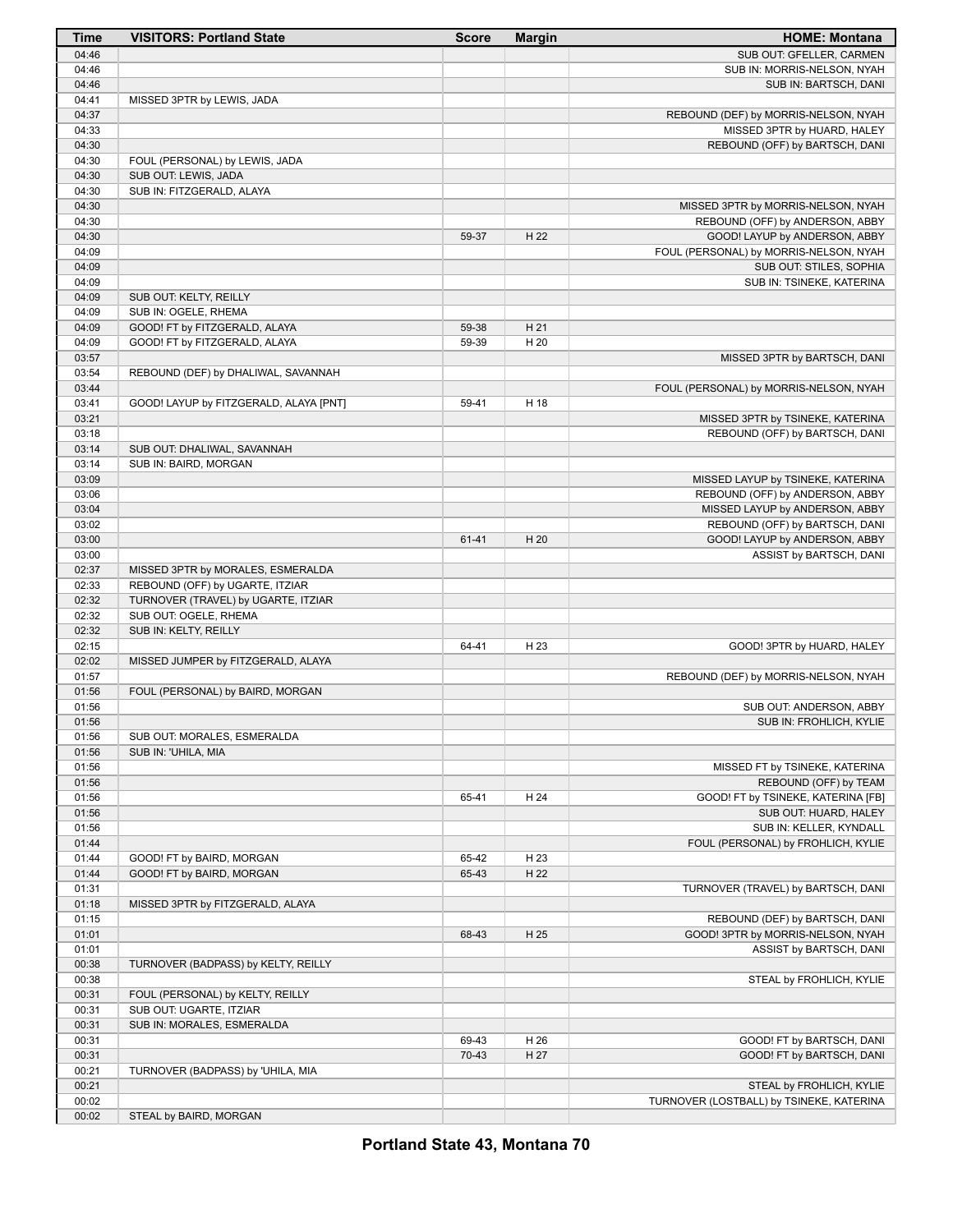| <b>Points (This Period)</b> | <b>PSU</b>    | <b>MON</b>     |
|-----------------------------|---------------|----------------|
| In the Paint                | 6             | 10             |
| Off Turns                   |               |                |
| 2nd Chance                  |               |                |
| <b>Fast Break</b>           |               |                |
| Bench                       |               |                |
| Per Poss                    | 0.722<br>6/18 | 1.588<br>12/17 |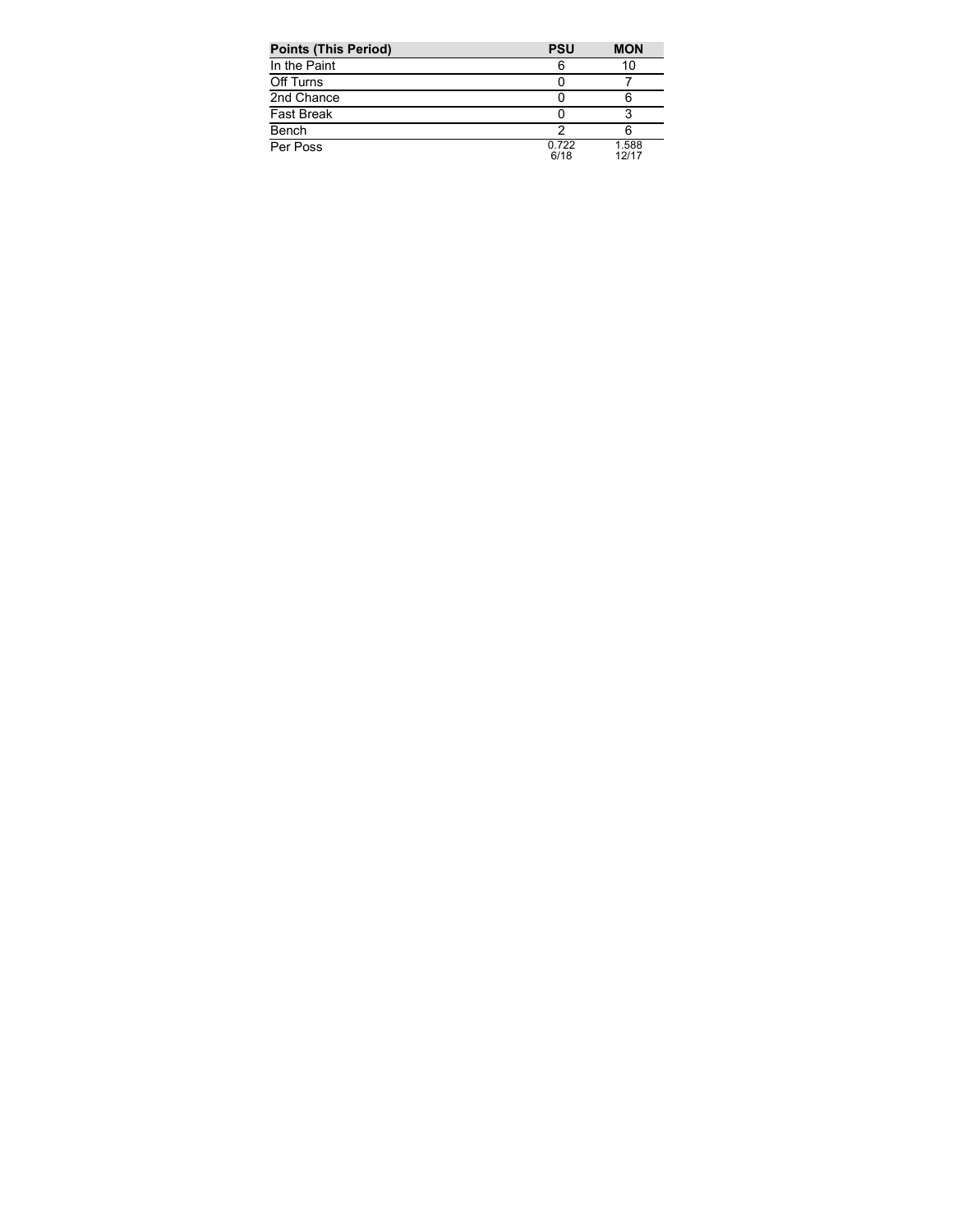#### **Official Box Score Portland State vs Montana Fourth Quarter Statistics Only January 20, 2022 at Dahlberg Arena - Missoula**



## **Portland State 14**

| No. | Plaver                | S | <b>Pts</b>     | <b>FG</b> | 3FG      | <b>FT</b> | <b>OR</b>    | <b>DR</b>    | <b>TR</b> | PF       | $\mathsf{A}$ | TO | <b>Blk</b> | <b>Stl</b>   | <b>Min</b> | $+/-$ |
|-----|-----------------------|---|----------------|-----------|----------|-----------|--------------|--------------|-----------|----------|--------------|----|------------|--------------|------------|-------|
| 01  | FITZGERALD, ALAYA     | F | 6              | $2 - 2$   | $0 - 0$  | $2 - 2$   | 0            |              |           | 0        | $\Omega$     | 0  | 0          | 0            |            | -5    |
| 05  | DHALIWAL, SAVANNAH    | F | $\overline{2}$ | $1 - 1$   | $0 - 0$  | $0 - 0$   | 0            | 0            | 0         | 0        | $\Omega$     | 0  | 0          | $\mathbf{0}$ | 3          | -8    |
| 12  | MORALES, ESMERALDA    | G | 0              | $0 - 3$   | $0 - 3$  | $0 - 0$   | 0            | $\mathbf{0}$ | 0         | 0        | 0            |    | 0          | 0            | 5          | $-10$ |
| 22  | OGELE, RHEMA          | C | $\Omega$       | $0 - 0$   | $0 - 0$  | $0 - 0$   | $\Omega$     | $\mathbf{0}$ | 0         |          | $\Omega$     | 0  | $\Omega$   | $\mathbf{0}$ | 3          | $-7$  |
| 23  | LEWIS, JADA           | G | $\Omega$       | $0 - 1$   | $0 - 1$  | $0 - 0$   | $\mathbf{0}$ | 0            | 0         | 0        | $\Omega$     | 0  | 0          | $\Omega$     | 1          | -4    |
| 00  | KILTY, JENNA          | G | 6              | $2 - 3$   | $2 - 3$  | $0 - 0$   | 0            | $\Omega$     | 0         | $\Omega$ | $\Omega$     | 0  | 0          | $\mathbf{0}$ | 7          | $-2$  |
| 02  | 'UHILA, MIA           | G | 0              | $0 - 1$   | $0 - 1$  | $0 - 0$   | $\Omega$     | $\mathbf{0}$ | 0         |          | 0            | 0  | 0          | 0            | 7          | $-2$  |
| 04  | <b>KELTY, REILLY</b>  | C | $\Omega$       | $0 - 0$   | $0 - 0$  | $0 - 0$   | $\Omega$     | $\Omega$     | $\Omega$  | 0        | $\Omega$     | 0  | $\Omega$   | $\Omega$     | 2          | $-3$  |
| 10  | CANZOBRE, MARINA      | F | 0              | $0 - 0$   | $0 - 0$  | $0 - 0$   | $\mathbf{0}$ | $\mathbf{0}$ | 0         |          |              | 0  | 0          | $\mathbf 0$  | 5          | 1     |
| 11  | <b>UGARTE, ITZIAR</b> | G | $\Omega$       | $0 - 2$   | $0 - 2$  | $0 - 0$   | $\Omega$     | $\mathbf{0}$ | 0         | 0        | $\Omega$     | 0  | 0          | $\Omega$     | 3          | $-4$  |
| 20  | <b>BAIRD, MORGAN</b>  | F | 0              | $0 - 1$   | $0 - 1$  | $0 - 0$   | $\mathbf{0}$ | 3            | 3         | 0        | $\Omega$     | 0  | 0          | 0            | 7          | -1    |
|     | <b>TEAM</b>           |   |                |           |          |           | $\Omega$     | 0            | 0         | 0        |              | 0  |            |              |            |       |
|     | <b>TOTALS</b>         |   | 14             | $5 - 14$  | $2 - 11$ | $2 - 2$   | $\bf{0}$     | 4            | 4         | 3        |              |    | 0          | $\bf{0}$     | 50         |       |

| <b>Shooting By Period</b><br>Period | FG    | FG%   | 3FG      | 3FG%  | FT  | FT%   | Deadball Rebounds: 1,0 |
|-------------------------------------|-------|-------|----------|-------|-----|-------|------------------------|
| Game                                | 21-58 | 36.2% | $7 - 29$ | 24.1% | 8-9 | 88.9% |                        |

## **Montana 23**

| No. | Plaver                 | S  | <b>Pts</b>     | FG       | 3FG     | <b>FT</b> | <b>OR</b>    | DR.            | TR           | PF | A            | TO       | <b>Blk</b>   | <b>Stl</b> | Min          | $+/-$       |
|-----|------------------------|----|----------------|----------|---------|-----------|--------------|----------------|--------------|----|--------------|----------|--------------|------------|--------------|-------------|
| 00  | FATKIN, SAMMY          | G  |                | $3 - 3$  | $0-0$   | 1-1       |              |                | 2            | 0  | 0            | 0        | 0            | 0          | 5            | 10          |
| 02  | STILES, SOPHIA         | G  | 0              | $0 - 0$  | $0 - 0$ | $0 - 0$   | 0            | 0              | 0            | 0  | $\mathbf{0}$ | 0        | 0            | 0          | $\mathbf 0$  | $\mathbf 0$ |
| 10  | HUARD, HALEY           | G  | 0              | $0 - 2$  | $0 - 2$ | $0-0$     | 0            | 0              | $\mathbf{0}$ | 0  | $\mathbf{0}$ | 0        | 0            | 0          | 5            | $-1$        |
| 11  | ANDERSON, ABBY         | F. | 0              | $0 - 0$  | $0 - 0$ | $0-0$     | 0            | 0              | $\mathbf 0$  | 0  | $\mathbf{0}$ | 0        | $\mathbf{0}$ | 0          | $\mathbf{0}$ | $\mathbf 0$ |
| 20  | <b>GFELLER, CARMEN</b> | F  | 0              | $0 - 1$  | $0 - 0$ | $0 - 0$   | $\mathbf{0}$ | 1              | 1            | 0  | 0            | 0        | 0            | 0          | 3            | $-3$        |
| 01  | MORRIS-NELSON, NYAH    | G  | 3              | $1 - 2$  | $1 - 2$ | $0 - 0$   | $\Omega$     |                | 1.           | 0  |              | $\Omega$ | 0            | 0          | 5            | 10          |
| 03  | POLYMENI, LAMPRINI     | G  | 0              | $0 - 0$  | $0 - 0$ | $0 - 0$   | 0            | 0              | $\mathbf{0}$ | 0  | 0            | 0        | 0            | 0          | 5            | -1          |
| 05  | TSINEKE, KATERINA      | G  | 3              | $1 - 1$  | $1 - 1$ | $0 - 0$   | $\Omega$     | 0              | $\Omega$     | 0  | $\mathbf{0}$ | 0        | 0            | $\Omega$   | 5            | 10          |
| 12  | <b>KELLER, KYNDALL</b> | G  | 4              | $2 - 3$  | $0 - 1$ | $0 - 0$   | 0            |                | 1            |    | 2            | 0        | 0            | 0          | 10           | 9           |
| 13  | <b>FROHLICH, KYLIE</b> | F  | $\overline{2}$ | $1 - 3$  | $0 - 0$ | $0 - 0$   | $\mathbf 1$  | $\overline{2}$ | 3            | 0  | $\Omega$     | $\Omega$ | 0            | 1          | 5            | 10          |
| 24  | KIEFER, LISA           | F  | 0              | $0 - 1$  | $0 - 0$ | $0 - 0$   | 0            |                | 1            | 0  | $\mathbf{0}$ | 0        | 0            | 0          | 3            | 2           |
| 40  | <b>BARTSCH, DANI</b>   | F  | 4              | $1 - 1$  | $0 - 0$ | $2 - 2$   | 2            | 1              | 3            | 0  | $\Omega$     | 1        | 0            | 0          | 5            | $-1$        |
|     | <b>TEAM</b>            |    |                |          |         |           | 0            | 1              | 1            | 0  |              | 0        |              |            |              |             |
|     | <b>TOTALS</b>          |    | 23             | $9 - 17$ | $2 - 6$ | $3 - 3$   | 4            | 9              | 13           | 1  | 3            | 1        | 0            |            | 50           |             |

| <b>Shooting By Period</b><br>Period |           | FG%   | 3FG       | 3FG%     |         | FT%   | Deadball Rebounds: 2,0 |
|-------------------------------------|-----------|-------|-----------|----------|---------|-------|------------------------|
| Game                                | $32 - 65$ | 49.2% | $12 - 29$ | $41.4\%$ | $17-21$ | 81.0% |                        |

| Game Notes:                                                                | <b>Score</b> |    | 1st 2nd | 3rd | 4th | тот | <b>Points (This Period)</b> | <b>PSU</b>    | <b>MON</b>     |
|----------------------------------------------------------------------------|--------------|----|---------|-----|-----|-----|-----------------------------|---------------|----------------|
| Officials: Karen Lasuik, Michael Thorner, Michal Watts<br>Attendance: 2288 | PSU          | 16 | 14      | 13  | 14  | 57  | In the Paint                |               | 14             |
|                                                                            | <b>MON</b>   | 21 | 22      | 27  | 23  | 93  | Off Turns                   |               |                |
| Start Time: 09:02 PM ET                                                    |              |    |         |     |     |     | 2nd Chance                  |               |                |
| End Time: 10:51 PM ET<br>Game Duration: 1:48                               |              |    |         |     |     |     | <b>Fast Break</b>           |               |                |
| Conference Game:                                                           |              |    |         |     |     |     | Bench                       |               | 16             |
|                                                                            |              |    |         |     |     |     | Per Poss                    | 0.875<br>6/16 | 1.533<br>11/15 |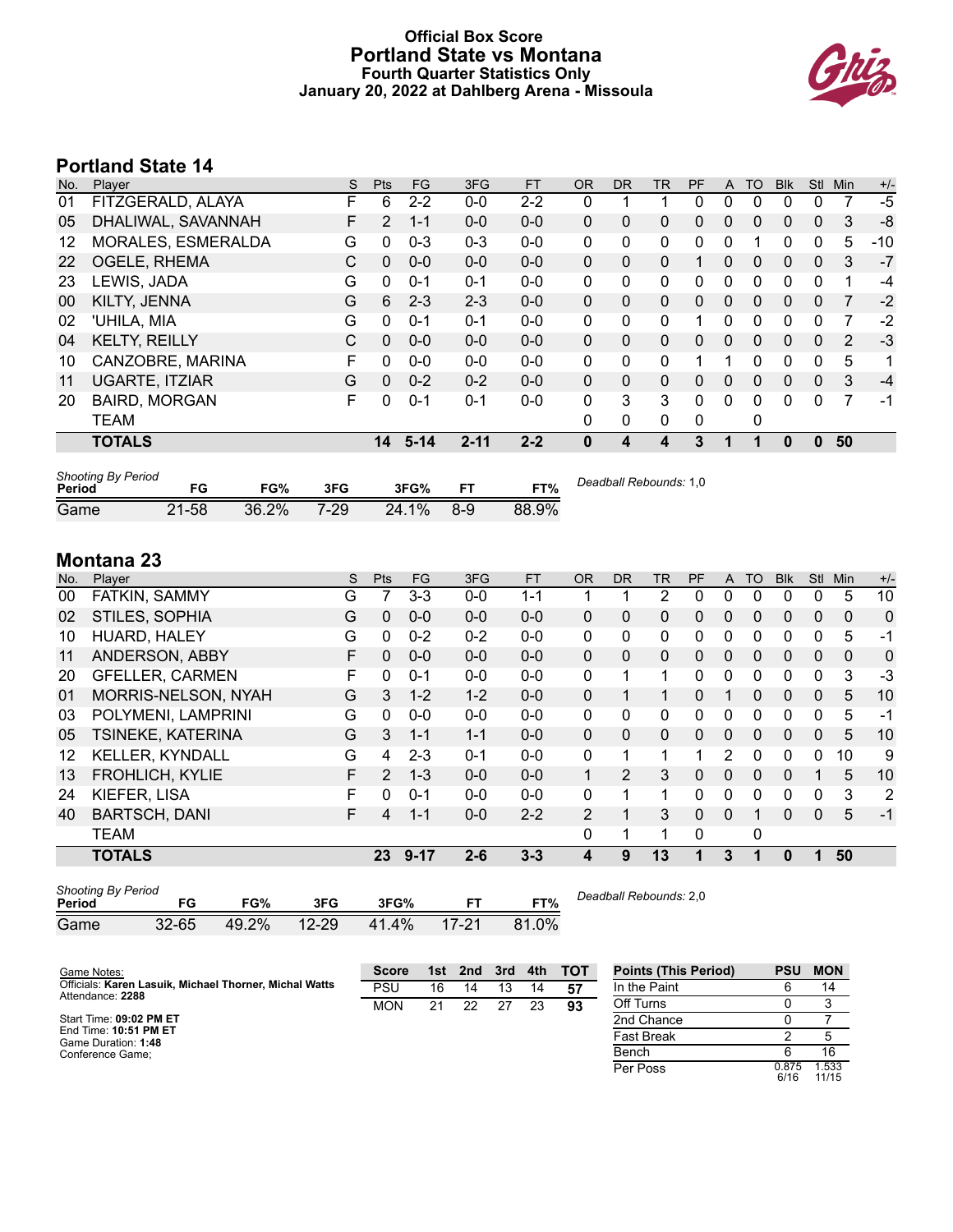#### **Official Play-By-Play Portland State vs Montana Fourth Quarter January 20, 2022 at Dahlberg Arena - Missoula**



#### **Period 4**

#### **Starters:**

**Portland State**: 1 FITZGERALD,ALAYA (F); 5 DHALIWAL,SAVANNAH (F); 12 MORALES,ESMERALDA (G); 22 OGELE,RHEMA (C); 23 LEWIS,JADA (G);<br>**Montana**: 00 FATKIN,SAMMY (G); 2 STILES,SOPHIA (G); 10 HUARD,HALEY (G); 11 ANDERSON,ABBY

| Time           | <b>VISITORS: Portland State</b>                              | <b>Score</b> | <b>Margin</b> | <b>HOME: Montana</b>                   |
|----------------|--------------------------------------------------------------|--------------|---------------|----------------------------------------|
| 10:00          |                                                              |              |               | SUB OUT: BARTSCH, DANI                 |
| 10:00          |                                                              |              |               | SUB IN: FATKIN, SAMMY                  |
| 10:00          | SUB OUT: KELTY, REILLY                                       |              |               |                                        |
| 10:00          | SUB OUT: BAIRD, MORGAN                                       |              |               |                                        |
| 10:00          | SUB IN: DHALIWAL, SAVANNAH                                   |              |               |                                        |
| 10:00          | SUB IN: OGELE, RHEMA                                         |              |               |                                        |
| 09:50          | GOOD! JUMPER by DHALIWAL, SAVANNAH [PNT]                     | 70-45        | H 25          |                                        |
| 09:26          | FOUL (PERSONAL) by 'UHILA, MIA                               |              |               |                                        |
| 09:08          |                                                              | 73-45        | H 28          | GOOD! 3PTR by TSINEKE, KATERINA        |
| 09:08          |                                                              |              |               | ASSIST by KELLER, KYNDALL              |
| 08:51          | MISSED 3PTR by MORALES, ESMERALDA                            |              |               |                                        |
| 08:48          |                                                              |              |               | REBOUND (DEF) by MORRIS-NELSON, NYAH   |
| 08:43          |                                                              | 75-45        | H 30          | GOOD! LAYUP by FATKIN, SAMMY [FB]      |
| 08:43          |                                                              |              |               | ASSIST by MORRIS-NELSON, NYAH          |
| 08:17          | MISSED 3PTR by MORALES, ESMERALDA                            |              |               |                                        |
| 08:13          |                                                              |              |               | REBOUND (DEF) by FROHLICH, KYLIE       |
| 08:08          | SUB OUT: 'UHILA, MIA                                         |              |               |                                        |
| 08:08          | SUB IN: LEWIS, JADA                                          |              |               |                                        |
| 08:01          |                                                              | 77-45        | H 32          | GOOD! LAYUP by FATKIN, SAMMY           |
| 07:39          | MISSED 3PTR by LEWIS, JADA                                   |              |               |                                        |
| 07:36          |                                                              |              |               | REBOUND (DEF) by FATKIN, SAMMY         |
| 07:23          |                                                              |              |               | MISSED 3PTR by MORRIS-NELSON, NYAH     |
| 07:20          |                                                              |              |               | REBOUND (OFF) by FATKIN, SAMMY         |
| 07:18          |                                                              | 79-45        | H 34          | GOOD! LAYUP by FATKIN, SAMMY           |
| 07:18          | FOUL (PERSONAL) by OGELE, RHEMA                              |              |               |                                        |
| 07:18          | SUB OUT: OGELE, RHEMA                                        |              |               |                                        |
| 07:18          | SUB OUT: LEWIS, JADA                                         |              |               |                                        |
| 07:18          | SUB IN: KILTY, JENNA                                         |              |               |                                        |
| 07:18          | SUB IN: KELTY, REILLY                                        |              |               |                                        |
| 07:18          |                                                              | 80-45        | H 35          | GOOD! FT by FATKIN, SAMMY              |
| 06:57          | MISSED 3PTR by MORALES, ESMERALDA                            |              |               |                                        |
| 06:54          |                                                              |              |               | REBOUND (DEF) by FROHLICH, KYLIE       |
| 06:48          | SUB OUT: DHALIWAL, SAVANNAH                                  |              |               |                                        |
| 06:48          | SUB IN: BAIRD, MORGAN                                        |              |               |                                        |
| 06:41          |                                                              |              |               | MISSED LAYUP by FROHLICH, KYLIE        |
| 06:37          |                                                              |              |               | REBOUND (OFF) by FROHLICH, KYLIE       |
| 06:35<br>06:33 |                                                              |              |               | MISSED LAYUP by FROHLICH, KYLIE        |
| 06:22          | REBOUND (DEF) by BAIRD, MORGAN<br>GOOD! 3PTR by KILTY, JENNA | 80-48        | H 32          |                                        |
| 06:09          |                                                              | 82-48        | H 34          | GOOD! LAYUP by FROHLICH, KYLIE         |
| 05:37          | TURNOVER (BADPASS) by MORALES, ESMERALDA                     |              |               |                                        |
| 05:37          |                                                              |              |               | STEAL by FROHLICH, KYLIE               |
| 05:30          |                                                              | 85-48        | H 37          | GOOD! 3PTR by MORRIS-NELSON, NYAH [FB] |
| 05:30          |                                                              |              |               | ASSIST by KELLER, KYNDALL              |
| 05:28          |                                                              |              |               | TIMEOUT 30SEC                          |
| 05:28          |                                                              |              |               | SUB OUT: FATKIN, SAMMY                 |
| 05:28          |                                                              |              |               | SUB OUT: MORRIS-NELSON, NYAH           |
| 05:28          |                                                              |              |               | SUB OUT: TSINEKE, KATERINA             |
| 05:28          |                                                              |              |               | SUB OUT: FROHLICH, KYLIE               |
| 05:28          |                                                              |              |               | SUB IN: POLYMENI, LAMPRINI             |
| 05:28          |                                                              |              |               | SUB IN: HUARD, HALEY                   |
| 05:28          |                                                              |              |               | SUB IN: GFELLER, CARMEN                |
| 05:28          |                                                              |              |               | SUB IN: BARTSCH, DANI                  |
| 05:28          | SUB OUT: KELTY, REILLY                                       |              |               |                                        |
| 05:28          | SUB OUT: MORALES, ESMERALDA                                  |              |               |                                        |
| 05:28          | SUB IN: 'UHILA, MIA                                          |              |               |                                        |
| 05:28          | SUB IN: CANZOBRE, MARINA                                     |              |               |                                        |
| 05:08          | GOOD! LAYUP by FITZGERALD, ALAYA                             | 85-50        | H 35          |                                        |
| 05:08          | ASSIST by CANZOBRE, MARINA                                   |              |               |                                        |
| 04:46          |                                                              |              |               | MISSED JUMPER by GFELLER, CARMEN       |
| 04:42          |                                                              |              |               | REBOUND (OFF) by BARTSCH, DANI         |
| 04:41          |                                                              | 87-50        | H 37          | GOOD! LAYUP by BARTSCH, DANI           |
| 04:29          | MISSED 3PTR by BAIRD, MORGAN                                 |              |               |                                        |
| 04:25          |                                                              |              |               | REBOUND (DEF) by GFELLER, CARMEN       |
| 04:11          |                                                              |              |               | MISSED 3PTR by HUARD, HALEY            |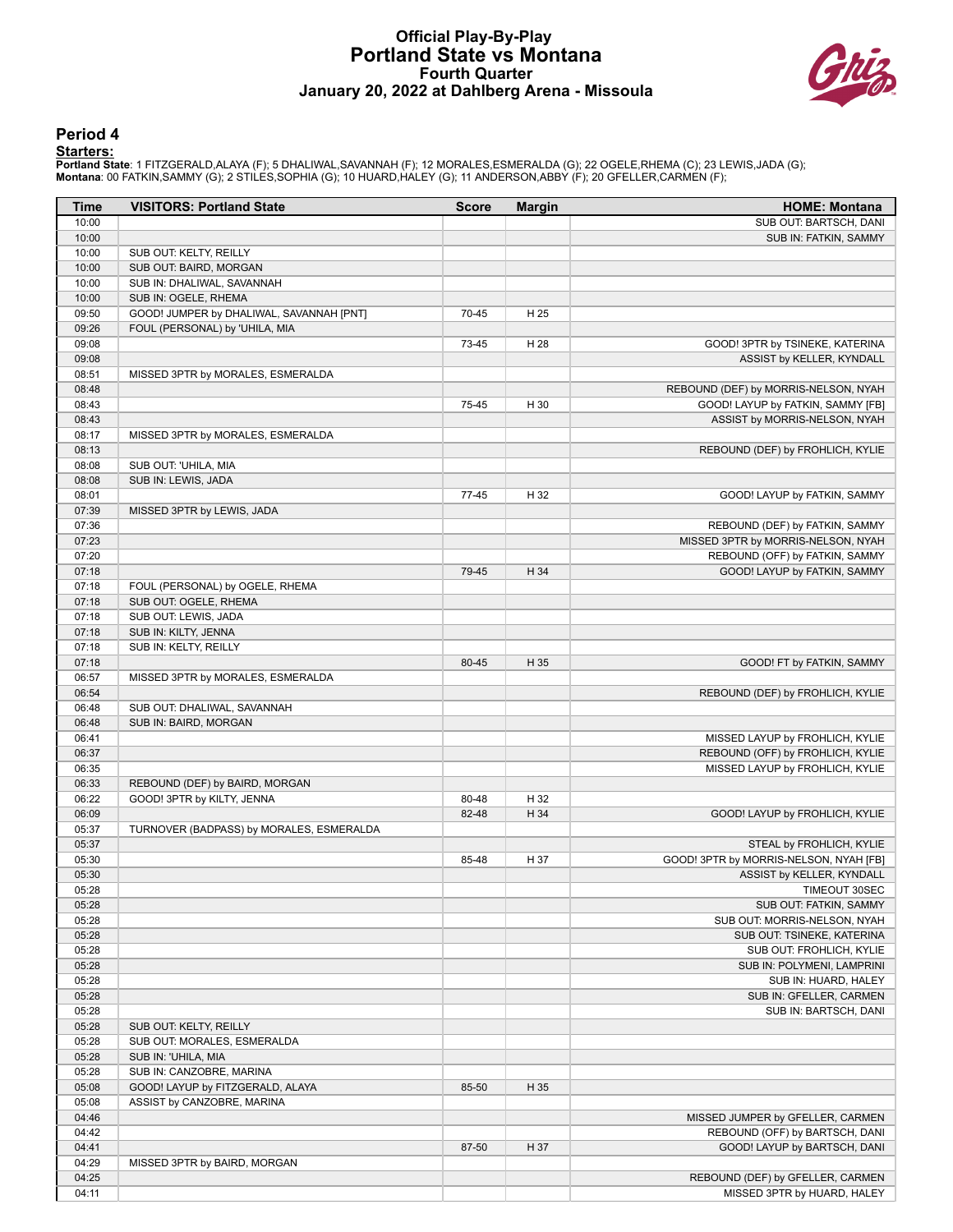| <b>Time</b> | <b>VISITORS: Portland State</b>        | <b>Score</b> | <b>Margin</b> | <b>HOME: Montana</b>                  |
|-------------|----------------------------------------|--------------|---------------|---------------------------------------|
| 04:08       | REBOUND (DEF) by BAIRD, MORGAN         |              |               |                                       |
| 03:50       | GOOD! LAYUP by FITZGERALD, ALAYA [PNT] | 87-52        | H 35          |                                       |
| 03:36       |                                        | 89-52        | H 37          | GOOD! JUMPER by KELLER, KYNDALL [PNT] |
| 03:21       | GOOD! 3PTR by KILTY, JENNA             | 89-55        | H 34          |                                       |
| 03:02       |                                        |              |               | MISSED 3PTR by KELLER, KYNDALL        |
| 02:59       | REBOUND (DEF) by FITZGERALD, ALAYA     |              |               |                                       |
| 02:54       |                                        |              |               | FOUL (PERSONAL) by KELLER, KYNDALL    |
| 02:54       |                                        |              |               | TIMEOUT 30SEC                         |
| 02:54       |                                        |              |               | SUB OUT: GFELLER, CARMEN              |
| 02:54       |                                        |              |               | SUB IN: KIEFER, LISA                  |
| 02:54       | GOOD! FT by FITZGERALD, ALAYA [FB]     | 89-56        | H 33          |                                       |
| 02:54       | GOOD! FT by FITZGERALD, ALAYA [FB]     | 89-57        | H 32          |                                       |
| 02:54       | SUB OUT: FITZGERALD, ALAYA             |              |               |                                       |
| 02:54       | SUB IN: UGARTE, ITZIAR                 |              |               |                                       |
| 02:36       |                                        |              |               | MISSED JUMPER by KIEFER, LISA         |
| 02:32       | REBOUND (DEF) by BAIRD, MORGAN         |              |               |                                       |
| 02:04       | MISSED 3PTR by KILTY, JENNA            |              |               |                                       |
| 02:01       |                                        |              |               | REBOUND (DEF) by KELLER, KYNDALL      |
| 01:57       |                                        | 91-57        | H 34          | GOOD! JUMPER by KELLER, KYNDALL [PNT] |
| 01:30       | MISSED 3PTR by UGARTE, ITZIAR          |              |               |                                       |
| 01:26       |                                        |              |               | REBOUND (DEF) by KIEFER, LISA         |
| 01:12       |                                        |              |               | MISSED 3PTR by HUARD, HALEY           |
| 01:08       |                                        |              |               | REBOUND (OFF) by BARTSCH, DANI        |
| 01:01       | FOUL (PERSONAL) by CANZOBRE, MARINA    |              |               |                                       |
| 01:01       |                                        | $92 - 57$    | H 35          | GOOD! FT by BARTSCH, DANI             |
| 01:01       |                                        | 93-57        | H 36          | GOOD! FT by BARTSCH, DANI             |
| 00:32       | MISSED 3PTR by 'UHILA, MIA             |              |               |                                       |
| 00:32       |                                        |              |               | REBOUND (DEF) by TEAM                 |
| 00:13       |                                        |              |               | TURNOVER (BADPASS) by BARTSCH, DANI   |
| 00:01       | MISSED 3PTR by UGARTE, ITZIAR          |              |               |                                       |
| 00:01       |                                        |              |               | REBOUND (DEF) by BARTSCH, DANI        |

## **Portland State 57, Montana 93**

| Points (This Period) | <b>PSU</b>    | <b>MON</b>     |
|----------------------|---------------|----------------|
| In the Paint         |               | 14             |
| Off Turns            |               | ิว             |
| 2nd Chance           |               |                |
| Fast Break           |               | 5              |
| Bench                |               | 16             |
| Per Poss             | 0.875<br>6/16 | 1.533<br>11/15 |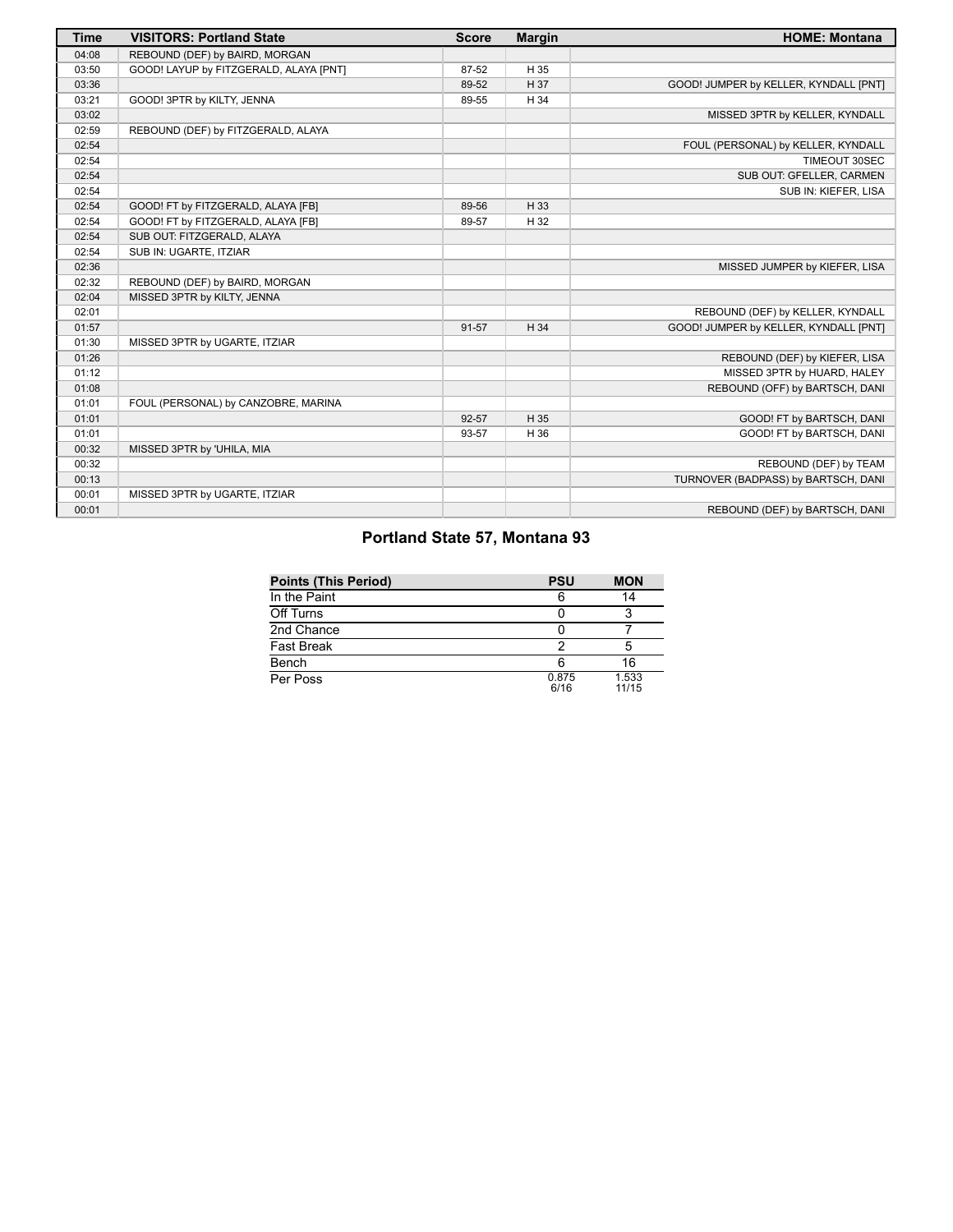#### **Official Scoring/Possession Reference Chart Portland State vs Montana Period 1 January 20, 2022 at Dahlberg Arena - Missoula**



**Period 1**

#### **Starters:**

**Portland State**: 1 FITZGERALD,ALAYA (F); 5 DHALIWAL,SAVANNAH (F); 12 MORALES,ESMERALDA (G); 22 OGELE,RHEMA (C); 23 LEWIS,JADA (G);<br>**Montana**: 00 FATKIN,SAMMY (G); 2 STILES,SOPHIA (G); 10 HUARD,HALEY (G); 11 ANDERSON,ABBY

| <b>Time</b> | <b>VISITORS: Portland State</b>         | <b>Score</b> | <b>Margin</b>  | <b>HOME: Montana</b>              |
|-------------|-----------------------------------------|--------------|----------------|-----------------------------------|
| 09:41       | GOOD! LAYUP by OGELE, RHEMA             | $0 - 2$      | V <sub>2</sub> |                                   |
| 09:28       |                                         | $1 - 2$      | V <sub>1</sub> | GOOD! FT by GFELLER, CARMEN       |
| 09:28       |                                         | $2 - 2$      | $\mathsf{T}$   | GOOD! FT by GFELLER, CARMEN       |
| 08:55       |                                         | $5-2$        | $H_3$          | GOOD! 3PTR by HUARD, HALEY        |
| 08:16       |                                         | $6 - 2$      | H <sub>4</sub> | GOOD! FT by GFELLER, CARMEN       |
| 08:16       |                                         | $7-2$        | H <sub>5</sub> | GOOD! FT by GFELLER, CARMEN       |
| 08:00       | GOOD! 3PTR by DHALIWAL, SAVANNAH        | $7-5$        | H <sub>2</sub> |                                   |
| 07:00       | GOOD! LAYUP by OGELE, RHEMA             | $7 - 7$      | T              |                                   |
| 06:40       |                                         | $10 - 7$     | $H_3$          | GOOD! 3PTR by GFELLER, CARMEN     |
| 06:23       |                                         | $12 - 7$     | H <sub>5</sub> | GOOD! LAYUP by FATKIN, SAMMY [FB] |
| 06:04       |                                         | $13 - 7$     | H <sub>6</sub> | GOOD! FT by ANDERSON, ABBY        |
| 06:04       |                                         | $14 - 7$     | H <sub>7</sub> | GOOD! FT by ANDERSON, ABBY        |
| 05:28       |                                         | $16 - 7$     | H <sub>9</sub> | GOOD! JUMPER by ANDERSON, ABBY    |
| 04:18       |                                         | $17 - 7$     | H 10           | GOOD! FT by ANDERSON, ABBY        |
| 04:18       |                                         | $18 - 7$     | H 11           | GOOD! FT by ANDERSON, ABBY        |
| 02:57       |                                         | $20 - 7$     | H 13           | GOOD! LAYUP by BARTSCH, DANI      |
| 02:29       | GOOD! JUMPER by KELTY, REILLY           | $20 - 9$     | H 11           |                                   |
| 01:50       | GOOD! 3PTR by MORALES, ESMERALDA        | $20 - 12$    | H <sub>8</sub> |                                   |
| 01:05       | GOOD! JUMPER by FITZGERALD, ALAYA [PNT] | $20 - 14$    | H <sub>6</sub> |                                   |
| 00:44       |                                         | $21 - 14$    | H <sub>7</sub> | GOOD! FT by BARTSCH, DANI         |
| 00:44       | GOOD! FT by MORALES, ESMERALDA          | $21 - 15$    | H <sub>6</sub> |                                   |
| 00:44       | GOOD! FT by MORALES, ESMERALDA          | $21 - 16$    | H <sub>5</sub> |                                   |

**Portland State 16, Montana 21**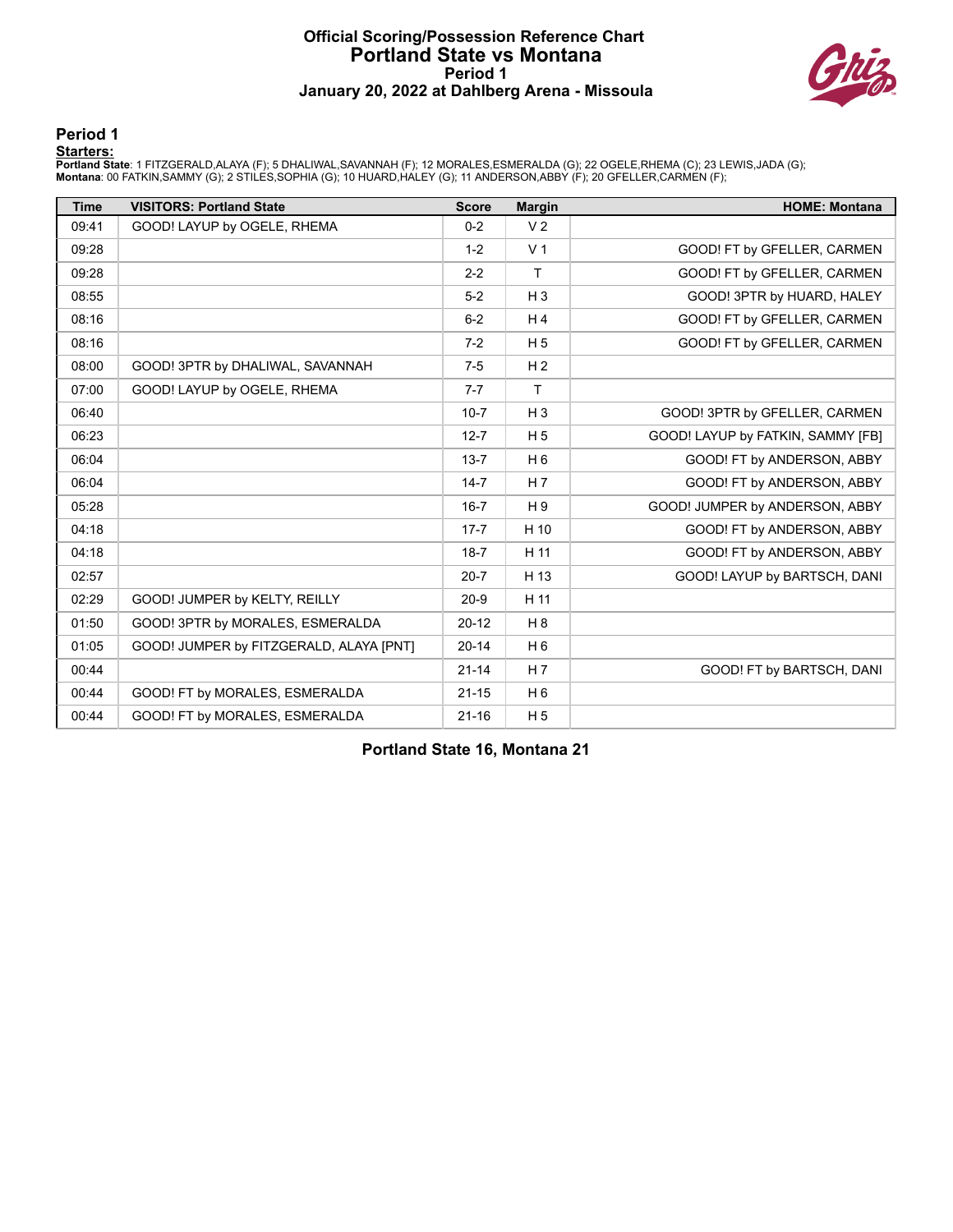#### **Official Scoring/Possession Reference Chart Portland State vs Montana Period 2 January 20, 2022 at Dahlberg Arena - Missoula**



**Period 2**

#### **Starters:**

**Portland State**: 1 FITZGERALD,ALAYA (F); 5 DHALIWAL,SAVANNAH (F); 12 MORALES,ESMERALDA (G); 22 OGELE,RHEMA (C); 23 LEWIS,JADA (G);<br>**Montana**: 00 FATKIN,SAMMY (G); 2 STILES,SOPHIA (G); 10 HUARD,HALEY (G); 11 ANDERSON,ABBY

| <b>Time</b> | <b>VISITORS: Portland State</b>          | <b>Score</b> | <b>Margin</b>  | <b>HOME: Montana</b>                 |
|-------------|------------------------------------------|--------------|----------------|--------------------------------------|
| 09:56       |                                          | $23 - 16$    | H <sub>7</sub> | GOOD! LAYUP by GFELLER, CARMEN       |
| 08:58       |                                          | $26 - 16$    | H 10           | GOOD! 3PTR by FATKIN, SAMMY          |
| 08:26       | GOOD! 3PTR by MORALES, ESMERALDA         | $26-19$      | H 7            |                                      |
| 07:36       | GOOD! JUMPER by KELTY, REILLY            | $26 - 21$    | H <sub>5</sub> |                                      |
| 07:16       |                                          | 28-21        | H <sub>7</sub> | GOOD! JUMPER by STILES, SOPHIA [PNT] |
| 07:01       | GOOD! 3PTR by MORALES, ESMERALDA         | 28-24        | H <sub>4</sub> |                                      |
| 06:48       |                                          | $31 - 24$    | H <sub>7</sub> | GOOD! 3PTR by HUARD, HALEY           |
| 06:26       | GOOD! JUMPER by KELTY, REILLY [PNT]      | $31 - 26$    | H <sub>5</sub> |                                      |
| 06:12       |                                          | $33 - 26$    | H <sub>7</sub> | GOOD! JUMPER by STILES, SOPHIA       |
| 04:58       |                                          | 36-26        | H 10           | GOOD! 3PTR by HUARD, HALEY           |
| 04:34       | GOOD! JUMPER by DHALIWAL, SAVANNAH [PNT] | 36-28        | H 8            |                                      |
| 02:37       |                                          | 38-28        | H 10           | GOOD! JUMPER by ANDERSON, ABBY       |
| 01:33       | GOOD! LAYUP by 'UHILA, MIA               | 38-30        | H 8            |                                      |
| 00:43       |                                          | 40-30        | H 10           | GOOD! LAYUP by FROHLICH, KYLIE [PNT] |
| 00:01       |                                          | 43-30        | H 13           | GOOD! 3PTR by GFELLER, CARMEN        |

**Portland State 30, Montana 43**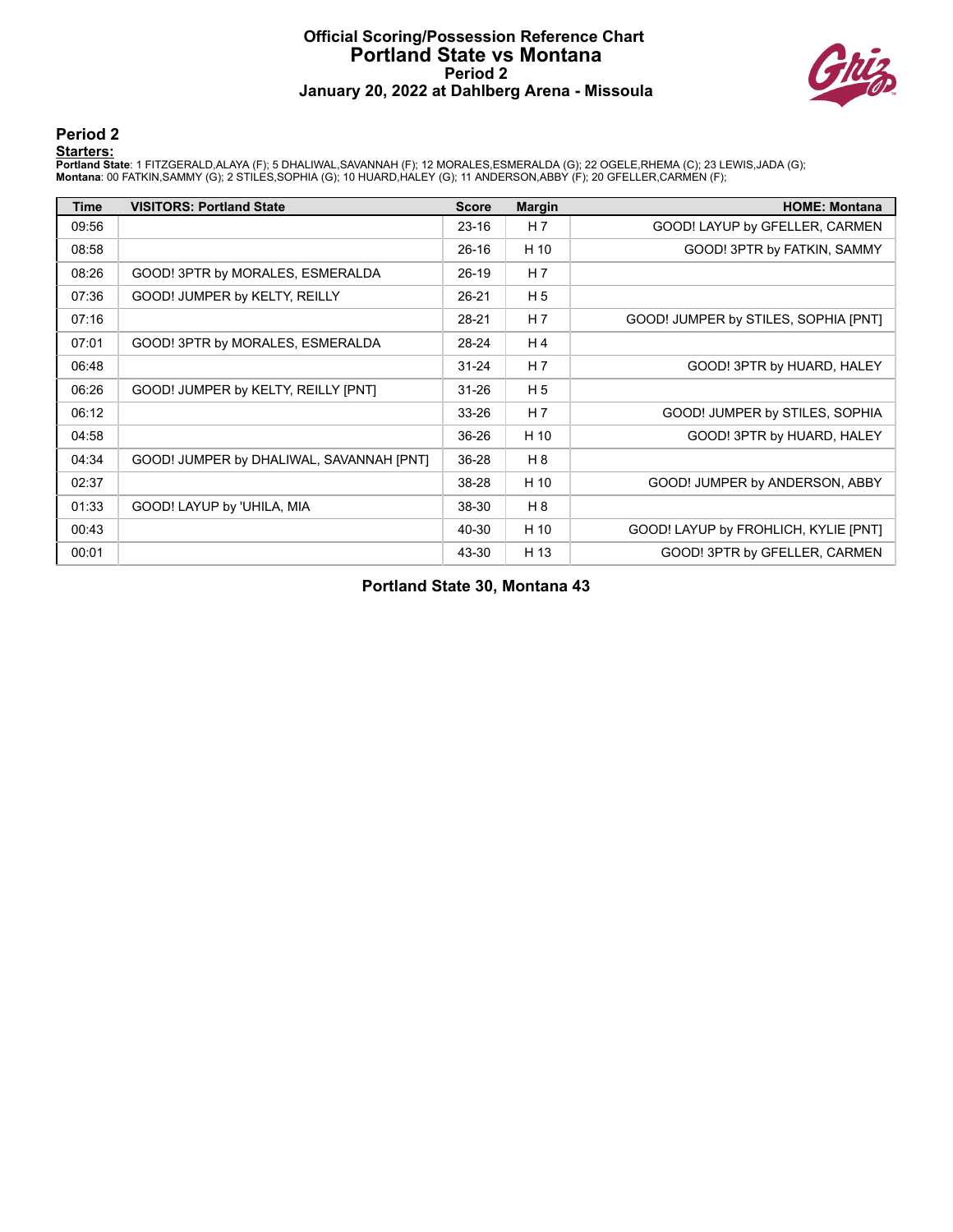#### **Official Scoring/Possession Reference Chart Portland State vs Montana Period 3 January 20, 2022 at Dahlberg Arena - Missoula**



**Period 3**

#### **Starters:**

**Portland State**: 1 FITZGERALD,ALAYA (F); 5 DHALIWAL,SAVANNAH (F); 12 MORALES,ESMERALDA (G); 22 OGELE,RHEMA (C); 23 LEWIS,JADA (G);<br>**Montana**: 00 FATKIN,SAMMY (G); 2 STILES,SOPHIA (G); 10 HUARD,HALEY (G); 11 ANDERSON,ABBY

| <b>Time</b> | <b>VISITORS: Portland State</b>          | <b>Score</b> | <b>Margin</b> | <b>HOME: Montana</b>                 |
|-------------|------------------------------------------|--------------|---------------|--------------------------------------|
| 09:15       |                                          | 45-30        | H 15          | GOOD! LAYUP by FATKIN, SAMMY         |
| 08:32       |                                          | 48-30        | H 18          | GOOD! 3PTR by HUARD, HALEY           |
| 08:02       |                                          | 49-30        | H 19          | GOOD! FT by ANDERSON, ABBY [FB]      |
| 08:02       |                                          | 50-30        | H 20          | GOOD! FT by ANDERSON, ABBY [FB]      |
| 07:44       | GOOD! JUMPER by DHALIWAL, SAVANNAH [PNT] | 50-32        | H 18          |                                      |
| 07:22       | GOOD! 3PTR by LEWIS, JADA                | 50-35        | H 15          |                                      |
| 06:44       |                                          | 52-35        | H 17          | GOOD! LAYUP by FATKIN, SAMMY [PNT]   |
| 06:18       |                                          | 55-35        | H 20          | GOOD! 3PTR by HUARD, HALEY           |
| 05:32       |                                          | 57-35        | H 22          | GOOD! JUMPER by STILES, SOPHIA [PNT] |
| 05:19       | GOOD! JUMPER by DHALIWAL, SAVANNAH [PNT] | 57-37        | H 20          |                                      |
| 04:30       |                                          | 59-37        | H 22          | GOOD! LAYUP by ANDERSON, ABBY        |
| 04:09       | GOOD! FT by FITZGERALD, ALAYA            | 59-38        | H 21          |                                      |
| 04:09       | GOOD! FT by FITZGERALD, ALAYA            | 59-39        | H 20          |                                      |
| 03:41       | GOOD! LAYUP by FITZGERALD, ALAYA [PNT]   | 59-41        | H 18          |                                      |
| 03:00       |                                          | 61-41        | H 20          | GOOD! LAYUP by ANDERSON, ABBY        |
| 02:15       |                                          | 64-41        | H 23          | GOOD! 3PTR by HUARD, HALEY           |
| 01:56       |                                          | 65-41        | H 24          | GOOD! FT by TSINEKE, KATERINA [FB]   |
| 01:44       | GOOD! FT by BAIRD, MORGAN                | 65-42        | H 23          |                                      |
| 01:44       | GOOD! FT by BAIRD, MORGAN                | 65-43        | H 22          |                                      |
| 01:01       |                                          | 68-43        | H 25          | GOOD! 3PTR by MORRIS-NELSON, NYAH    |
| 00:31       |                                          | 69-43        | H 26          | GOOD! FT by BARTSCH, DANI            |
| 00:31       |                                          | 70-43        | H 27          | GOOD! FT by BARTSCH, DANI            |

**Portland State 43, Montana 70**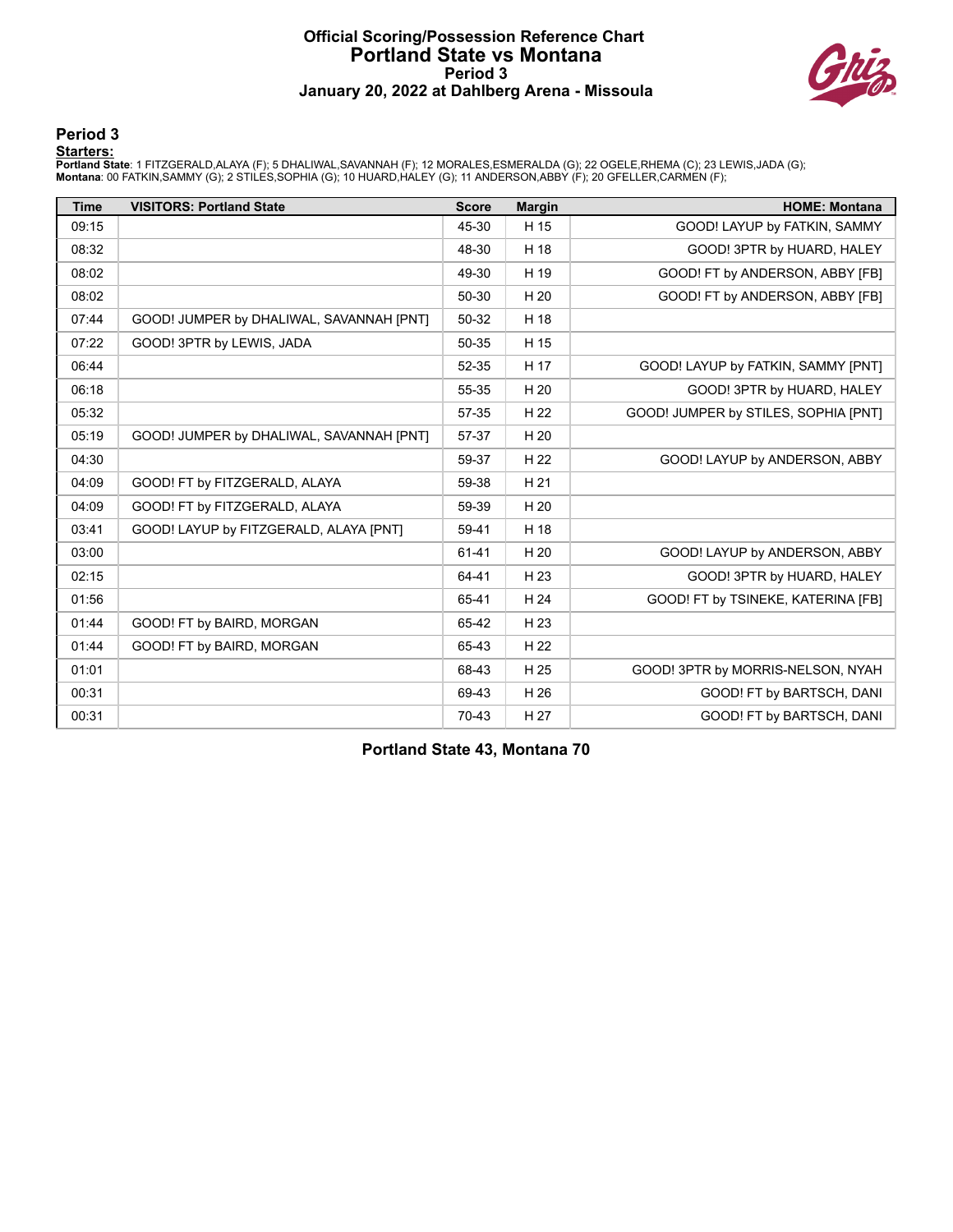#### **Official Scoring/Possession Reference Chart Portland State vs Montana Period 4 January 20, 2022 at Dahlberg Arena - Missoula**



**Period 4**

#### **Starters:**

**Portland State**: 1 FITZGERALD,ALAYA (F); 5 DHALIWAL,SAVANNAH (F); 12 MORALES,ESMERALDA (G); 22 OGELE,RHEMA (C); 23 LEWIS,JADA (G);<br>**Montana**: 00 FATKIN,SAMMY (G); 2 STILES,SOPHIA (G); 10 HUARD,HALEY (G); 11 ANDERSON,ABBY

| <b>Time</b> | <b>VISITORS: Portland State</b>          | <b>Score</b> | <b>Margin</b> | <b>HOME: Montana</b>                   |
|-------------|------------------------------------------|--------------|---------------|----------------------------------------|
| 09:50       | GOOD! JUMPER by DHALIWAL, SAVANNAH [PNT] | 70-45        | H 25          |                                        |
| 09:08       |                                          | 73-45        | H 28          | GOOD! 3PTR by TSINEKE, KATERINA        |
| 08:43       |                                          | 75-45        | H 30          | GOOD! LAYUP by FATKIN, SAMMY [FB]      |
| 08:01       |                                          | $77 - 45$    | H 32          | GOOD! LAYUP by FATKIN, SAMMY           |
| 07:18       |                                          | 79-45        | H 34          | GOOD! LAYUP by FATKIN, SAMMY           |
| 07:18       |                                          | 80-45        | H 35          | GOOD! FT by FATKIN, SAMMY              |
| 06:22       | GOOD! 3PTR by KILTY, JENNA               | 80-48        | H 32          |                                        |
| 06:09       |                                          | 82-48        | H 34          | GOOD! LAYUP by FROHLICH, KYLIE         |
| 05:30       |                                          | 85-48        | H 37          | GOOD! 3PTR by MORRIS-NELSON, NYAH [FB] |
| 05:08       | GOOD! LAYUP by FITZGERALD, ALAYA         | 85-50        | H 35          |                                        |
| 04:41       |                                          | 87-50        | H 37          | GOOD! LAYUP by BARTSCH, DANI           |
| 03:50       | GOOD! LAYUP by FITZGERALD, ALAYA [PNT]   | 87-52        | H 35          |                                        |
| 03:36       |                                          | 89-52        | H 37          | GOOD! JUMPER by KELLER, KYNDALL [PNT]  |
| 03:21       | GOOD! 3PTR by KILTY, JENNA               | 89-55        | H 34          |                                        |
| 02:54       | GOOD! FT by FITZGERALD, ALAYA [FB]       | 89-56        | H 33          |                                        |
| 02:54       | GOOD! FT by FITZGERALD, ALAYA [FB]       | 89-57        | H 32          |                                        |
| 01:57       |                                          | 91-57        | H 34          | GOOD! JUMPER by KELLER, KYNDALL [PNT]  |
| 01:01       |                                          | 92-57        | H 35          | GOOD! FT by BARTSCH, DANI              |
| 01:01       |                                          | 93-57        | H 36          | GOOD! FT by BARTSCH, DANI              |

**Portland State 57, Montana 93**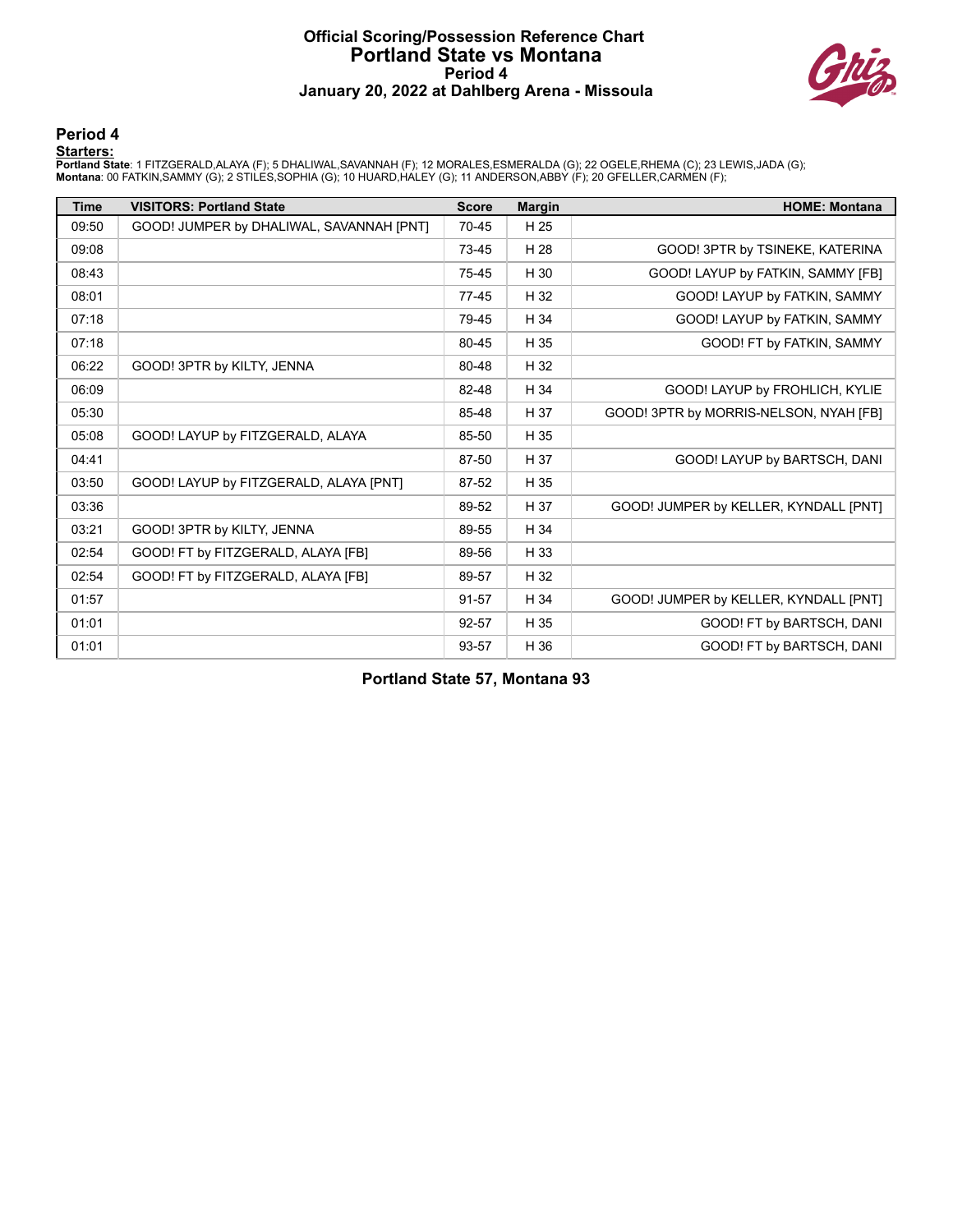#### **Official Substitutions Log Portland State vs Montana Period 1 January 20, 2022 at Dahlberg Arena - Missoula**



| <b>VISITORS: Portland State</b> | <b>Time</b> | <b>Score</b> | <b>HOME: Montana</b>        |
|---------------------------------|-------------|--------------|-----------------------------|
| 1 FITZGERALD, ALAYA             |             |              | 00 FATKIN, SAMMY            |
| 5 DHALIWAL, SAVANNAH            |             |              | 2 STILES, SOPHIA            |
| 12 MORALES, ESMERALDA           |             |              | 10 HUARD, HALEY             |
| 22 OGELE, RHEMA                 |             |              | 11 ANDERSON, ABBY           |
| 23 LEWIS, JADA                  |             |              | 20 GFELLER, CARMEN          |
| SUB OUT: 22 OGELE, RHEMA        | 06:04       | $7 - 12$     |                             |
| SUB IN: 4 KELTY, REILLY         | 06:04       |              |                             |
|                                 | 04:18       | $7 - 16$     | SUB OUT: STILES, SOPHIA     |
|                                 | 04:18       |              | SUB OUT: HUARD, HALEY       |
|                                 | 04:18       |              | SUB IN: MORRIS-NELSON, NYAH |
|                                 | 04:18       |              | SUB IN: TSINEKE, KATERINA   |
| SUB OUT: 1 FITZGERALD, ALAYA    | 04:18       |              |                             |
| SUB OUT: 5 DHALIWAL, SAVANNAH   | 04:18       |              |                             |
| SUB IN: 2 'UHILA, MIA           | 04:18       |              |                             |
| SUB IN: 20 BAIRD, MORGAN        | 04:18       |              |                             |
|                                 | 04:01       | $7 - 18$     | SUB OUT: ANDERSON, ABBY     |
|                                 | 04:01       |              | SUB IN: BARTSCH, DANI       |
| SUB OUT: 23 LEWIS, JADA         | 03:27       | $7 - 18$     |                             |
| SUB IN: 1 FITZGERALD, ALAYA     | 03:27       |              |                             |
| SUB OUT: 2 'UHILA, MIA          | 03:20       | $7 - 18$     |                             |
| SUB IN: 0 KILTY, JENNA          | 03:20       |              |                             |
|                                 | 02:01       | $9 - 20$     | SUB OUT: FATKIN, SAMMY      |
|                                 | 02:01       |              | SUB OUT: GFELLER, CARMEN    |
|                                 | 02:01       |              | SUB IN: STILES, SOPHIA      |
|                                 | 02:01       |              | SUB IN: ANDERSON, ABBY      |
| SUB OUT: 0 KILTY, JENNA         | 02:01       |              |                             |
| SUB OUT: 20 BAIRD MORGAN        | 02:01       |              |                             |
| SUB IN: 5 DHALIWAL, SAVANNAH    | 02:01       |              |                             |
| SUB IN: 23 LEWIS, JADA          | 02:01       |              |                             |
| SUB OUT: 23 LEWIS, JADA         | 00:44       | 14-20        |                             |
| SUB IN: 2 'UHILA, MIA           | 00:44       |              |                             |

**Portland State 16, Montana 21**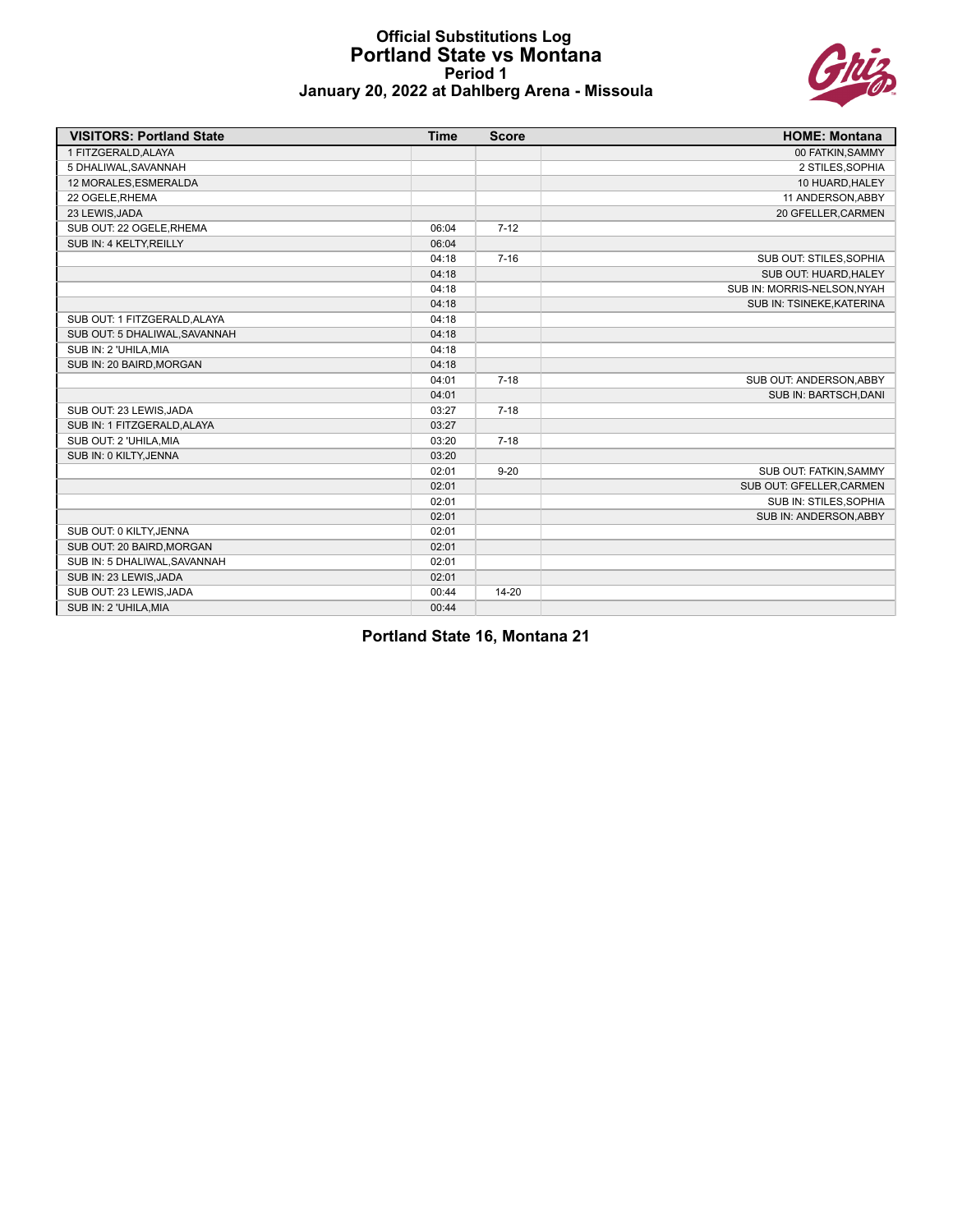#### **Official Substitutions Log Portland State vs Montana Period 2 January 20, 2022 at Dahlberg Arena - Missoula**



| <b>VISITORS: Portland State</b> | <b>Time</b> | <b>Score</b>   | <b>HOME: Montana</b>         |
|---------------------------------|-------------|----------------|------------------------------|
| 1 FITZGERALD.ALAYA              |             |                | 00 FATKIN, SAMMY             |
| 5 DHALIWAL, SAVANNAH            |             |                | 2 STILES, SOPHIA             |
| 12 MORALES, ESMERALDA           |             |                | 10 HUARD, HALEY              |
| 22 OGELE, RHEMA                 |             |                | 11 ANDERSON, ABBY            |
| 23 LEWIS, JADA                  |             |                | 20 GFELLER, CARMEN           |
|                                 | 10:00       | $\blacksquare$ | SUB OUT: MORRIS-NELSON, NYAH |
|                                 | 10:00       |                | SUB OUT: TSINEKE, KATERINA   |
|                                 | 10:00       |                | SUB OUT: ANDERSON, ABBY      |
|                                 | 10:00       |                | SUB OUT: BARTSCH, DANI       |
|                                 | 10:00       |                | SUB IN: FATKIN, SAMMY        |
|                                 | 10:00       |                | SUB IN: HUARD, HALEY         |
|                                 | 10:00       |                | SUB IN: FROHLICH, KYLIE      |
|                                 | 10:00       |                | SUB IN: GFELLER, CARMEN      |
|                                 | 05:42       | 26-33          | SUB OUT: FATKIN, SAMMY       |
|                                 | 05:42       |                | SUB OUT: FROHLICH, KYLIE     |
|                                 | 05:42       |                | SUB IN: MORRIS-NELSON, NYAH  |
|                                 | 05:42       |                | SUB IN: ANDERSON, ABBY       |
| SUB OUT: 4 KELTY, REILLY        | 05:42       |                |                              |
| SUB IN: 10 CANZOBRE, MARINA     | 05:42       |                |                              |
| SUB OUT: 5 DHALIWAL, SAVANNAH   | 04:19       | 28-36          |                              |
| SUB IN: 20 BAIRD, MORGAN        | 04:19       |                |                              |
|                                 | 03:11       | 28-36          | SUB OUT: GFELLER, CARMEN     |
|                                 | 03:11       |                | SUB IN: FROHLICH, KYLIE      |
| SUB OUT: 10 CANZOBRE, MARINA    | 01:44       | 28-38          |                              |
| SUB IN: 4 KELTY, REILLY         | 01:44       |                |                              |
|                                 | 01:44       |                | SUB OUT: STILES, SOPHIA      |
|                                 | 01:44       |                | SUB IN: KELLER, KYNDALL      |
|                                 | 00:12       | $30 - 40$      | SUB OUT: FROHLICH, KYLIE     |
|                                 | 00:12       |                | SUB IN: GFELLER, CARMEN      |

**Portland State 30, Montana 43**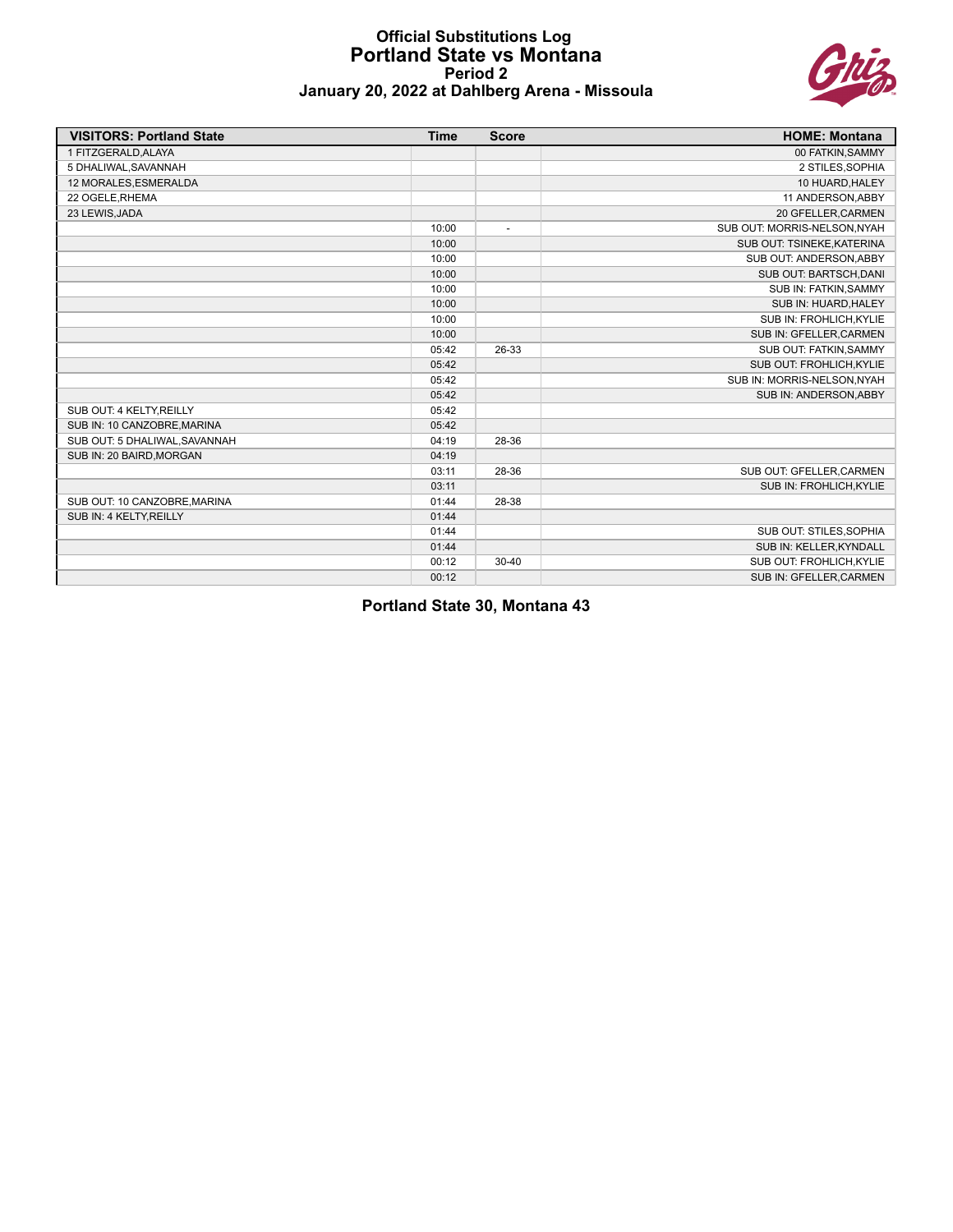#### **Official Substitutions Log Portland State vs Montana Period 3 January 20, 2022 at Dahlberg Arena - Missoula**



| <b>VISITORS: Portland State</b> | Time  | <b>Score</b>             | <b>HOME: Montana</b>                             |
|---------------------------------|-------|--------------------------|--------------------------------------------------|
| 1 FITZGERALD, ALAYA             |       |                          | 00 FATKIN, SAMMY                                 |
| 5 DHALIWAL, SAVANNAH            |       |                          | 2 STILES, SOPHIA                                 |
| 12 MORALES, ESMERALDA           |       |                          | 10 HUARD, HALEY                                  |
| 22 OGELE, RHEMA                 |       |                          | 11 ANDERSON, ABBY                                |
| 23 LEWIS, JADA                  |       |                          | 20 GFELLER, CARMEN                               |
|                                 | 10:00 | $\overline{\phantom{a}}$ | SUB OUT: MORRIS-NELSON, NYAH                     |
|                                 | 10:00 |                          | SUB OUT: KELLER, KYNDALL                         |
|                                 | 10:00 |                          | SUB IN: FATKIN, SAMMY                            |
|                                 | 10:00 |                          | SUB IN: STILES, SOPHIA                           |
| SUB OUT: 2 'UHILA, MIA          | 10:00 |                          |                                                  |
| SUB OUT: 4 KELTY, REILLY        | 10:00 |                          |                                                  |
| SUB OUT: 20 BAIRD, MORGAN       | 10:00 |                          |                                                  |
| SUB IN: 5 DHALIWAL, SAVANNAH    | 10:00 |                          |                                                  |
| SUB IN: 22 OGELE.RHEMA          | 10:00 |                          |                                                  |
| SUB IN: 23 LEWIS, JADA          | 10:00 |                          |                                                  |
| SUB OUT: 1 FITZGERALD, ALAYA    | 07:05 | 35-50                    |                                                  |
| SUB OUT: 22 OGELE, RHEMA        | 07:05 |                          |                                                  |
| SUB OUT: 23 LEWIS, JADA         | 07:05 |                          |                                                  |
| SUB IN: 0 KILTY, JENNA          | 07:05 |                          |                                                  |
| SUB IN: 2 'UHILA, MIA           | 07:05 |                          |                                                  |
| SUB IN: 4 KELTY, REILLY         | 07:05 |                          |                                                  |
| SUB OUT: 0 KILTY, JENNA         | 06:15 | 35-55                    |                                                  |
| SUB IN: 11 UGARTE, ITZIAR       | 06:15 |                          |                                                  |
| SUB OUT: 2 'UHILA, MIA          | 05:09 | 37-57                    |                                                  |
| SUB IN: 23 LEWIS, JADA          | 05:09 |                          |                                                  |
|                                 | 04:46 | 37-57                    | SUB OUT: FATKIN, SAMMY                           |
|                                 | 04:46 |                          | SUB OUT: GFELLER, CARMEN                         |
|                                 | 04:46 |                          | SUB IN: MORRIS-NELSON, NYAH                      |
|                                 | 04:46 |                          | SUB IN: BARTSCH, DANI                            |
| SUB OUT: 23 LEWIS, JADA         | 04:30 | 37-57                    |                                                  |
| SUB IN: 1 FITZGERALD.ALAYA      | 04:30 |                          |                                                  |
|                                 | 04:09 | 37-59                    | SUB OUT: STILES, SOPHIA                          |
|                                 | 04:09 |                          | SUB IN: TSINEKE, KATERINA                        |
| SUB OUT: 4 KELTY, REILLY        | 04:09 |                          |                                                  |
| SUB IN: 22 OGELE, RHEMA         | 04:09 |                          |                                                  |
| SUB OUT: 5 DHALIWAL, SAVANNAH   | 03:14 | 41-59                    |                                                  |
| SUB IN: 20 BAIRD, MORGAN        | 03:14 |                          |                                                  |
| SUB OUT: 22 OGELE, RHEMA        | 02:32 | $41 - 61$                |                                                  |
| SUB IN: 4 KELTY, REILLY         | 02:32 |                          |                                                  |
|                                 | 01:56 | 41-64                    | SUB OUT: ANDERSON, ABBY                          |
|                                 | 01:56 |                          | SUB IN: FROHLICH, KYLIE                          |
| SUB OUT: 12 MORALES, ESMERALDA  | 01:56 |                          |                                                  |
| SUB IN: 2 'UHILA, MIA           | 01:56 |                          |                                                  |
|                                 | 01:56 |                          |                                                  |
|                                 | 01:56 |                          | SUB OUT: HUARD, HALEY<br>SUB IN: KELLER, KYNDALL |
|                                 |       | 43-68                    |                                                  |
| SUB OUT: 11 UGARTE, ITZIAR      | 00:31 |                          |                                                  |
| SUB IN: 12 MORALES, ESMERALDA   | 00:31 |                          |                                                  |

**Portland State 43, Montana 70**